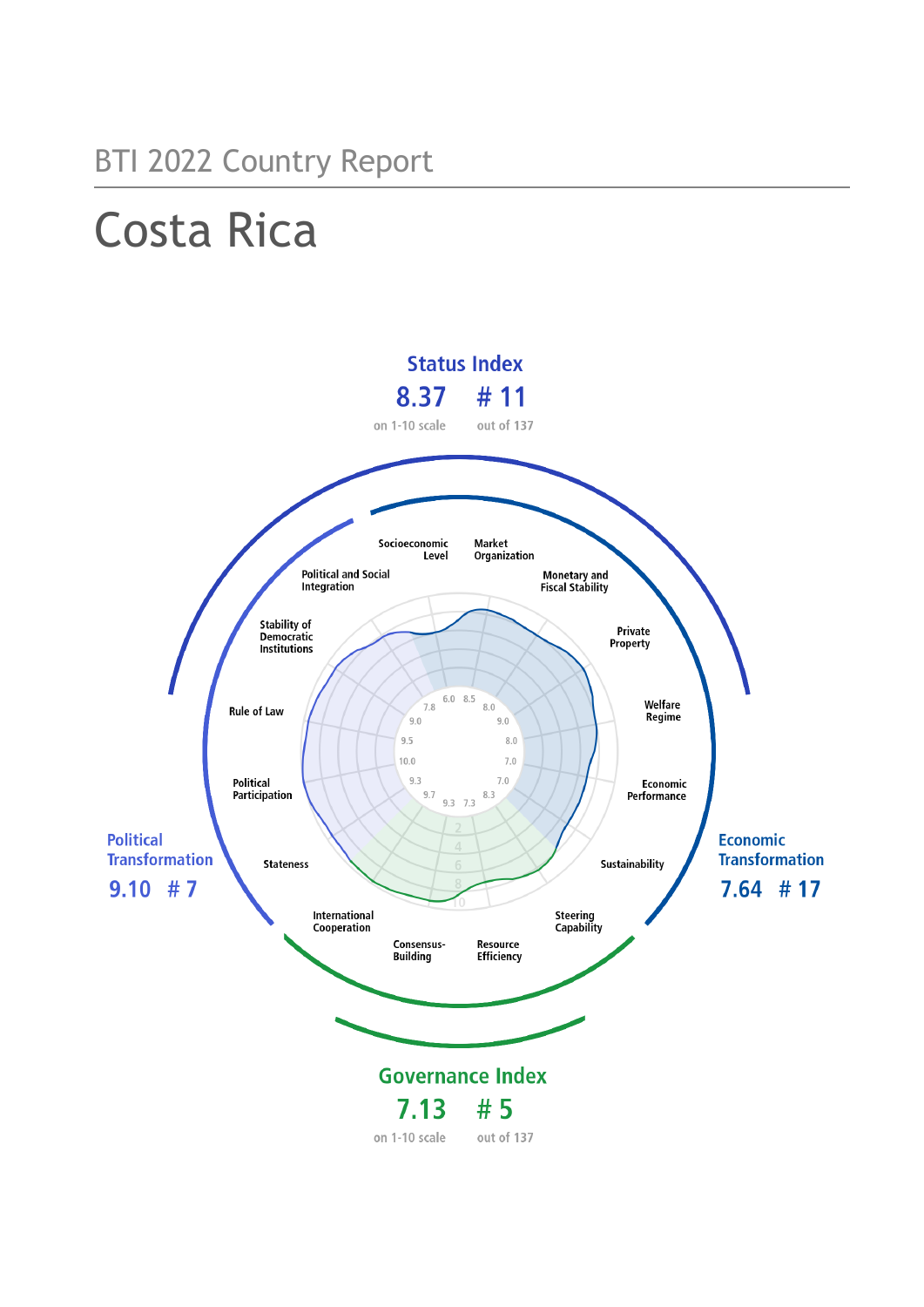This report is part of the **Bertelsmann Stiftung's Transformation Index (BTI) 2022**. It covers the period from February 1, 2019 to January 31, 2021. The BTI assesses the transformation toward democracy and a market economy as well as the quality of governance in 137 countries. More on the BTI at [https://www.bti-project.org.](https://www.bti-project.org/)

Please cite as follows: Bertelsmann Stiftung, BTI 2022 Country Report — Costa Rica. Gütersloh: Bertelsmann Stiftung, 2022.

This work is licensed under a **Creative Commons Attribution 4.0 International License**.

## **Contact**

Bertelsmann Stiftung Carl-Bertelsmann-Strasse 256 33111 Gütersloh Germany

**Sabine Donner** Phone +49 5241 81 81501 sabine.donner@bertelsmann-stiftung.de

**Hauke Hartmann** Phone +49 5241 81 81389 hauke.hartmann@bertelsmann-stiftung.de

**Claudia Härterich** Phone +49 5241 81 81263 claudia.haerterich@bertelsmann-stiftung.de

## **Sabine Steinkamp** Phone +49 5241 81 81507 sabine.steinkamp@bertelsmann-stiftung.de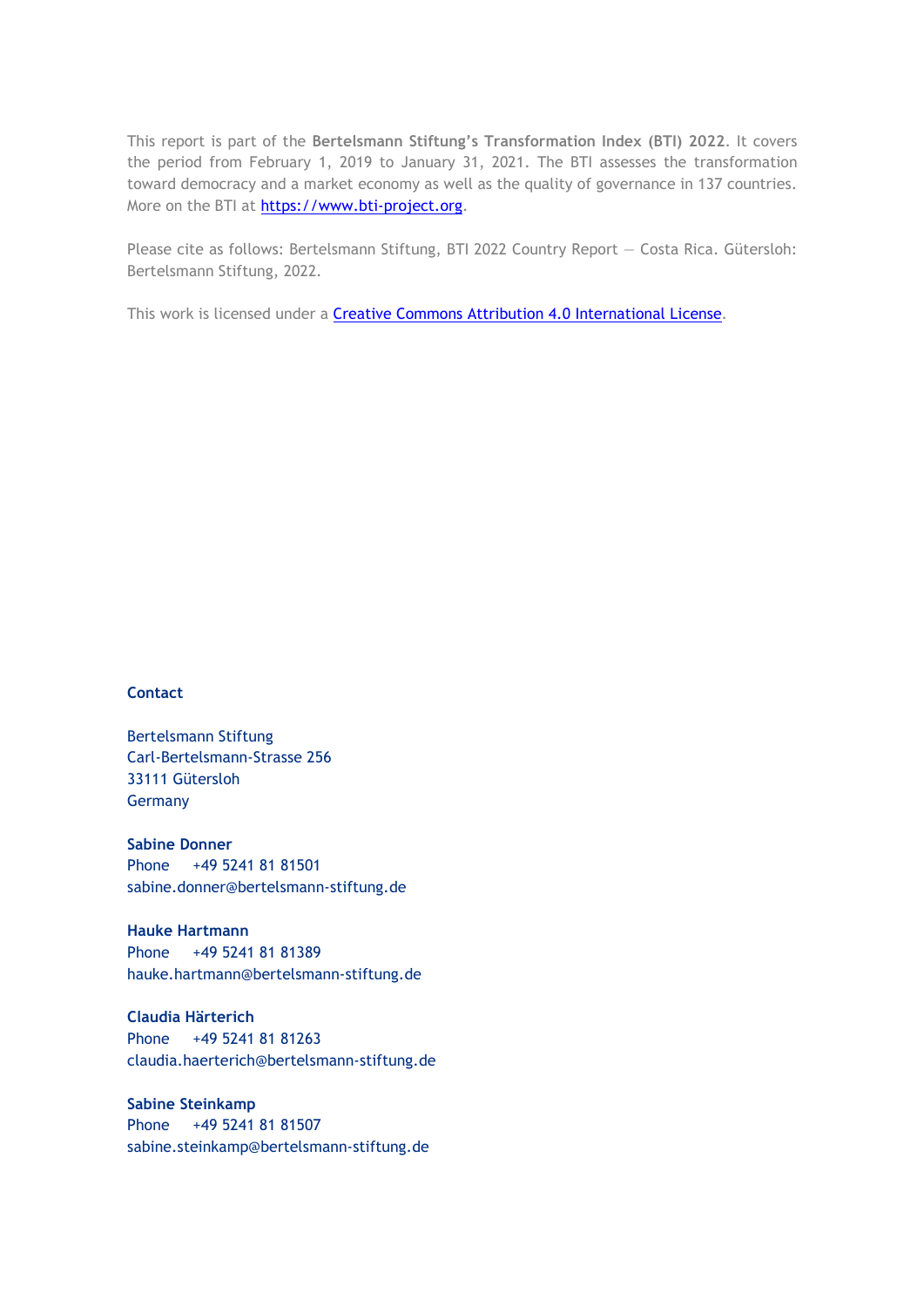#### **Key Indicators**

| Population               | M      | 5.1  | HDI                            | 0.810 | GDP p.c., PPP 9            | 21032            |
|--------------------------|--------|------|--------------------------------|-------|----------------------------|------------------|
| Pop. growth <sup>1</sup> | % p.a. | 0.9  | HDI rank of 189                | 62    | Gini Index                 | 48.2             |
| Life expectancy          | vears  | 80.3 | UN Education Index             | 0.726 | Poverty <sup>3</sup><br>%  | 3.2 <sub>2</sub> |
| Urban population %       |        | 80.8 | Gender inequality <sup>2</sup> | 0.288 | Aid per capita $\mathsf S$ | 11.8             |
|                          |        |      |                                |       |                            |                  |

Sources (as of December 2021): The World Bank, World Development Indicators 2021 | UNDP, Human Development Report 2020. Footnotes: (1) Average annual growth rate. (2) Gender Inequality Index (GII). (3) Percentage of population living on less than \$3.20 a day at 2011 international prices.

# Executive Summary

In the period under review, which covers roughly the second and third years of President Carlos Alvarado's administration  $(2018 - 2022)$ . Costa Rica experienced a slowdown in economic growth and an increase in unemployment and poverty. A large fiscal deficit generated considerable uncertainty, restraining economic actors and dominating the political landscape. The COVID-19 pandemic hit amidst this most unfavorable context, generating an economic contraction that destroyed employment and gutted fiscal revenues, while the need for social assistance required higher spending. The authorities were able to preserve macroeconomic stability through monetary and exchange rate policies, as well as borrowing, but the fiscal situation remains fragile and unsustainable. The government negotiated an Extended Fund Facility with the IMF by promising a set of reforms that could restore fiscal stability and open the door to economic recovery if approved by the legislature. Despite these challenges, the period also saw the reaffirmation of strengths evidenced in high levels of human development and active democratic life, and strong commitments to social protection, education and renewable energy were sustained.

The country held a successful municipal election, albeit with low levels of voter participation. Support for democracy remains low and variable, suggesting some degree of ambivalence among the citizenry, which also shows low levels of satisfaction with the functioning of democracy. Contributing factors may be the lower levels of economic performance but also higher crime rates and citizen insecurity. Trust in as well as identification with political elites remained weak. Party fragmentation increased in the legislature, where the executive's party is in the minority and is tied for the second-largest legislative group with independent deputies. Although executivelegislative relations started strong with the government's attempt to create a national unity cabinet, they quickly soured after the first year. This will create challenges for the passage of additional reforms needed to control public expenditures.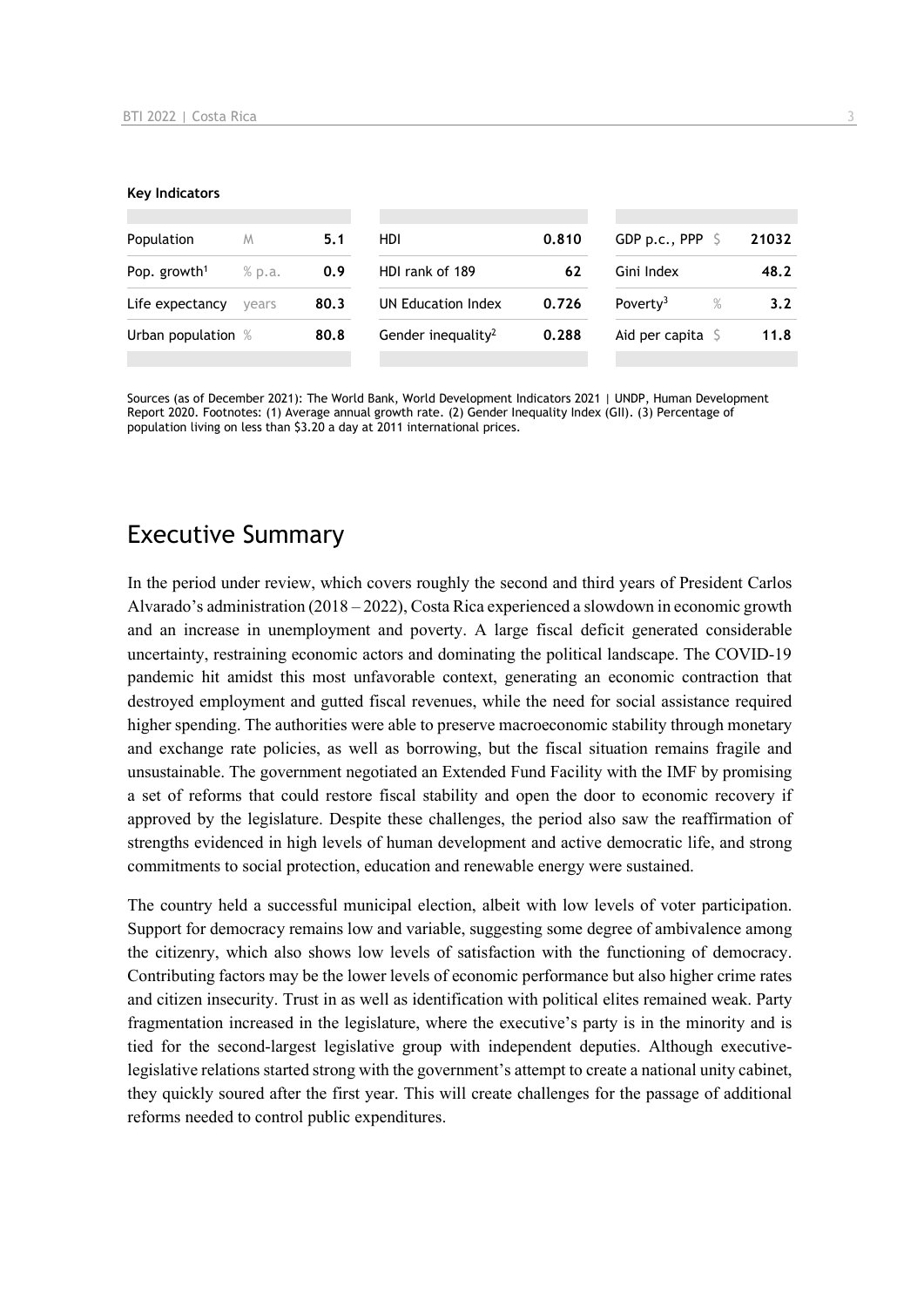Despite high levels of social spending, poverty and extreme poverty levels have respectively remained at around 20% and 6% of households. Inequality levels have also remained high relative to historical levels. Both poverty and inequality worsened as a result of the pandemic, although government interventions have helped mitigate the impacts. When disaggregated, these indicators reveal that rural and peripheral areas fare much worse than urban ones, to the disadvantage of ethnic minorities, and that women fare worse than men. Women also earn less than their male counterparts, have lower rates of market participation and suffer from higher rates of unemployment. While some of the market transformations of previous decades created a dynamic external sector, attracting considerable foreign direct investment, they also resulted in a two-tier labor market highly favorable to skilled workers, but not to the unskilled, who represent a majority of the labor force. Despite high levels of spending, education is falling short as a source of opportunity. Dropout rates at the secondary level are high, educational outcomes are low, and there is a mismatch between the skills universities produce and those needed for the market.

Costa Rica became a member of the Organization for Economic Cooperation and Development (OECD) during the period reviewed. This is an important milestone that will contribute favorably to the country's future economic and political transformation by exposing it and making it accountable to best practices. Accession required a series of reforms that strengthened the regulatory framework for competition in general and in the banking system specifically. They also strengthened key institutions such as the central bank and the National Statistics Office, created tools for fiscal control that will help strengthen public finances and introduced changes that will help combat corruption. However, legally sanctioned restrictions and monopolies remain, creating an uneven playing field and limiting gains from additional transformation. An increasingly complex public administration and a large number of veto players in the political system, including an assertive Constitutional Court and a fragmented party system, make change difficult. While a system that fosters consensus is desirable, at the extreme it can limit adaptation to challenging and changing circumstances. Future transformational capacities will therefore depend on the ability to improve upon some of these features.

# History and Characteristics of Transformation

Costa Rica is the longest continuous presidential democracy in the Western Hemisphere, second only to the United States. Even among developing nations, the longevity of its democratic regime is second only to India. One of its key transformation moments was the adoption of a new constitution in 1949 after a civil conflict in 1948. This document, and its subsequent reforms, established the bases for the country's political and economic development throughout the second half of the twentieth century. It made the state a key player, entrusting it with the fulfillment of key social, economic, and (later) environmental rights, while maintaining state monopolies in banking, electricity and telecommunications. The constitution innovated with the abolition of the army and the creation of an Electoral Tribunal. This tribunal has the rank of a fourth branch and enjoys complete autonomy from the executive, legislative and judiciary branches.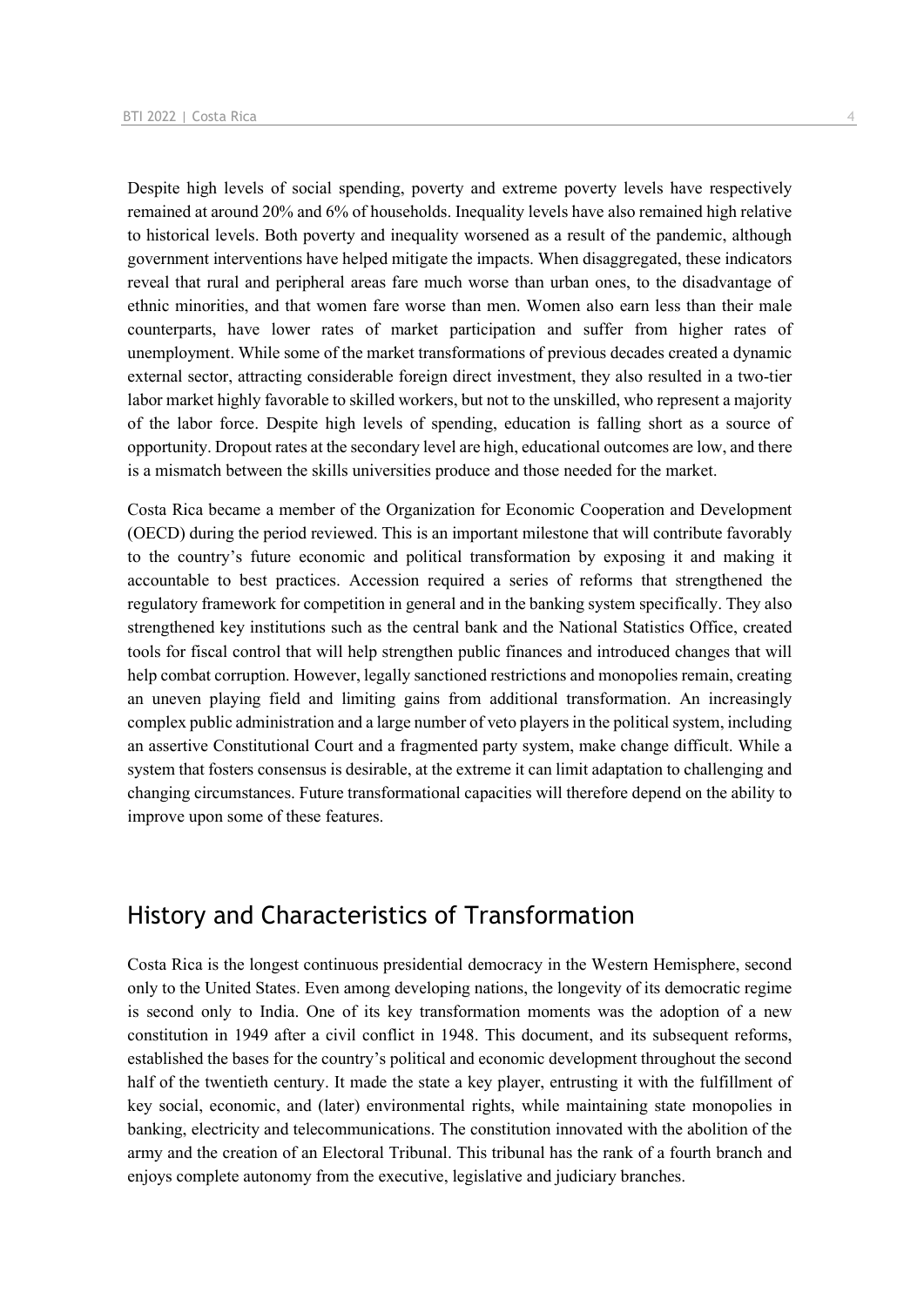This constitutional model enabled key accomplishments. It solidified democratic institutions by enabling and assuring widespread participation and robust political party competition. It fostered strong public investments in human and physical capital and the rule of law, which served as backbones to the development of the economy. Finally, it made possible the attainment of high levels of human development, balancing social and economic priorities, reducing poverty and inequality and protecting the country's environmental patrimony. However, it also generated a complex state structure in which the central government coexists with decentralized and autonomous institutions that administer central state goals.

Disagreements between the legislative and executive branches have always been settled through institutional channels, consolidating the democratic system. However, the country has endured periods of economic instability. At the end of the 1970s the state-based model came under stress through the combined effects of internal inconsistencies and the adverse international conditions sparked by the OPEC shocks and world recession. Rising fiscal and trade imbalances, accompanied by growing debt, climaxed in runaway inflation and massive currency devaluation, leading to a process of structural reform in the early 1980s. Significant liberalization took place during this period mainly within the trading sector, where tariffs and duties were reduced, but privatization only extended to unprofitable state enterprises. More far-reaching liberalization in the banking, electricity and communications sectors did not begin until the 1990s. An export promotion strategy succeeded in attracting foreign direct investment and implementing nontraditional agricultural exports and high-tech industries as new economic sectors. International insertion also spawned the development of a vibrant tourist industry, premised on the country's ecological riches.

A key transformation occurred in 2007, when the Central American Free Trade Agreement was ratified in the country's first-ever referendum. The agreement encompassed a set of complementary laws that increased competition in telecommunications and insurance. However, as in banking, no privatization occurred. The state lost its monopolies, but its firms now compete against the private sector. This improved the competitiveness of markets but did not completely level the playing field. The country's accession to the OECD in 2020 involved reforms that strengthened the regulatory framework for competition and improved conditions in the banking sector by creating a deposit insurance regime for all banks. The reforms also strengthened the central bank and the National Statistics Office and created fiscal control tools that will bolster public finances.

Another key turning point was the establishment of a constitutional chamber in the Supreme Court in 1989. The court has jurisdiction over the protection of individual rights, the interpretation of the constitution and the settling of disputes among the branches of government. Access to the court is broad and virtually costless. It revolutionized the exercise of constitutionally guaranteed individual rights and their protection. It also facilitated challenges to the constitutionality of laws and statutes, activating a check that had been effectively inoperative since 1949. While highly valuable, the court has become an assertive arbiter of political disputes, particularly as executive-legislative relations have become more contentious. The court has also entered the realm of administrative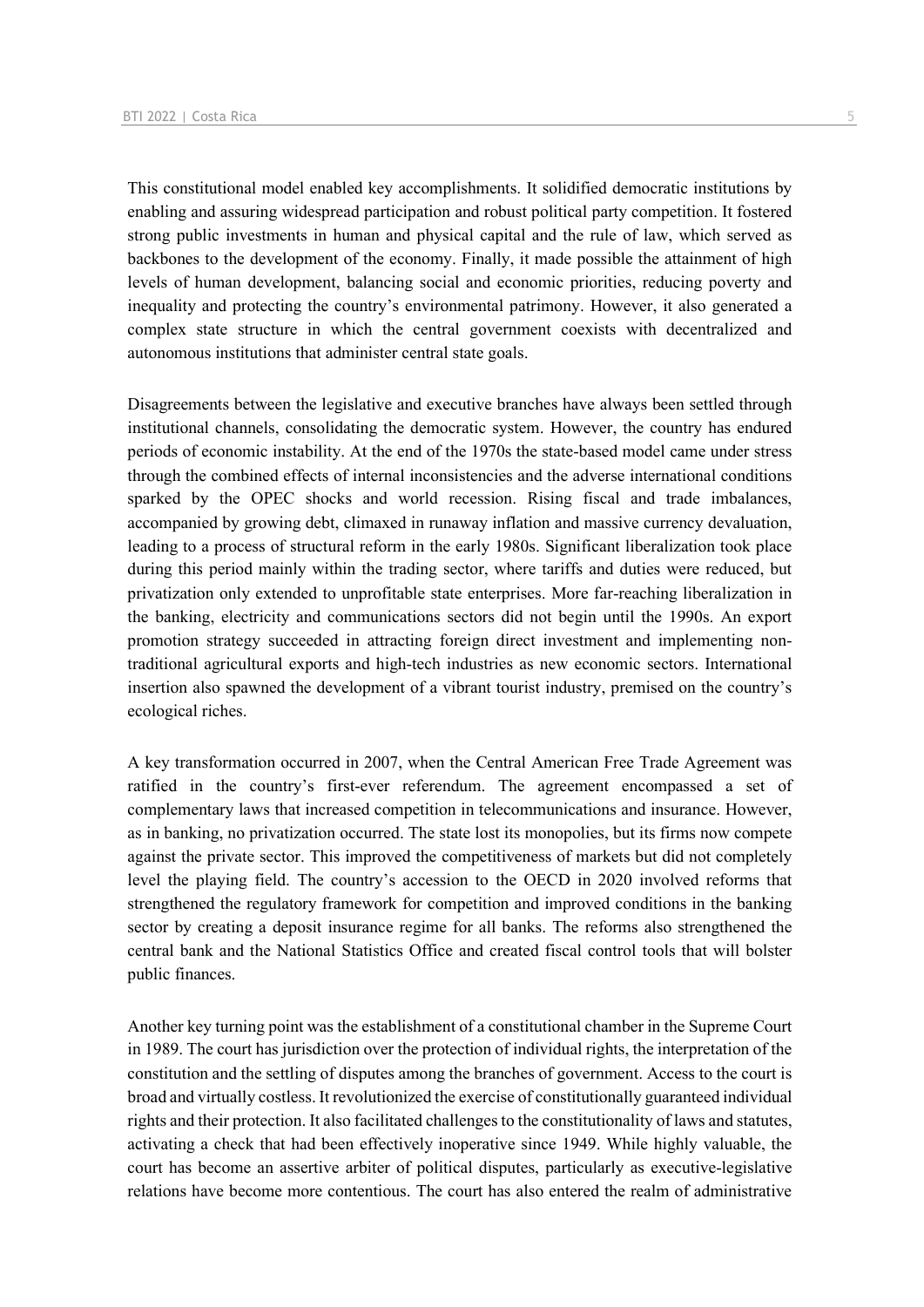decision-making in its enforcement of individual rights. Because lawmakers can submit bills to the court for prospective opinions about their constitutionality, it has also become an important veto player in the legislative process.

At the start of the current review period, Costa Rica's political and economic performance had been declining. Economic inequality has increased, poverty levels have remained stagnant, and public finances are on an unsustainable path.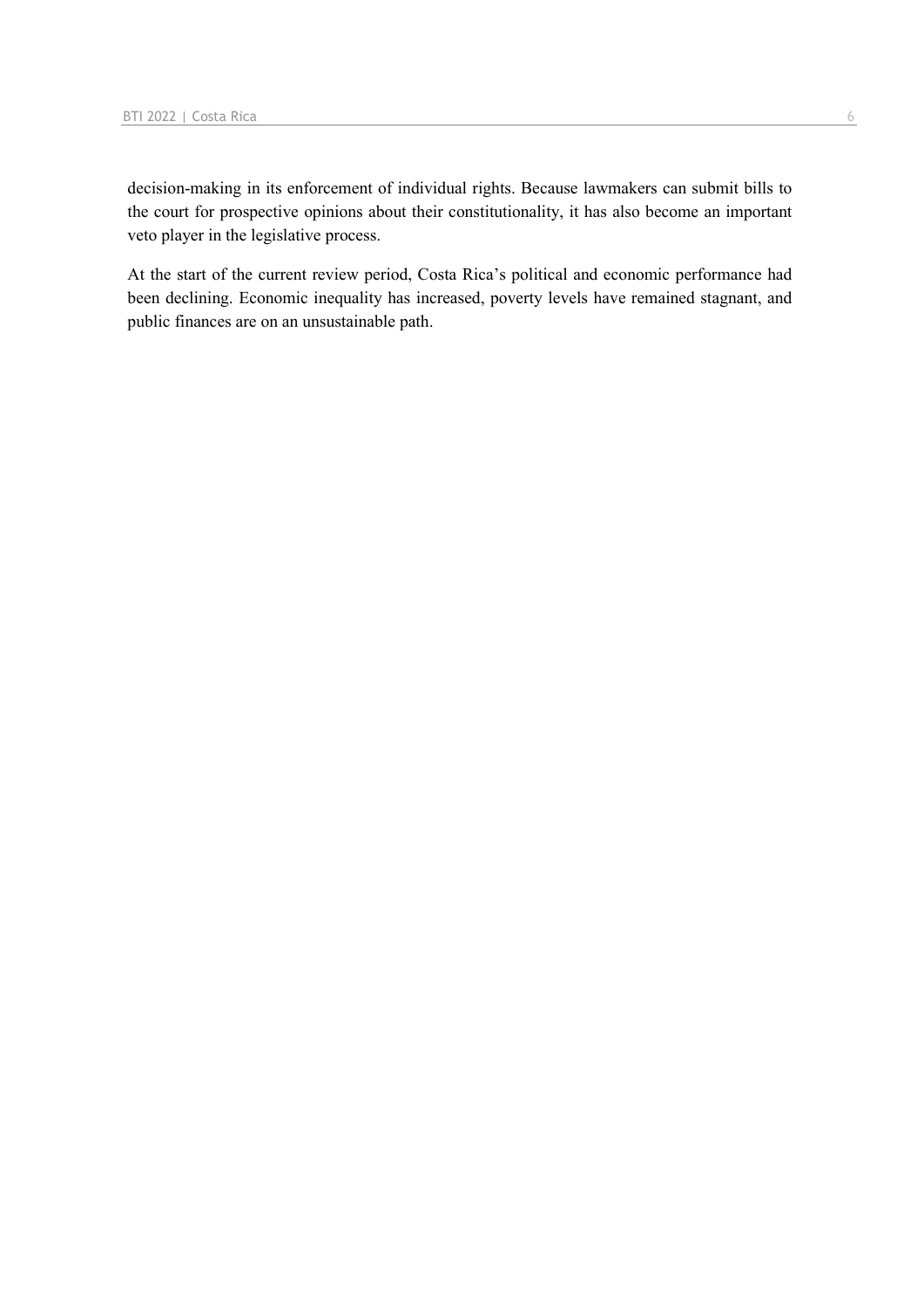The BTI combines text analysis and numerical assessments. The score for each question is provided below its respective title. The scale ranges from 1 (worst) to 10 (best).

# Transformation Status

# I. Political Transformation

#### **1 | Stateness**

The state's monopoly on the use of force remains unchallenged, but it faces considerable threats in the area of citizen security. Inroads by drug-trafficking organizations have made the Central American region dangerously prone to violent crime, with homicide rates averaging four times the global rate. While Costa Rica has not reached the levels of criminal violence of the countries in the Northern Triangle (Honduras, Guatemala and El Salvador), its homicide rates nearly doubled between 2000 and 2015, from 6.1 to 11.5 deaths per 100,000 inhabitants. In 2017 the country reached 12.2 deaths per 100,000, its highest historical level. However, the rate declined slightly though steadily in 2018 and 2019, and now stands at 11 deaths per 100,000. A significant portion of these deaths are attributable to local drug gangs, which in many cases are surrogates for international cartels, according to national security officials. The state has responded with a series of policies including social violence prevention, stricter gun control, improved coordination of intelligence and better funding and training for police.

Territorial disputes with Nicaragua continue to be a source of national concern but have receded after Costa Rica obtained favorable rulings from the International Court of Justice in the Hague reasserting its sovereignty over its maritime boundaries and a disputed stretch of land on the Atlantic coast.

The legitimacy of the nation-state is broadly accepted by the population. There are social and political actors that seek to strengthen their influence through collective action, including through acts of civil disobedience like street blockages, but they do not question the legitimacy of the nation-state. Some public sector unions have on occasion threatened to counter public decisions through "street democracy" and have claimed the disenchantment of the populace was leading to calls for armed struggle through social media. But what, if anything, this means beyond popular mobilization has remained ambiguous and unsubstantiated. All rights, including human rights, are recognized throughout the country and are backed by an effective and highly

## **Question** Score

Monopoly on the use of force 9  $\frac{22}{10}$  10  $\frac{106}{\mathbf{0}}$ 

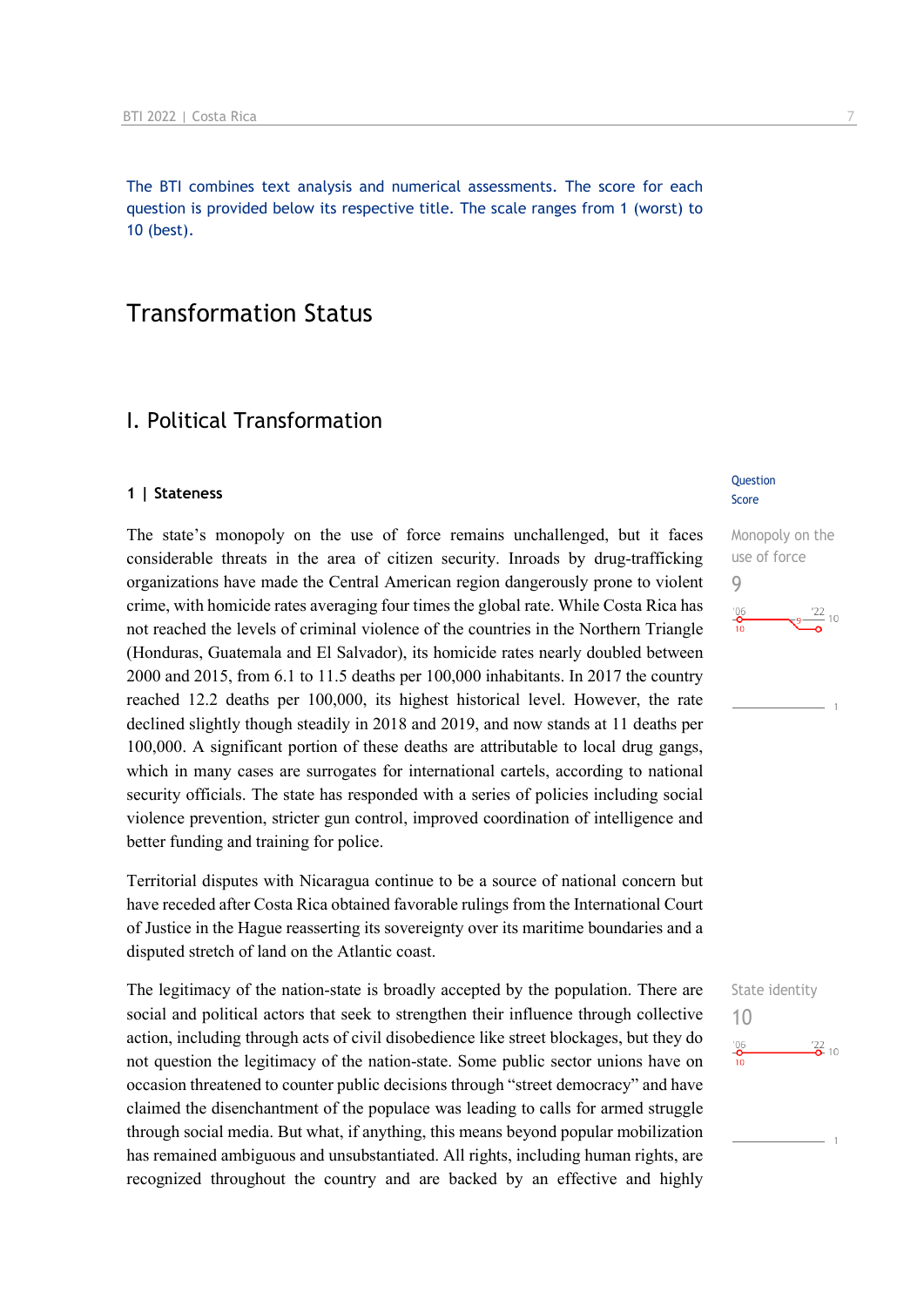accessible Constitutional Court. All individuals and groups enjoy the right to acquire citizenship without discrimination. Costa Rica has a considerable number of foreignborn people among its population, especially Nicaraguans, and is welcoming to refugees and migrants, although it instituted temporary entry restrictions on public health grounds due to the COVID-19 pandemic.

Although Article 75 of the constitution establishes Roman Catholicism as the state religion, that same article recognizes freedom of religion. This has generated calls from some sectors for the complete secularization of the state. Catholic archbishops and clergy, together with evangelical political parties are vocal on key political issues, actively opposing in-vitro fertilization, abortion and same-sex marriage. This last issue turned the 2018 presidential election into a referendum on gay rights after the Inter-American Court of Human Rights issued a ruling in January obligating Costa Rica to legalize same-sex marriage. Fabricio Alvarado, an evangelical pastor and religious singer, mobilized conservative opposition to the ruling, promising to remove the country from the court's jurisdiction if he won. He won the first round, but not the second, and the Constitutional Court eventually ruled the ban against same-sex marriage to be unconstitutional and discriminatory. His Restauración Nacional party elected 14 deputies to the legislature, making it the second-largest legislative group. Although the group fractured when Alvarado decided to leave the party a few months after the election, the current congress still has the largest number of avowedly confessional deputies ever elected.

At an administrative level the state successfully provides basic services on a national scale, particularly in health, education, potable water, electricity and telecommunications. In recent years the state has improved its handling of wastewater. It has also increased tax revenues through improvements in collection and better enforcement, although elusion and evasion remain significant. Executive capacity has been questioned in the area of transportation infrastructure, where projects face continuous delays and cost overruns. A notable example is the development of a 30 km highway to the city of San Carlos, which has been under construction for over 15 years and is not expected to be completed before 2025. The social security system (CCSS) has faced criticism for long health service queues and irregular drug availability. A 2016 actuarial evaluation by the University of Costa Rica also revealed that the reserve fund for the country's retirement and insurance system, administered by the CCSS, may become insufficient in a matter of years in the absence of draconian reforms. These would include raising the retirement age to 70 years, cutting the replacement rate by one-fifth and increasing the contribution rate from its current 9.5% to 25% by 2055. It has become well established that salaries in the public sector exceed those in the private sector and are on an unsustainable growth trajectory due to a complex system of perks and benefits. A reform of this system is currently under discussion.

No interference of religious dogmas 9  $\frac{22}{10}$  $^{206}$ 

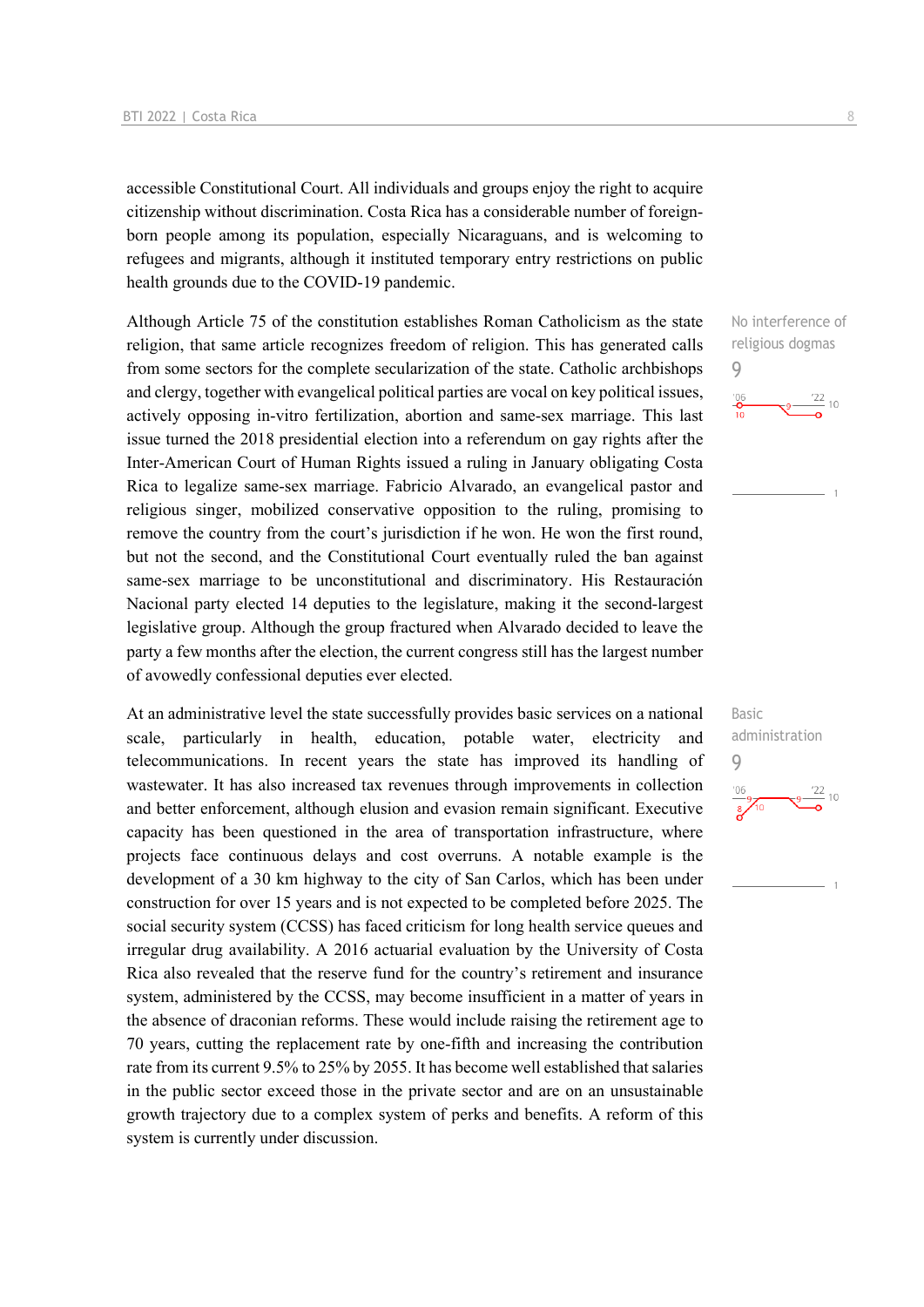## **2 | Political Participation**

There are no constraints on free and fair elections. The Supreme Electoral Tribunal has evolved into a worldwide prototype of excellence in the organization and management of elections. Electoral registration is automatic and virtually costless with the acquisition of an identity card required for all citizens. Political parties receive state funding based on their vote shares. Electoral participation was expanded with the institution of plebiscites and referenda (2006) as well as the direct election of municipal executives and councils (2002). In 2020, elections for the country's 81 municipal governments were held separately from national elections for the second time, with 86 political parties, many of them subnational, fielding candidates. The number of political parties fielding candidates at the national level has also been on the rise with 13 participating in the first round of the 2018 presidential election and seven obtaining representation in the legislature.

Elections have not been affected by COVID-19 related restrictions, which were initiated by an emergency decree on March 16, 2020. Municipal elections were held before that, in February 2020, and general elections are not due until 2022.

Democratically elected political representatives have effective power to govern and there is no single group or individual capable of exercising an absolute de facto form of veto power. While there are powerful actors capable of influencing the course of public affairs, notably business groups, public unions, the clergy and the press, among others, none of them can exercise an uncontested veto. No single group can stop the enactment of decrees or legislation without due process and only if the Constitutional Court rules that the legislation or decrees in question are unconstitutional.

Association and assembly rights are unrestricted for individuals and independent political or civic groups and guaranteed by the constitution and Labor Code. There are multiple groups in multiple sectors organized at the national, regional and local levels, which regularly exert their influence on government and public opinion, including through mobilization and protest. New groups, such as advocates for sexual diversity, indigenous rights, the informal transportation sector and environmentalists have more recently emerged onto the social protest scene, experiencing no discrimination from the government. Unionization in the private sector is not extensive, but many workers join solidarity associations that provide low-interest loans, health and recreation services, and savings accounts, and may serve as a channel for labor relations. Whether these organizations serve as a mechanism to hinder unionization, as labor union leaders allege, is a point of contention.

To deal with the effects of COVID-19, the government decreed a state of emergency in March 2020 that enabled restrictions on the gathering of people, non-essential vehicle circulation and international travel, while also imposing mandatory  $\frac{22}{2}$  10

Free and fair elections

10

 $^{106}_{-0}$ 

Effective power to govern 10  $\frac{106}{10}$  $\frac{22}{2}$  10

Association / assembly rights 10 $\frac{106}{2}$  9  $\frac{22}{2}$  10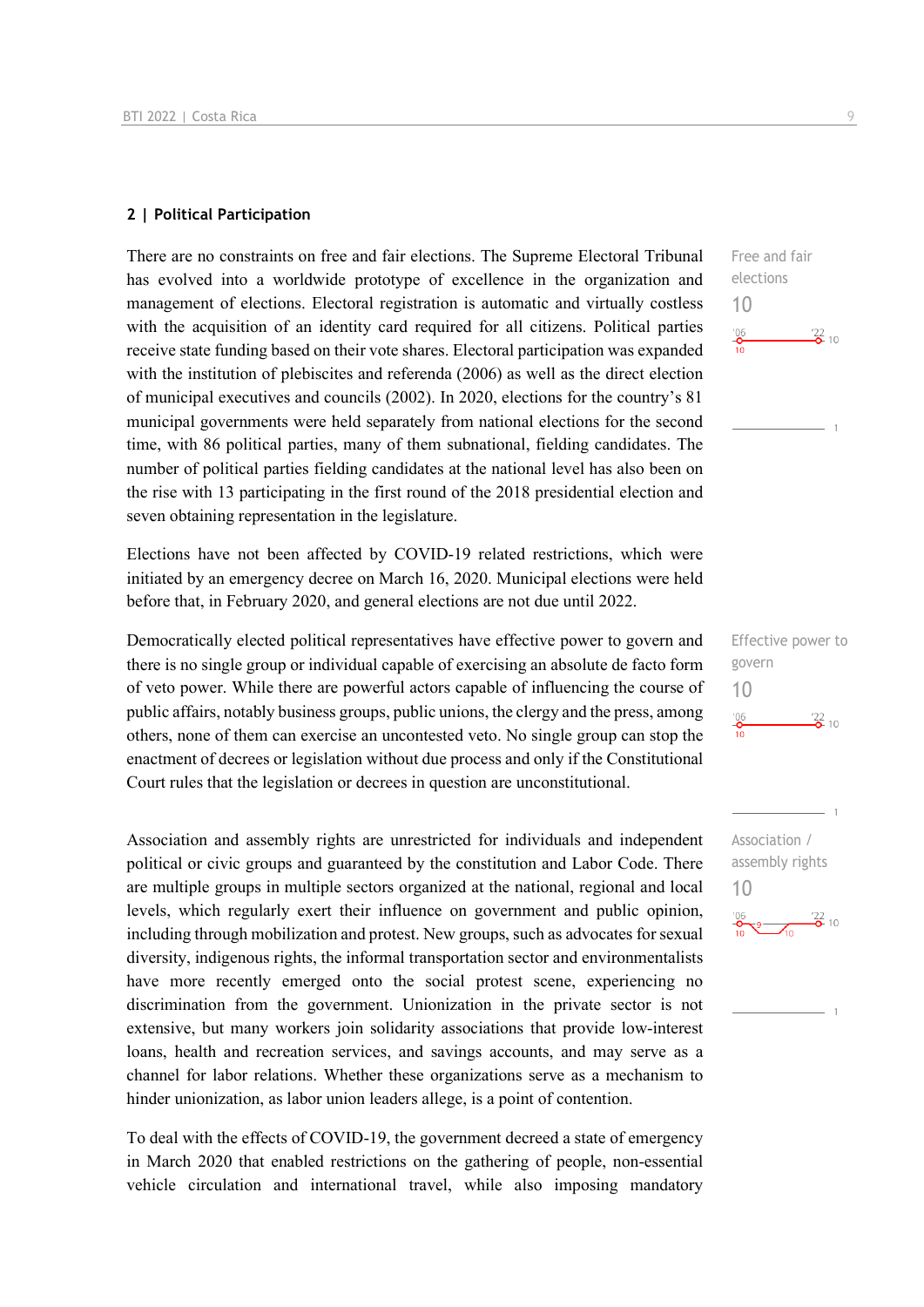quarantines; closing schools, churches and other institutions; and establishing a nighttime curfew. While this limited the freedom of assembly, it was done according to the due process of law and out of the necessity imposed by the public health crisis. There is no evidence to suggest that the restrictions were discriminatory, although they may have impacted some social groups more than others, as in the case of Nicaraguan migrants. However, as they have imposed fewer limits on personal freedoms than has been the case in other countries in the region, these measures have been proportionate.

Freedom of expression is unrestricted for citizens, groups and the press as guaranteed by Articles 26-29 of the constitution. A broad array of press outlets, from newspapers to radio, television and the internet inform citizens and provide varied perspectives on the news and current affairs. The country is ranked seventh among 180 countries in the Reporters Without Borders' 2020 Press Freedom Index and deemed the best Latin American country with regard to respecting the freedom of expression. However, ownership of the media is concentrated, limiting its pluralism to some degree.

State actors have at times attempted to restrain these rights, but they have been rebuffed through the system of checks and balances. For example, in 2014 the Constitutional Court invalidated orders issued by the General Prosecutor to monitor the communications of journalists at the newspaper Diario Extra. In 2015, the Solís administration (PAC) proposed a new law that would have established limits to free expression, effectively punishing the use of certain types of language. This widely decried "gag law" was shuttled, and later that year the legislature derogated three articles of a 1954 law that contained similar provisions, which had long ceased to be enforced. In 2016, the Constitutional Court condemned a state bank for using public funds as a means of coercion and censure aimed at misdirecting public opinion when it withheld advertising contracts from newspaper La Nación in retaliation for its critical reporting about the bank.

#### **3 | Rule of Law**

There is a clear separation of powers with mutual checks and balances, structured around the constitution of 1949 and its subsequent reforms. Apart from the traditional branches of government (executive, legislative and judiciary) there is a fourth, the electoral branch (the Supreme Electoral Tribunal). The executive is comparatively weak, as its decree powers are limited and subject to ratification by the Legislative Assembly; they are therefore rarely used for substantive legislative purposes. Control of the legislative agenda is shared with the Legislative Assembly. In recent years, the amount of legislation emerging from the chamber originating from the executive has been decreasing. At the same time, party fragmentation, evidenced in a growing number of effective parties, and ideological polarization have weakened the

Freedom of expression 10  $\frac{106}{2}$  $\frac{22}{2}$  10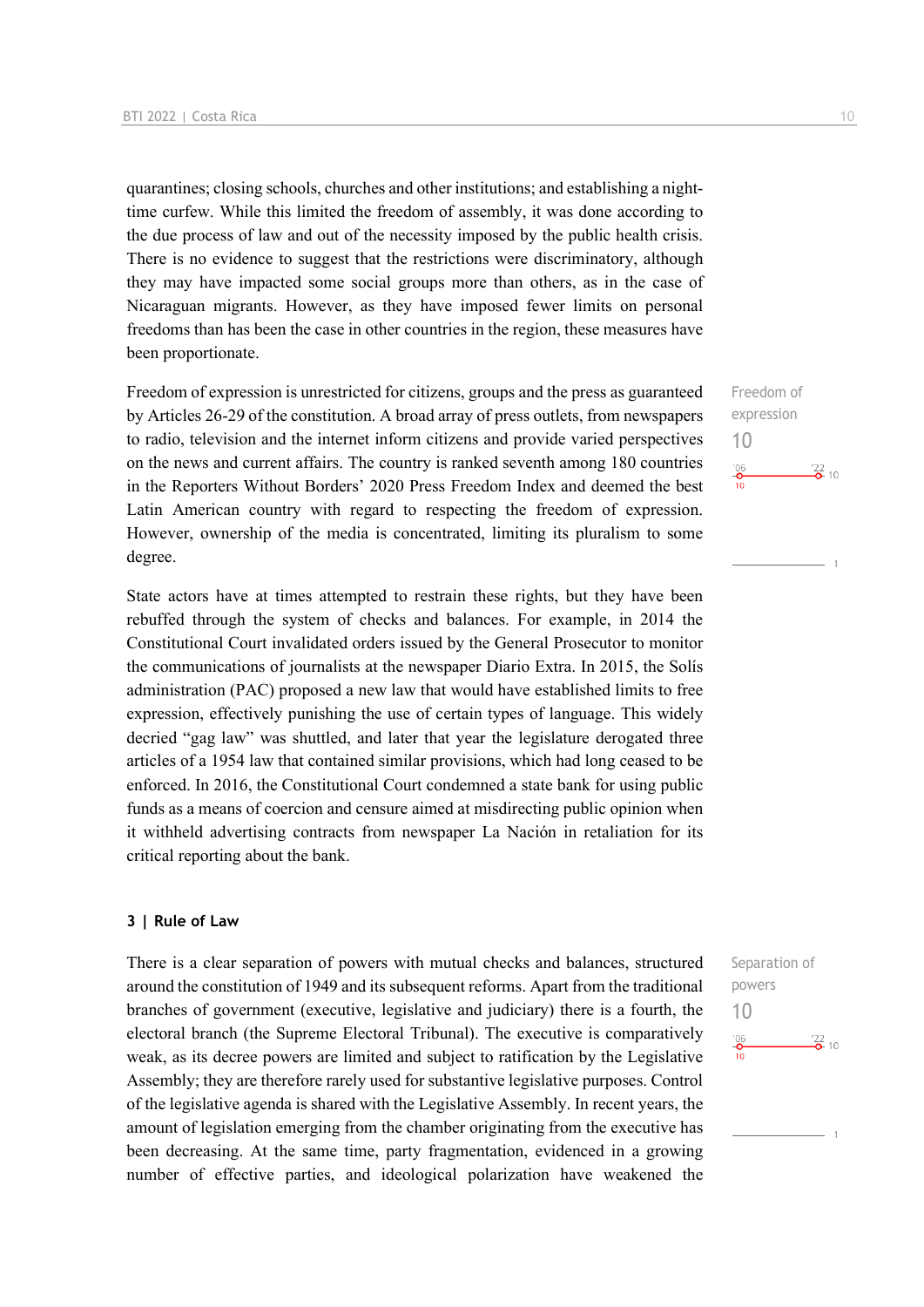decisiveness of the legislature and complicated relations with the executive. This has increased the importance of the judiciary, particularly the Constitutional Court, which since 1989 has been charged with settling jurisdictional disputes between the other branches and interpreting the constitutionality of laws.

An additional component of the separation of powers is the existence of horizontal accountability mechanisms to oversee and regulate the activities of the executive and its administrative entities. These entities, which are decentralized, largely autonomous and functionally specialized, provide services in the health, financial, energy, telecommunications, insurance and water industries. Their budgets account for as much as two-thirds of public spending and are not subject to legislative approval. They also enjoy considerable autonomy from the executive in terms of their management. Such levels of decentralization and autonomy require horizontal control mechanisms. Foremost among these is the Comptroller General's Office, which uses its broad powers to monitor public spending effectively.

Following existing legal procedures established by constitutional jurisprudence and the National Emergency and Risk Prevention Law (No. 8488), a state of emergency was declared on March 16, 2020, to deal with the COVID-19 pandemic. In accordance with this law, the state of emergency will remain in place until the three phases of the emergency – response, rehabilitation and reconstruction – are all deemed completed. While it is therefore not open-ended, it is not time-bound either, and this could potentially lead to violations of human rights or democratic liberties. However, the law establishes continuous and periodic reviews, and restrictions are linked to a color alert system that makes them proportional to the threat faced at any particular moment. To date there is no evidence that the measures derived have been discriminatory.

The judiciary is independent and free from intervention by other institutions. The second article of the Organic Law of the Judicial Branch establishes that its authority is subject only to the constitution, the law and its own decisions regarding matters within its competence. The independence of the judiciary is also guaranteed by a constitutional provision that grants it 6% of the state's expected revenues for its operating budget. Norms of autonomy are entrenched and zealously defended by all sectors, especially the court magistrates themselves. They have appealed to these norms in order to resist expenditure containment efforts by the executive even as the Constitutional Court has ruled that general state policies setting limits on spending do not necessarily violate the judiciary's independence.

The courts are widely trusted and used by citizens and private corporations as an arena to settle disputes. They are not believed to be corrupt in general terms, but cases of corruption do emerge and are prosecuted. A pointed example occurred during 2018 when accusations of influence peddling led to the first-ever firing of a Supreme Court Magistrate. The judge was charged with improperly interfering with several judicial procedures involving a businessman accused in a fraudulent scheme to import Independent judiciary 10 $\frac{106}{9}$   $\frac{9}{10}$   $\frac{122}{9}$  10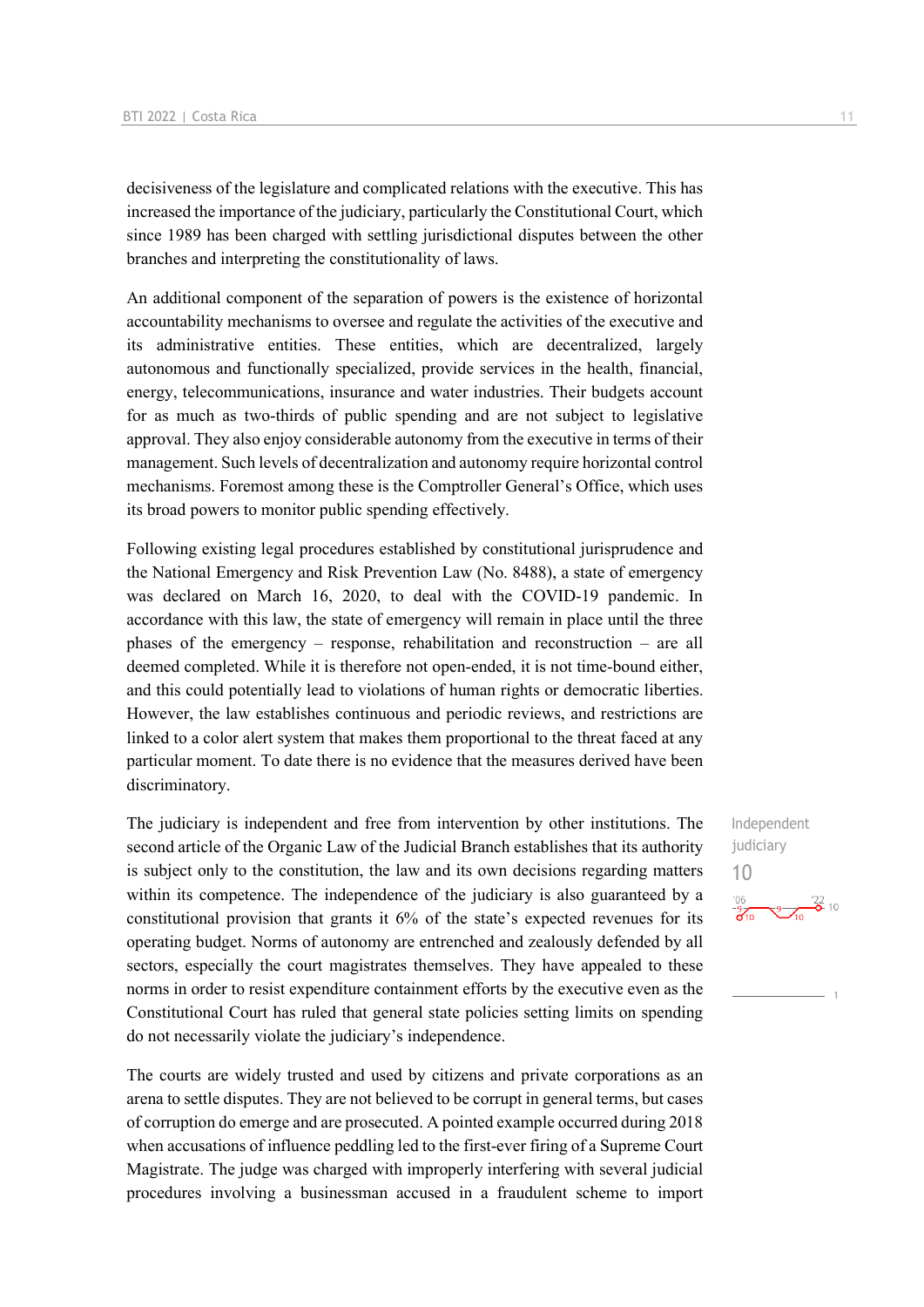Chinese cement, with whom he maintained a close relationship. An inquiry led to the expulsion of the judge from the Supreme Court in February 2018 and the legislature revoked his investiture as magistrate in April of that same year. The Attorney General at the time and three other magistrates were also implicated in the cement case and received disciplinary sanctions

Costa Rica has ratified international treaties, approved laws and supported watchdog organizations against corruption. Its ranking in global studies of corruption is generally good. Citizen awareness and activism against office abuse is high, partly because of a vigilant media. Allegations of corruption that are exposed are prosecuted – including those that involve former presidents, ministers, judges and mayors. However, prosecution takes a long time and often fails to bring charges against the accused. Launched in 2017, a high-profile criminal investigation of influence networks allegedly organized to secure loans from state banks and facilitate imports of Chinese cement remains pending. The case allegedly revealed corrupt dealings among the political class and tarnished the reputation of the judiciary. Nonetheless, the 2018 Americas Barometer shows that perceptions of corruption among Costa Ricans, while above 54%, are the lowest in the region. More recent polling by the University of Costa Rica shows that the ranking of corruption as the country's main problem has been displaced by concerns related to COVID-19, such as unemployment, the general state of the economy and the virus itself. Trust in the judiciary as captured by these polls remains stable.

Civil rights and non-discrimination are guaranteed by the constitution and enforced through the Constitutional Court and the Ombudsman's Office. The Constitutional Court allows individuals to seek recourse ("Amparo") for the violation of constitutional rights. Access to the court is extremely open and virtually costless. Anyone (including non-citizens) can present a writ without needing a lawyer or specialized language. Only a description of the grievance is required. The court's decisions carry the force of law and cannot be appealed. The Ombudsman's Office (or Defender of the Inhabitants) serves as an advocate of citizen rights and intervenes at the administrative and judicial levels to remediate rights violations, both for individuals and groups. According to the 2018 Americas Barometer, when asked about the political system's protection of basic citizen rights, 61% of Costa Ricans respond at or above the median level on a scale of one (not at all) to four (a lot). The country has Latin America's third-highest rate of incarceration according to the World Prison Brief 2019, with problems of overcrowding, poor sanitation and violence in prisons. Laws exist to protect against domestic violence, but violence against women and children remains a problem.

A 2015 constitutional amendment defined Costa Rica as a multiethnic and pluricultural republic, highlighting the historical relevance of racial and ethnic minorities not formerly acknowledged in the country. Together with laws and regulations safeguarding the rights of indigenous peoples, promoting female electoral



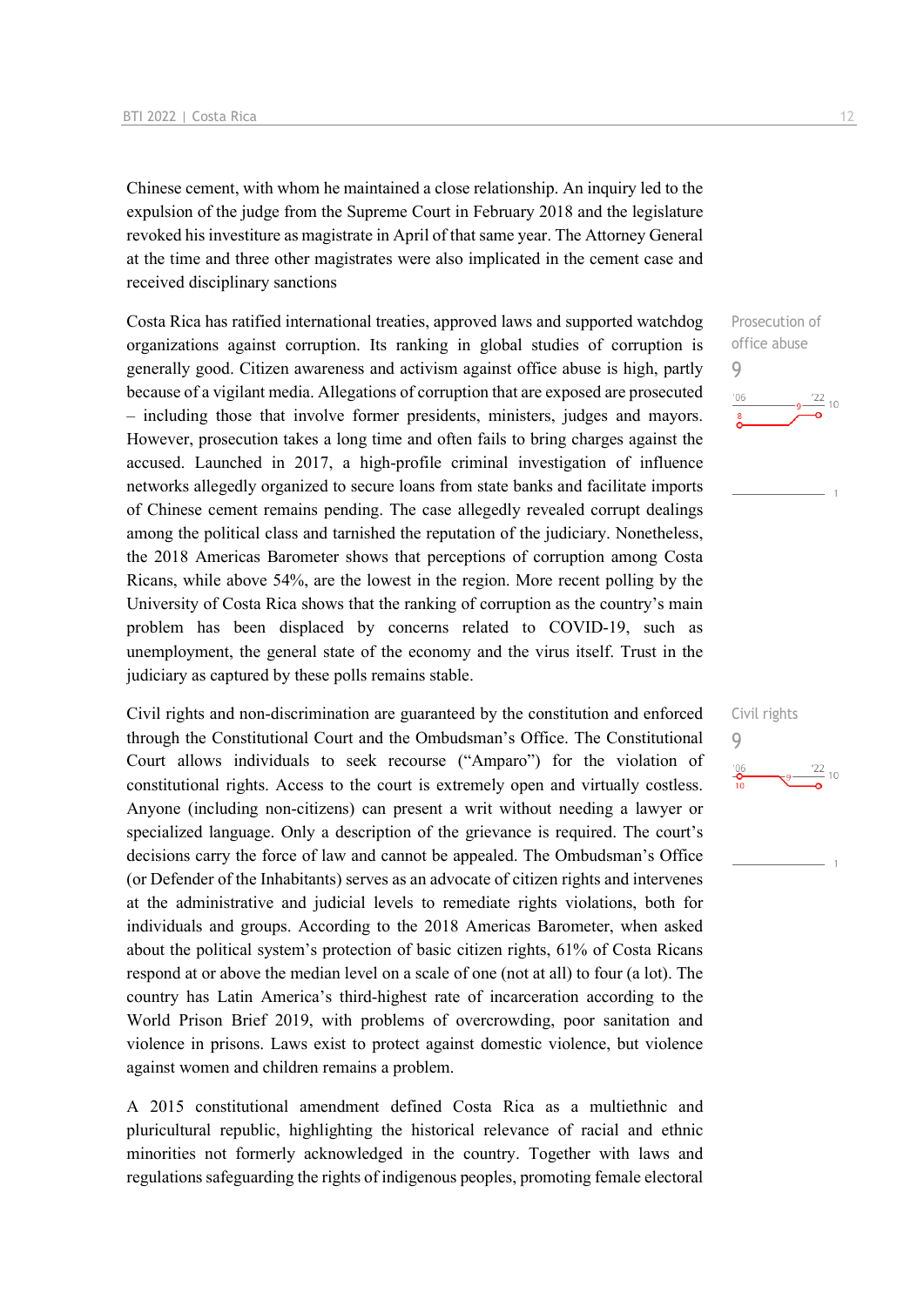inclusion and preventing violence against women, these institutional structures evidence a formal intention to protect minority rights. However, inequalities persist in the degree of access to these rights. Freedom House (2019) affirms that the LGBT community faces persistent discriminatory attitudes and practices from law enforcement officials. Indigenous people, who make up about 3% of the population, face discrimination. There are no indigenous representatives in the legislature and land disputes involving protected holdings of indigenous communities persist.

#### **4 | Stability of Democratic Institutions**

Democratic institutions are the effective means through which political decisions are prepared, made, implemented and reviewed. However, their relative efficiency has been under strain. Fragmentation and ideological polarization have increased in the legislative assembly, where the party in government has not held a legislative majority since 1994. The current government of President Carlos Alvarado controls only 18% of the seats in the legislature and its legislative group is tied as the secondlargest (of eight). Together with factional divisions within political parties, this has increased the difficulty of coordination between the legislative and the executive.

A profusion of veto players within the institutional domain of the state has increased the difficulty of enacting change. At the legislative level, procedural rules allow minority groups to block substantive reforms. Legislators can also submit bills for constitutional review. At the administrative level, the Comptroller General exercises strict financial and administrative control of the multiple organizations under its purview. While necessary, this greatly reduces the flexibility of the executive. At the citizen level, the Constitutional Court has empowered individuals against administrative action (or inaction). These regime characteristics have diluted the effectiveness of democratic institutions and reduced accountability by allowing the different players to blame each other for stasis.

Costa Rica has a relatively weak executive with practically no decree powers and a limited veto. The enactment of its agenda depends on its ability to negotiate and generate political agreement, if not consensus. The shift from a two-party (1990 – 2002) to a multiparty system  $(2002 - 2018)$  with increasing levels of party fragmentation has made this difficult. The Estado de la Nación finds that bills require an average of 19 months to be approved by the legislature. This impasse receded during the  $2019 - 2020$  period, which was the second-most-productive legislative period of the last 34 years, probably because an impending fiscal crisis imposed a unified purpose on political parties to approve needed reforms. It is not known at this point whether this will continue.

There have been considerable efforts to transfer more competencies and resources to municipal governments and allow the citizenry to elect local representatives directly. Yet the effectiveness and political reach of these governments remains limited. The

Performance of democratic institutions 8 $\frac{22}{10}$  $106$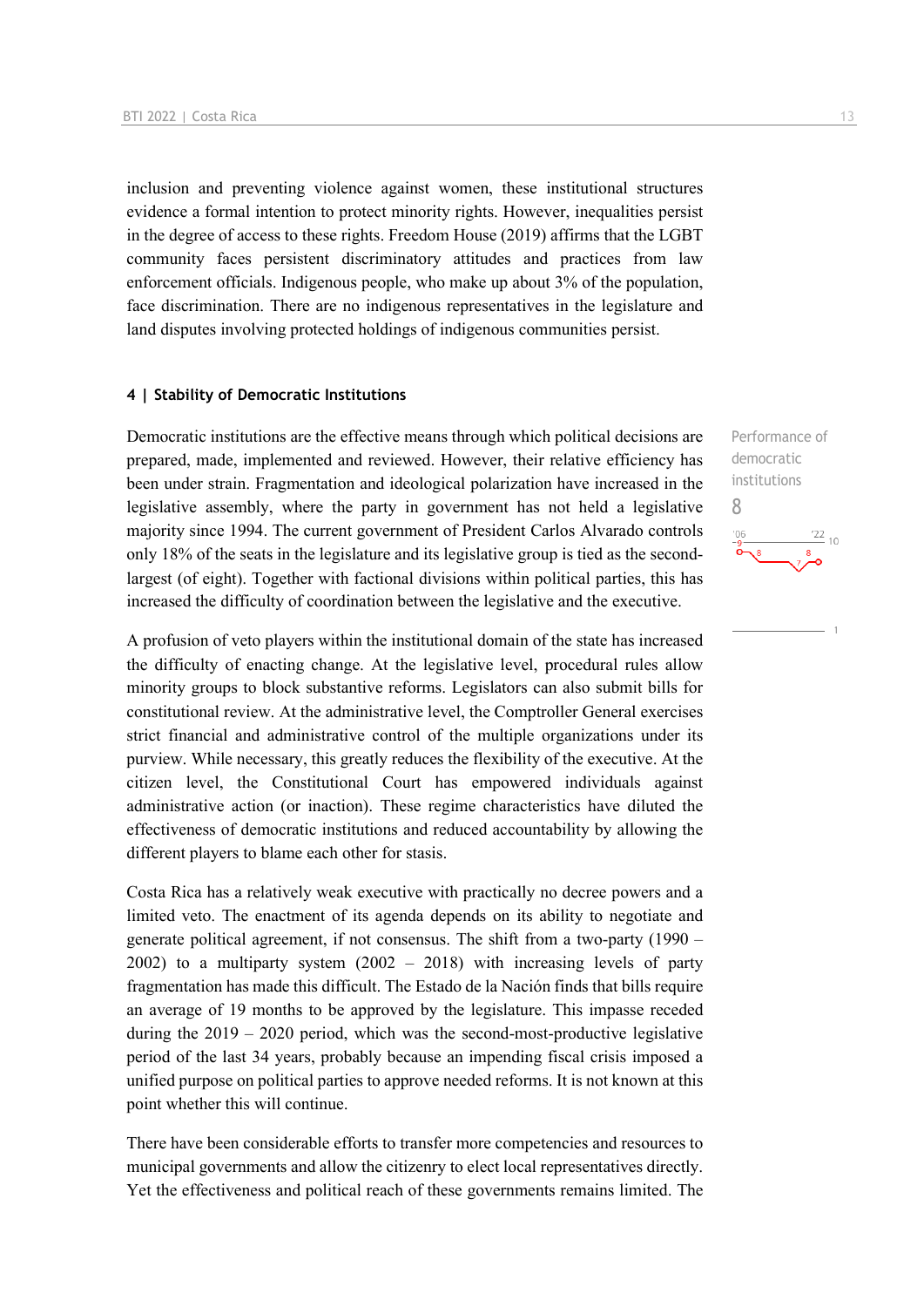America's Barometer (2016 – 2017) shows that only 7% of respondents attend municipal meetings, and 64% of eligible voters did not vote in the 2020 municipal elections.

All relevant actors accept the legitimacy of democratic institutions. Democratic norms are well internalized and constitute part of the regular discourse among political actors. This includes the respect of due process and the rule of law, the acceptance of rulings handed down by the courts, the peaceful transfer of power and the respect of civic and political rights as well as the investiture of public officials.

# Commitment to democratic institutions 10  $\frac{22}{2}$  10

## **5 | Political and Social Integration**

While organizationally institutionalized parties exist in Costa Rica, the party system has been relatively fluid since the end of the period of two-party rule in 2001, with a tendency to increase its fragmentation and ideological polarization, and with weak and volatile voter affiliation. This has corresponded with declining levels of electoral participation and a reduction of party loyalty and identification. Party discipline has also diminished, as evidenced by an increase in the number of elected legislators breaking from the party they were elected under. At present, 10 deputies, or 17.5% of all legislators (a fraction as large as the governing party's group), are in that condition. The effective number of parties has risen from an average of 2.3 during the two-party period to an average of 4.9 in the three elections since 2010.

Several studies from Estado de la Nación have highlighted the fragility and volatility of electoral support for the party system since 2006. Party loyalty tends to be shortlived and linked to the personality of party leaders rather than programmatic or ideological characteristics of the organization. According to the 2018 Americas Barometer, only 14% of respondents say they trust political parties, and fewer than 20% identify with one. In the most recent national election (2018) almost 50% of voters did not vote for the same party they supported in the previous one (2014). Voters also tend to split their votes, supporting different parties for the presidency and congress. In the 2018, 30% of voters who supported the two parties in the second round of the presidential vote, Acción Ciudadana (PAC) and Restauración Nacional (RN), voted for the legislative list of a different party.

Ideological polarization has also been increasing, particularly since 2002. The two largest parties, Liberación Nacional (PLN) and Acción Ciudadana (PAC), have been moving in opposite directions along the right-left spectrum as measured by the University of Salamanca's political elites survey. The last presidential election (2018) evidenced a different kind of polarization, based not on socioeconomic factors but on Party system 6 $\frac{22}{10}$  $106$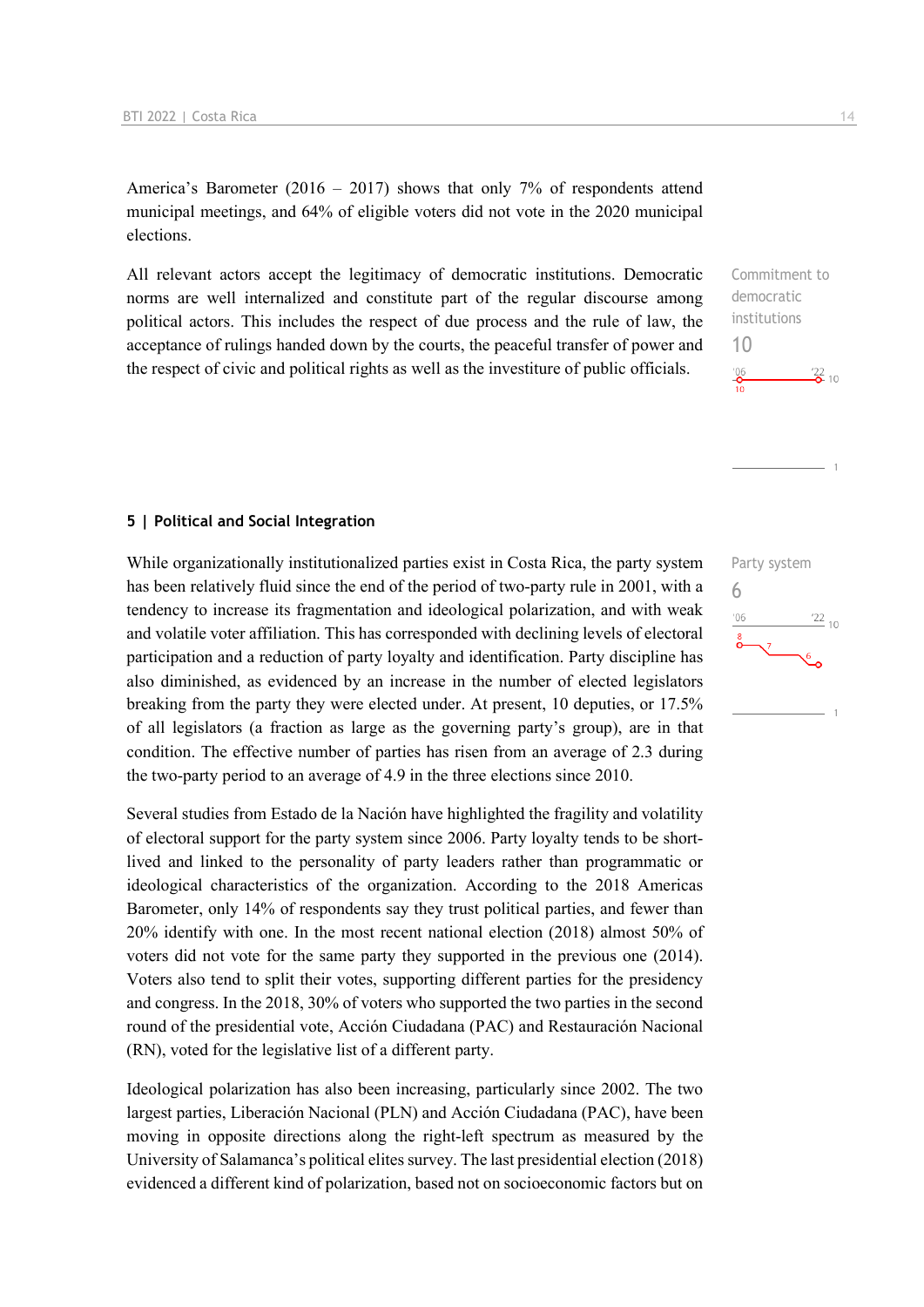socio-cultural ones: same-sex marriage, abortion, sexual education guides and religion. The two parties at the far ends of the ideological spectrum, the Movimiento Libertario on the right and the Frente Amplio on the left, saw their electoral support fall from double digits in 2014 to barely 1% in 2018. Meanwhile, Fabricio Alvarado, an evangelical candidate for Restauración Nacional (RN), rose rapidly in the polls with support from traditional sectors, eventually winning the first round of the election, although he lost in the second. This was the first election in the country's modern democratic period in which the PLN was not a main contender: it garnered only 18.6% of the vote in the first round. That a right-wing populist claimed almost 10% of the first-round votes was also significant.

Costa Rica has a broad range of interest groups. There are currently several thousand registered civic associations, 3,704 community development associations and 594 cooperatives. Unions represent about 14% of the workforce with an additional 16.6% represented by solidarist associations. The peak employer organization (UCCAEP) has 51 affiliates, which are associations in themselves and in turn represent most of the productive sectors of the economy. This broad network of associations and interest groups is an effective channel for mediation between society and the political system.

According to Estado de la Nación, most social mobilizations are staged by organized workers, of which public sector unions are decidedly the dominant group. They are followed in importance by neighborhood and family associations and other civic groups. The number of organized collective-action episodes reported by the media averaged 387 between 1992 and 2017, but a notable decline was evident during the Solís Rivera presidency, with the final year of the administration (2017) registering the lowest number of episodes on record (176). This is attributable to a close relationship between the administration and union organizations and a significant degree of convergence between their agendas and priorities. The number of collective-action episodes rose significantly in 2018 as various sectors mobilized to oppose the fiscal reforms of the Alvarado administration.

The state is generally respectful of collective actions and abstains from repressing or undermining them. Road blockages, which are employed frequently by protesters as a disruption tactic, have become increasingly contentious and led to violent confrontations with police in 2020. The blockages were ruled to be unconstitutional and were ordered removed, and the government opened criminal proceedings against those promoting them. This led to claims that protest was being criminalized. There are no organized movements that seek to undermine democracy or civil society. The Americas Barometer (2016, 2018) shows that an average of about 9% of Costa Ricans engage in protest marches and demonstrations.

Interest groups 9 $\frac{22}{10}$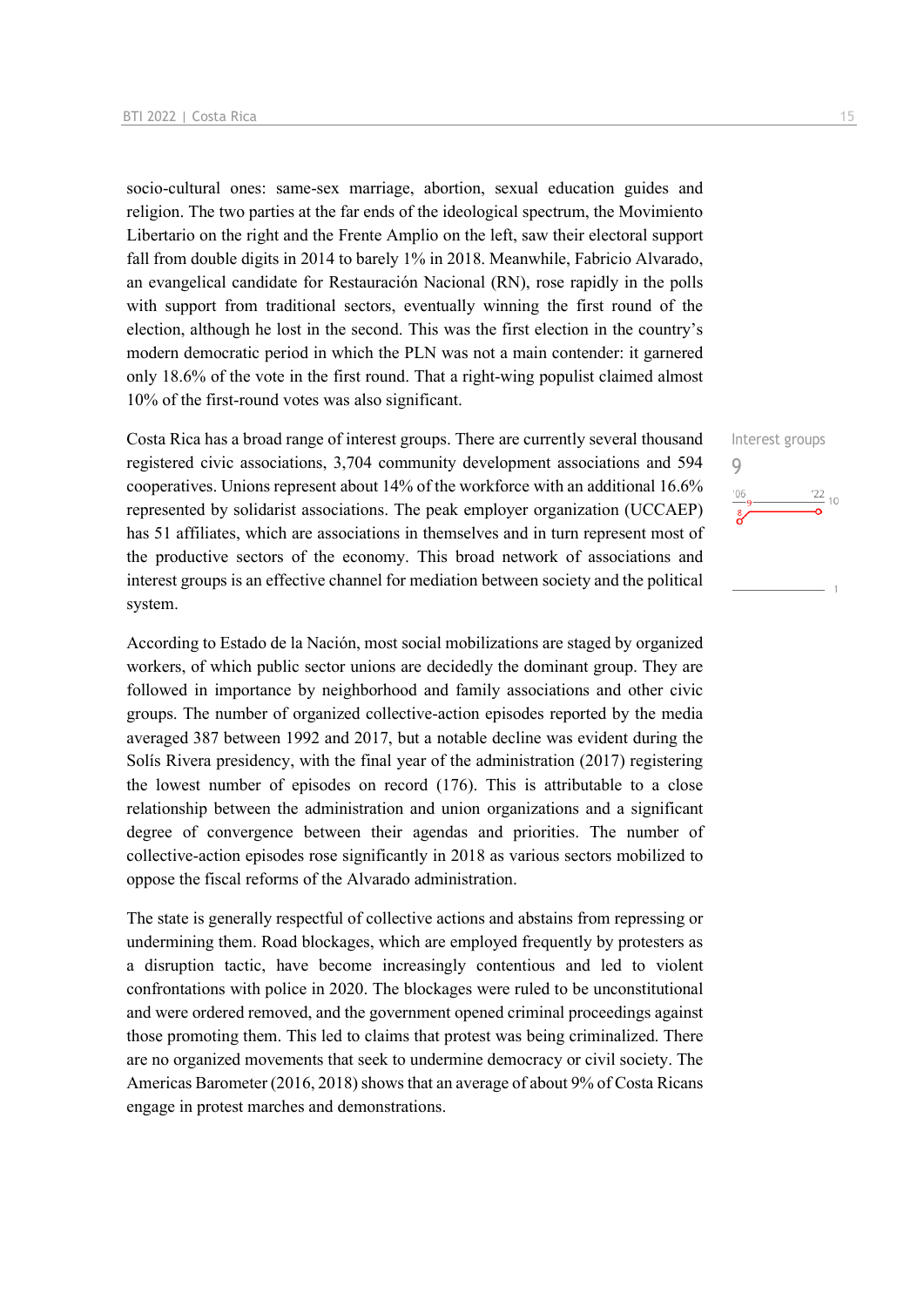Since 2012, Costa Rica has seen a downward trend in approval of democracy that is consistent with the higher volatility of electoral preferences, lower levels of political participation and high levels of disenchantment with corruption that the country has experienced. The Americas Barometer measures the levels of diffuse support for democracy through an index of five questions that probe respondents' respect for democratic institutions, norms and rights. This index captures the generalized attachment of citizens to the more intangible objects of the political system and its institutions. In 2012, Costa Rica scored its lowest value for the index since 1978, 55.8 (of 100). The index recovered slightly in 2014, fell in 2015, recovered again in 2016, and maintained a declining trend in 2018 and 2019. Such variability suggests some ambivalence about democracy among the citizenry. Because mean levels of system support for democracy capture the inherent value citizens place in democratic institutions, they should be relatively stable in the short run.

Variability is more common with specific support for democracy, which is linked to the general performance of the democratic system. This is gauged by asking respondents how satisfied they are with the functioning of democracy in their country. The proportion answering that they were very satisfied or satisfied in the Americas Barometer fell from 73.4% to 45.6% (2014 – 2018). However, the expressed belief in democracy as the best system of government despite its flaws (Churchillian democracy), a more abstract assessment of democratic support, increased and has hovered above 70%. In all, democratic approval levels have not been restored to the higher levels seen in the past and remain highly variable.

Costa Ricans have a relatively high level of respect for political institutions, with a score of 72.66 out of 100 in the Americas Barometer 2018 on this measure, the highest for the region. However, levels of trust in specific political institutions (the executive, political parties and the national legislature) measured for the same year were closer to or slightly lower than the regional average.

The level of interpersonal trust as measured by opinion surveys is fairly high but has shown a slightly decreasing trend in recent years. In 2010 the Americas Barometer ranked Costa Rica as having the highest level of interpersonal trust in the Americas, ahead of Canada and the United States. The percentage of respondents that consider the people in their community to be somewhat or very trustworthy has fallen in every survey since, going from a high of 77% to 68% in 2018. However, at over two-thirds, this level supports the notion that there is still a fairly high sense of solidarity and trust among the citizens. At the same time, there is a considerable number of civic associations, unions, solidarist associations, cooperatives and community development associations in the country. This suggests a fairly high level of voluntary and autonomous organization in Costa Rican society. But the degree to which individuals engage themselves with those organizations does not appear to be great. Of five types of associations evaluated by Americas Barometer – religious, parents', community improvement, political and women's associations – only in the case of religious associations did 50% or more of respondents say they participated at a significant level.

Approval of democracy 8  $\frac{22}{10}$  $\frac{106}{10}$ 

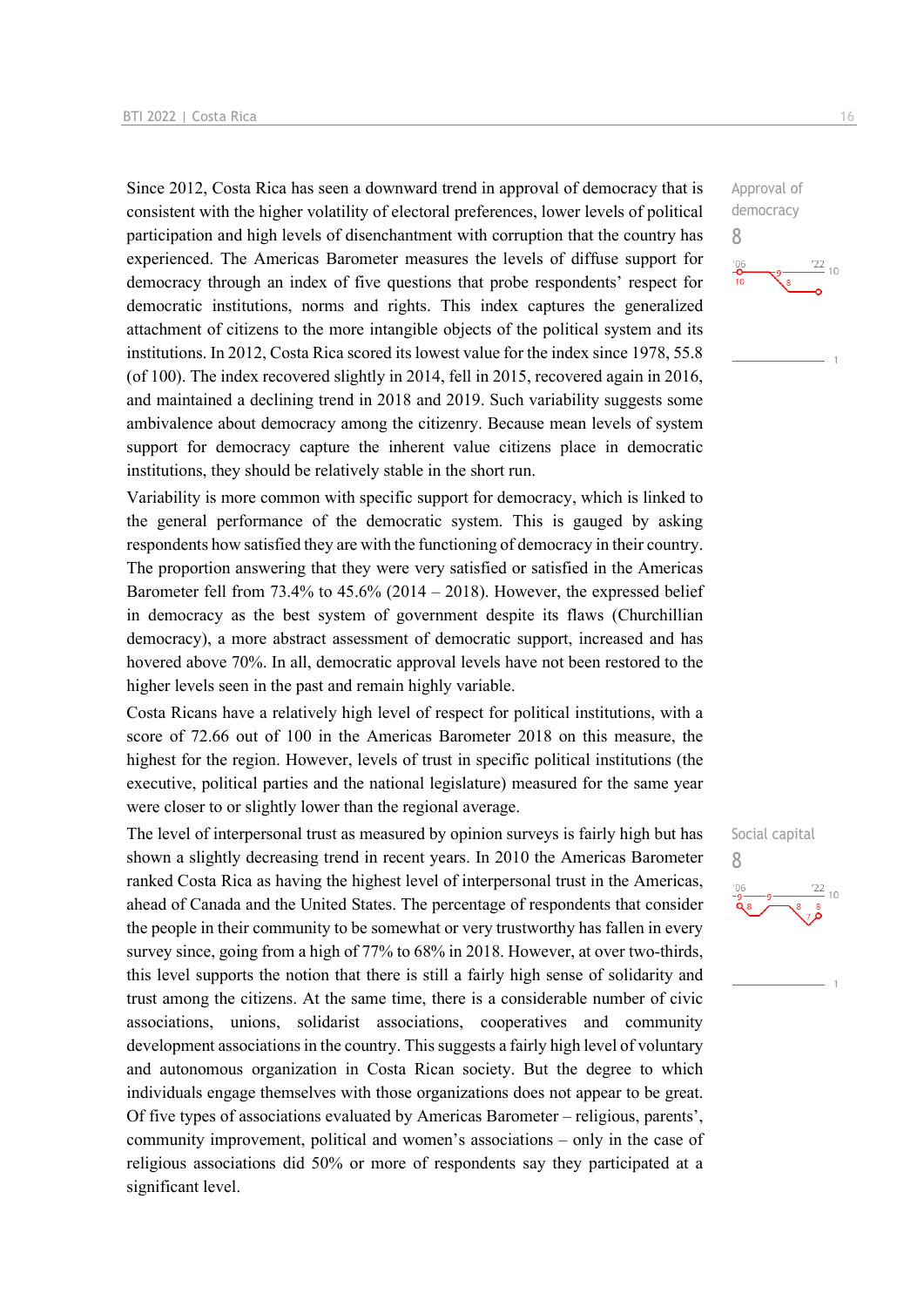## II. Economic Transformation

## **6 | Level of Socioeconomic Development**

Costa Rica has promoted social inclusion policies resulting in high levels of human development. However, poverty reduction has remained stagnant, with poverty rates remaining around 20%, and the extreme poverty rate around 6%, since 1994. Income inequality, estimated on the basis of the National Statistics and Census Institute's household surveys, increased from a Gini coefficient of 0.495 in 2006 to 0.514 in 2018. Current levels are considerably higher than those prevalent during the 1990s (0.461). The country's Human Development Index score in 2019 was 0.810 (rank 62). When adjusted for inequality, the score falls by 18%, dropping 11 points in the ranking. The richest 20% of the population accounts for 50.5% of all income, whereas the poorest 20% receives 4%, and the poorest 40% receives 9%. This distribution has changed little in the last decade. As a result, Costa Rica is no longer among the most equitable Latin American countries.

Poverty levels are higher in rural areas. For example, the Brunca region (south Pacific bordering Panama) has the highest poverty incidence at 30.3%, almost twice the lowest level, which is found in the Central region (17%), home to most of the population. The Huetar Norte (north central, bordering Nicaragua) and Huetar Caribe regions (north Atlantic) both have poverty levels above 27%. The Brunca and Huetar Caribe regions represent only about 16% of the national population, but they are home to the majority of the country's indigenous people. Unlike poverty, inequality is lower in rural areas than in urban areas.

Costa Rican women have higher life expectancy than men (82.9 vs 77.7 years) and higher educational attainment. But their average income per capita, as estimated by UNDP, is only 57% that of men. As a result, their human development level is 98% that of men (with a GII score of 0.288 in 2019).

While the full extent of COVID-19's impact on social exclusion is still unknown, data from the National Statistics and Census Institute suggests it will be considerable. Household surveys from July 2020 show that the poverty rate increased to 26.2% and the extreme poverty rate to 7%. However, they also show that the two indicators could have risen to 30.4% and 11.0% had it not been for public and private transfers.

## **Question** Score

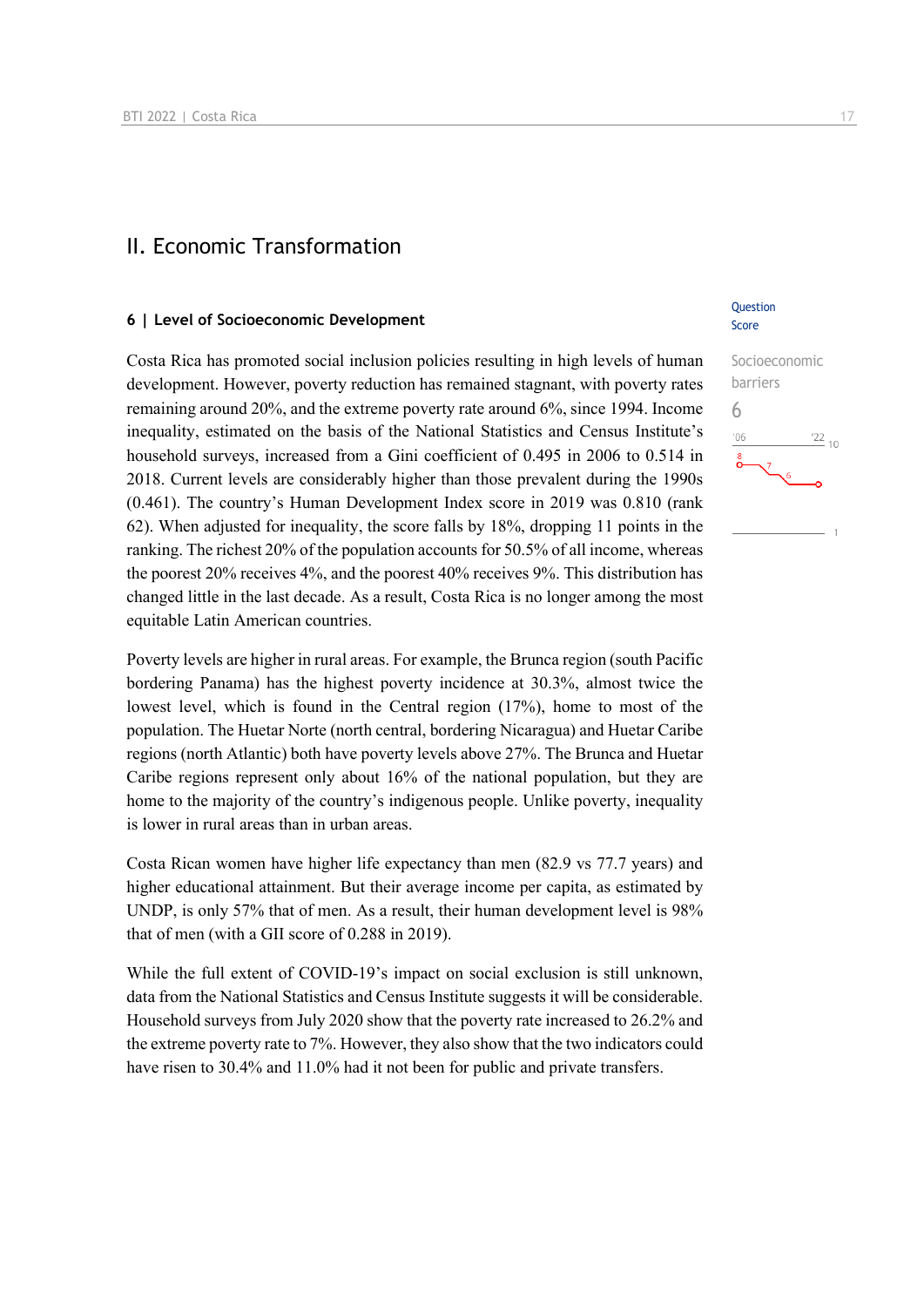| <b>Economic indicators</b> |          | 2017      | 2018      | 2019      | 2020    |
|----------------------------|----------|-----------|-----------|-----------|---------|
| <b>GDP</b>                 | S M      | 60516.0   | 62335.9   | 63951.1   | 61520.7 |
| GDP growth                 | $\%$     | 4.2       | 2.1       | 2.2       | $-4.5$  |
| Inflation (CPI)            | $\%$     | 1.6       | 2.2       | 2.1       | 0.7     |
| Unemployment               | $\%$     | 8.1       | 9.6       | 11.5      | 17.1    |
| Foreign direct investment  | % of GDP | 4.8       | 4.8       | 4.3       |         |
| Export growth              | $\%$     | 7.0       | 4.7       | 3.0       | $-10.7$ |
| Import growth              | $\%$     | 5.0       | 0.2       | $-0.5$    | $-9.5$  |
| Current account balance    | \$M      | $-2139.8$ | $-1890.3$ | $-1289.1$ |         |
| Public debt                | % of GDP | 47.1      | 51.8      | 56.7      | 67.5    |
| <b>External debt</b>       | \$ M     | 25615.9   | 28369.3   | 29800.8   | 31287.6 |
| Total debt service         | \$M      | 2958.6    | 3415.6    | 3145.0    | 2987.3  |
| Net lending/borrowing      | % of GDP |           |           |           |         |
| Tax revenue                | % of GDP | 13.2      | 13.2      | 13.5      |         |
| Government consumption     | % of GDP | 16.4      | 16.2      | 16.9      | 17.8    |
| Public education spending  | % of GDP | 7.1       | 6.8       | 6.8       | 6.7     |
| Public health spending     | % of GDP | 5.4       | 5.5       |           |         |
| R&D expenditure            | % of GDP | 0.4       | 0.4       |           |         |
| Military expenditure       | % of GDP | 0.0       | 0.0       | 0.0       | 0.0     |

Sources (as of December 2021): The World Bank, World Development Indicators | International Monetary Fund (IMF), World Economic Outlook | Stockholm International Peace Research Institute (SIPRI), Military Expenditure Database.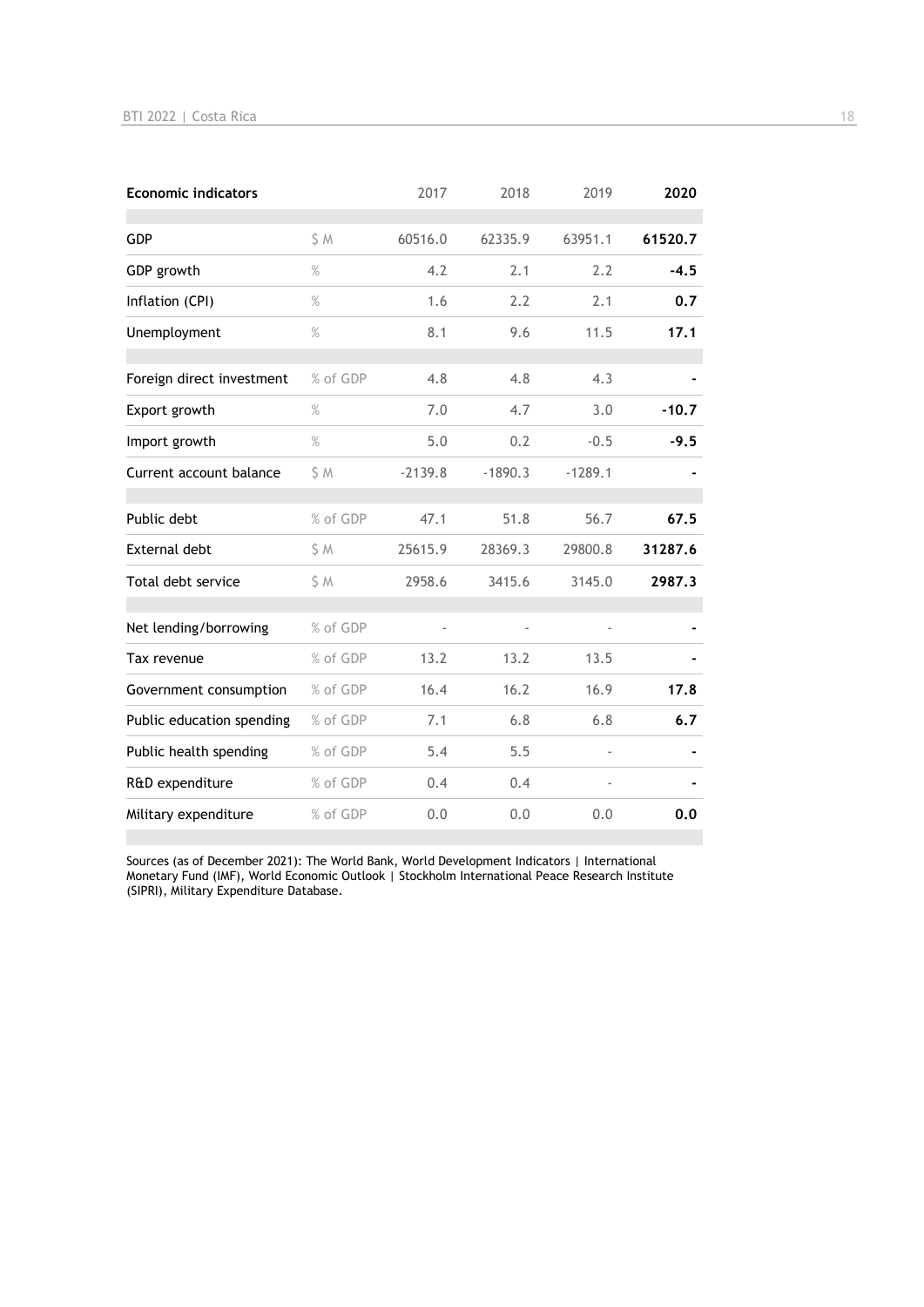## **7 | Organization of the Market and Competition**

Market competition is consistently defined and implemented at the macro and micro levels. Most prices are determined competitively, and currency is easily convertible. The freedoms of contract and investment are legally secured. There are stateguaranteed rules for market competition meant to ensure equal opportunities for all market participants (Law 7474). Article 19 of the constitution grants foreigners the same rights and obligations extended to nationals. Foreign direct investment has helped drive economic development. However, the OECD reports that foreign acquisitions of land or real estate in coastal and frontier areas are limited, and there is an explicit preference for local suppliers in public procurement processes. Foreign suppliers can only participate in international tenders on the basis of reciprocity. Restrictions also exist in the energy sector, where petroleum refining and the transmission and distribution of electricity are state monopolies, and power generation by private parties is limited. Foreign investments are limited to 65% and 49% equity shares in electricity generation and road freight transport companies, respectively, and permits for domestic road freight traffic are granted only to nationals or local companies in which nationals hold a majority.

The World Bank's Doing Business Report 2020 shows it takes 10 procedures, 23 days and costs 9.6% of GNI per capita to start a business in Costa Rica. The country is ranked 144th in the starting a business category, performing better than the regional average, but worse than Chile (57), Colombia (95) and Guatemala (99). According to ILO-Data informal employment increased from 35% in 2011 to 39% in 2019. However, the Costa Rican Statistics and Census Institute reports a higher informal employment level: 46% in 2019. Both estimates concur that informality rates are higher for women than for men.

Laws are in place to ensure competition, and a National Commission for the Promotion of Competition (COPROCOM) is charged with investigating and punishing monopolistic practices. Its role was strengthened by the Competition Reform Law 2019, which expanded its independence, advocacy powers, and financial and human resources. In the telecommunications sector, there is a separate authority (Superintendency of Telecommunications, SUTEL) tasked with regulation, but since the passage of the reform law, both authorities have operated under the same legal framework. The law strengthened the overall competition framework by implementing the OECD Competition Committee's 2016 recommendations and aligning them with OECD standards, according to the OECD's Assessment of Competition Law and Policy 2020. The assessment report also cites other improvements such as a clarification of the types of conduct that violate competition law, an enhancement in the stringency of sanctions and a reduction in the scope of exemptions (mainly in sugar, coffee, rice, maritime transport and regulated professions). Improvements also concern the merger-control process following its transition from an ex-post-merger control to an ex-ante regime in 2012.

Market organization 8  $\frac{22}{10}$ 

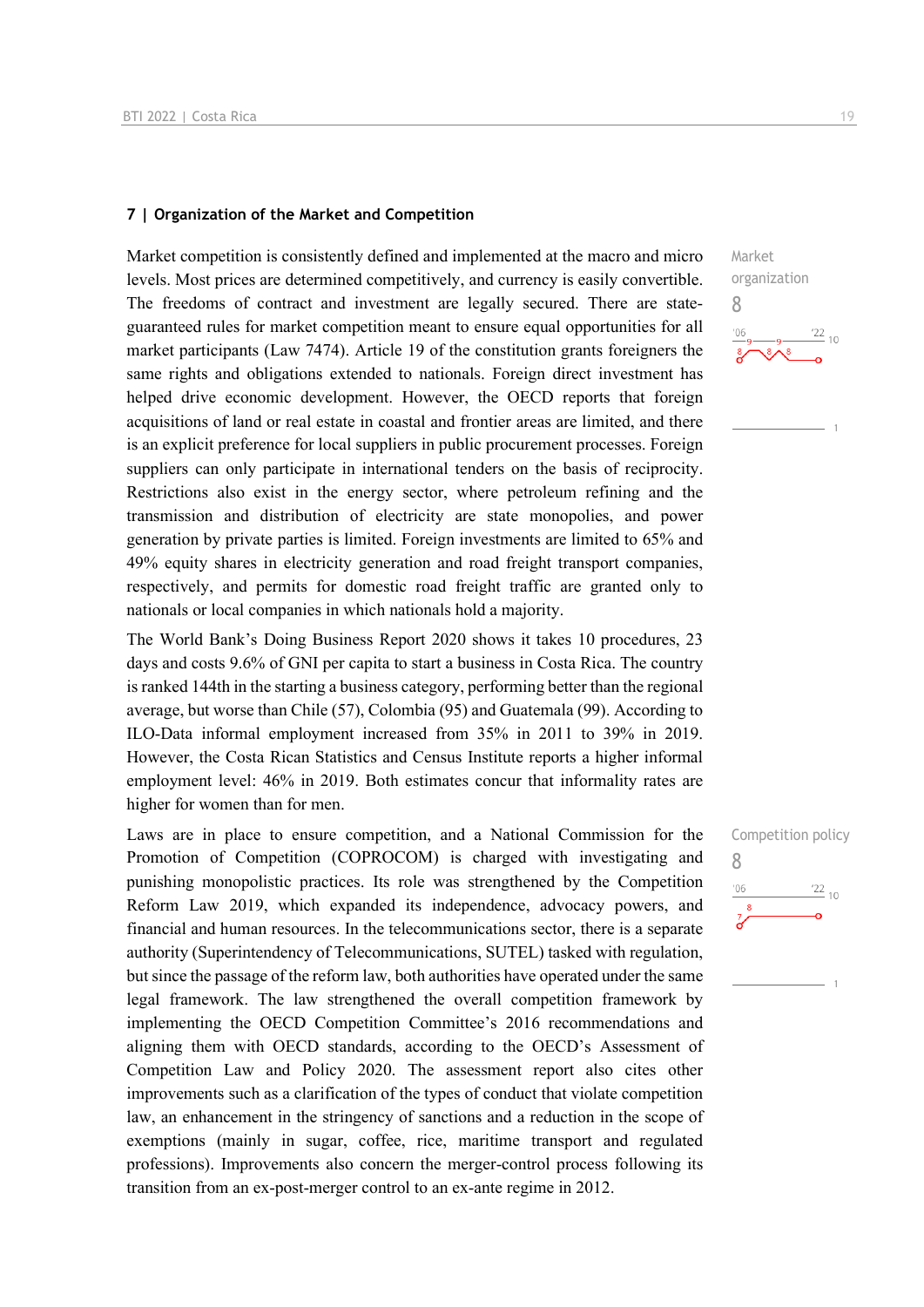However, the report also warns that the improvements will not take effect until they are fully implemented and that previously identified shortcomings such as a low enforcement profile and still-insufficient financial and human resources would remain until then. In July 2020, during the pandemic, the COPROCOM president confirmed that financial resources were still insufficient to meet the ambitious goals of the reform law, according to Semanario Universidad. Nevertheless, COPROCOM did its work, for example, in the area of merger control, in which there were about 40 decisions in 2019, according to The Law Reviews.

Legally sanctioned limitations still exist. In the electricity sector, transmission, distribution and export are state monopolies. While regulated by the Autoridad Reguladora de Servicios Públicos, the state-owned Instituto Costarricense de Electricidad (ICE) has considerable influence over the direction of the sector. Reports by the Comptroller found that some of ICE's administrative and investment practices have unnecessarily inflated electricity prices. Private generators depend on ICE to set contracts to bid for half the capacity they are entitled to generate. A decision by the company to stop buying electricity from seven private generators in December 2020 will force them to close, raising questions about the sector's juridical security.

The state also retains monopolies or partial monopolies in other sectors such as alcohol distillation, petroleum and its derivatives, and the operation of railroads, ports and airports, although the latter have been offered in concession to private entities. State companies such as state banks or the state insurance company (INS) maintain significant market shares where they previously held monopolies, though they face increasing competition by private providers in the health sector. In the telecommunications sector, the state company lost roughly 48% of its mobile phone market to private competitors between 2010 and 2019.

Costa Rica has continued liberalizing its foreign trade regime through participation in preferential trade agreements, both bilateral and multilateral, and maintaining a proactive strategy to attract foreign direct investment. The country is widely liberalized with a trade-to-GDP ratio of 66.8% and an average tariff rate applied of 1.8% according to the Heritage Foundation's Index of Economic Freedom 2020. The WTO reports a simple average of the MFN applied tariff of 5.6%. Costa Rica joined the General Agreement on Tariffs and Trade in 1990 and became a founding member of the World Trade Organization in 1994. It has been active in the multilateral trade system, including the negotiations of the Doha round. To date, the country has signed free trade agreements with the United States, Dominican Republic and Central America, the Caribbean Community of Nations, Canada, Chile, Mexico, Panama, China, Singapore and Colombia. It is a party to the association agreement signed between the European Union and Central America in 2012. In May 2020, Costa Rica became the first Central American and fourth Latin American country to be admitted to the Organization for Economic Cooperation and Development. It also has observer status with the Asia-Pacific Economic Cooperation forum, as well as the Pacific

Liberalization of foreign trade 10 $^{106}$  $\frac{22}{6}$  10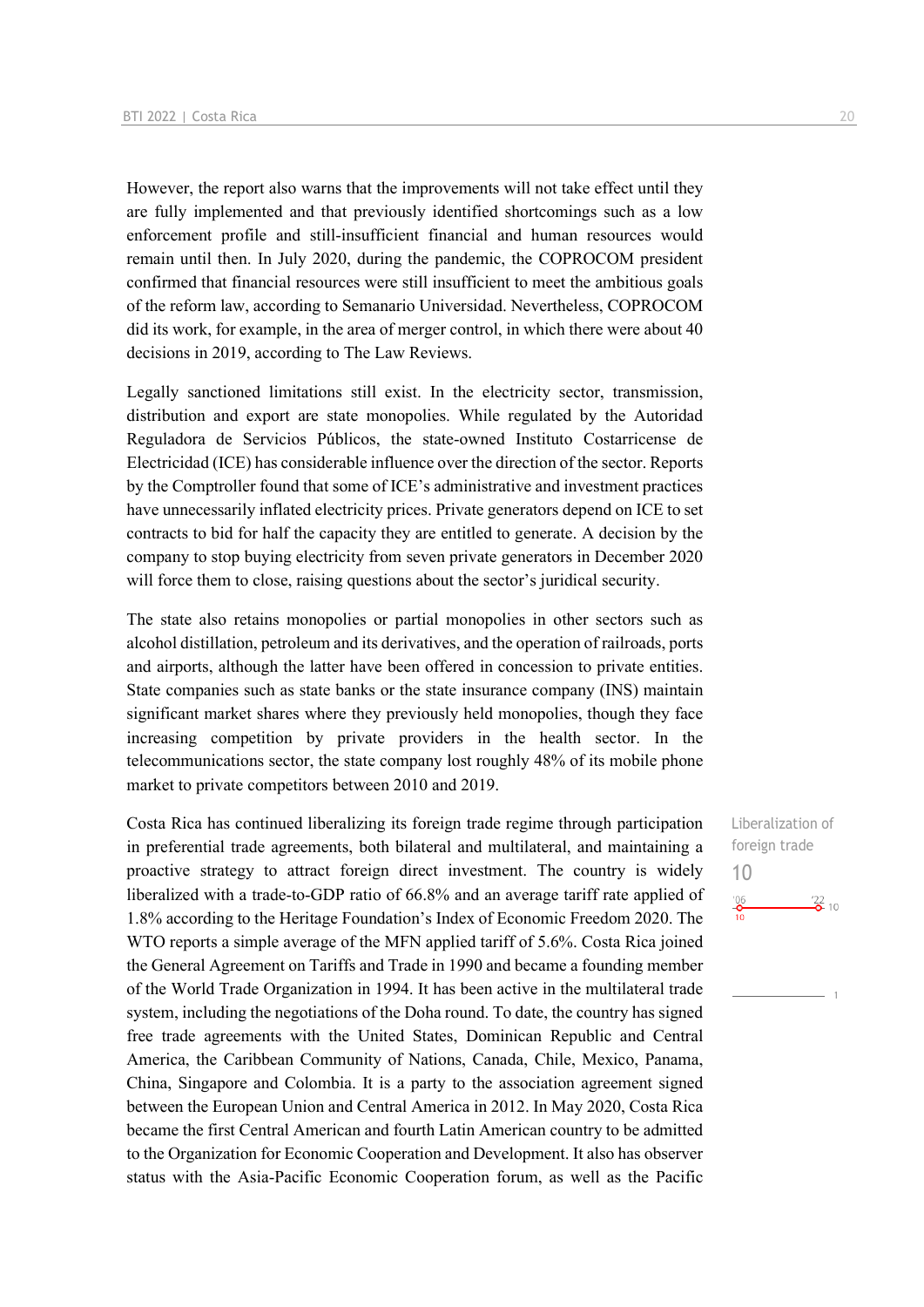Alliance, and has invested efforts to join the Trans-Pacific Partnership. Two state entities, the Ministry of Foreign Trade and PROCOMER, are devoted to pursuing international trade and investment, as is the private export promoting office CINDE.

The banking system is solid and governed according to international standards. All financial entities must register with a superintendency (SUGEF) whose regulatory framework was recently strengthened. There are 43 supervised institutions, including 15 banks (four state-owned, 11 private); 21 savings and loans cooperatives; five nonbank financial institutions; and three other specialized savings and loans organizations. The OECD considers there to be considerable concentration within the banking sector, with 60% of assets controlled by state banks.

Strict disclosure rules exist and information on market participants is available to the public. Capital adequacy requirements have stayed around 10% for a decade, but actual ratios are much higher, averaging over 17% (2019). The IMF describes the banking sector as adequately capitalized, liquid and with a low level of nonperforming loans (2%), but with a low level of profitability and a high level of exposure to foreign exchange fluctuations. About 40% of the credit granted to the private sector is denominated in foreign currency, one of the highest credit dollarization rates in Latin America. Two-thirds of this lending is to unhedged borrowers. However, stress tests suggest the system is well positioned to absorb sizable shocks, including from exchange rates.

About 40% of bank liabilities are also denominated in foreign currencies. Banking spreads are high due to market distortions unique to the country. State banks enjoy a competitive advantage because their liabilities are guaranteed by the state. This is compounded by a requirement for public institutions to deposit their funds with state banks, allowing them to capture up to 70% of the market for local deposits. Private banks must transfer 17% of their demand deposits to state banks in order to fund a development banking program to which state banks also contribute via a 5% tax on their profits. As the OECD noted, these distortions fragment the banking market, hamper efficiency, limit competition and translate into high interest rates. A reform passed in 2020 instituting a deposit guarantee for all banks is a positive development, but the only one so far.

To help the banking sector cope with the economic impacts of COVID-19, SUGEF adopted prudential measures facilitating loan restructurings, including moratoriums on principal and interest payments, flexible payments and term extensions. Other measures included a temporary suspension of provisioning rules for financial entities that record losses for at least six out of 12 months and the extension of medium-term swap facilities by the central bank to financial intermediaries.

Banking system 8 $\frac{22}{10}$  $^{\prime}06$  $\mathbf{z}$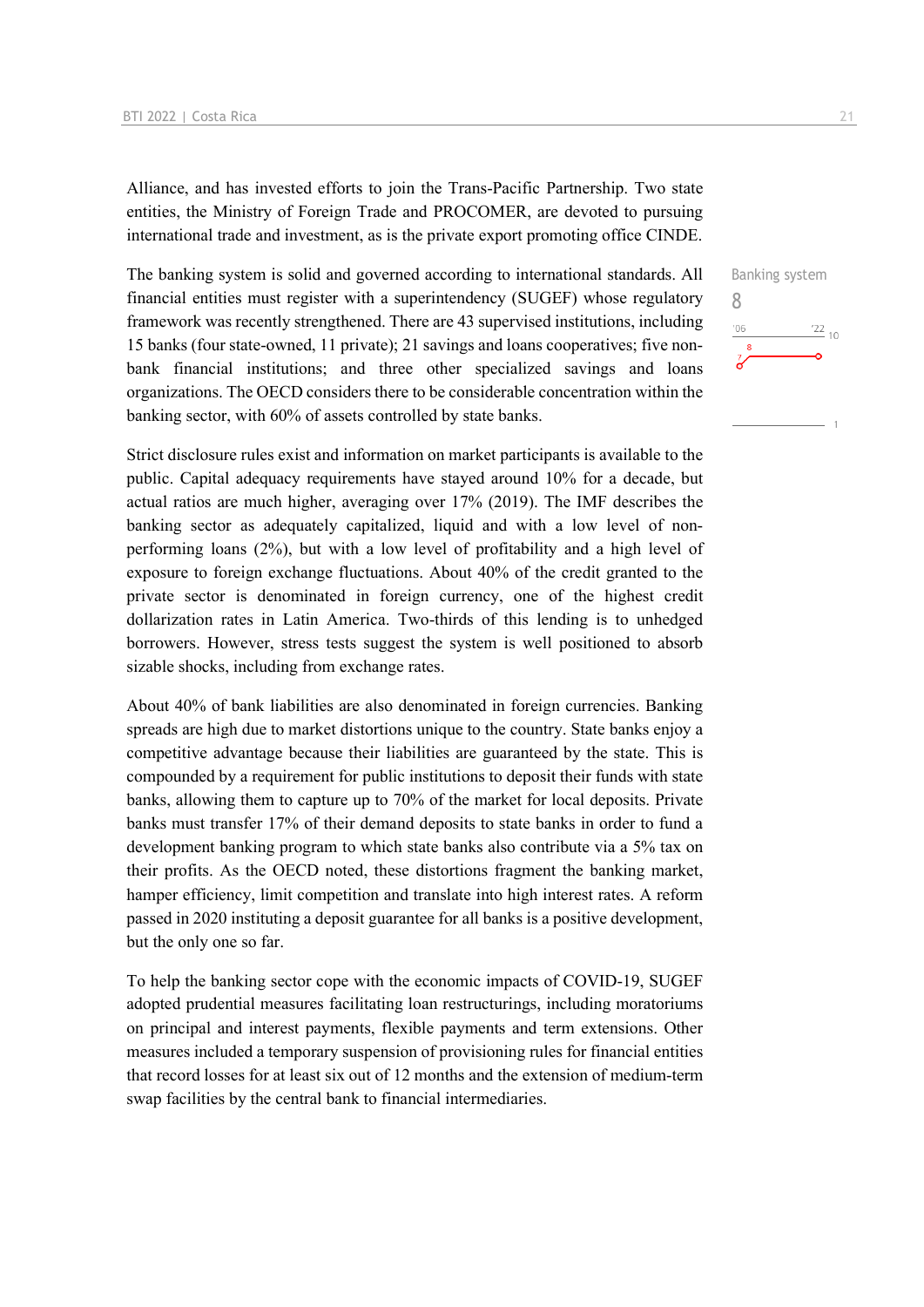## **8 | Monetary and fiscal stability**

The central bank enjoys considerable autonomy and consistently pursues and communicates its plans to achieve monetary stability. The bank articulates a monetary program that is amply publicized and regularly adjusted to manage expectations. The IMF regards monetary policy as having succeeded in keeping inflation low and stable for several years, lowering inflation expectations. A flexible exchange rate with a managed band system within a market determined exchange rate has contributed to buffering external shocks. The real effective exchange rate index  $(2010 = 100)$  shows a slight increase in the last decade  $(2019 = 106.4)$ . Central bank independence was enhanced in 2019 with a law requiring its president to be elected in years outside of the national electoral cycle and rescinding the finance minister's voting power on its board.

The country's weak fiscal situation, its reliance on foreign funding and the high level of dollar-denominated lending by domestic banks make it vulnerable to a strengthening dollar and rising international interest rates. At the outset of 2019, the central bank was expected to continue tightening monetary policy. However, a slowdown in economic activity driven by uncertainty about the country's fiscal deficit drove it to adopt countercyclical measures. These consisted of a reduction in reserve requirements from 15% to 12% and a lowering of the policy reference interest rate from 5.25% to 2.75%. However, these policies did not result in the hoped-for expansion. Inflation for the year actually fell from 2% to 1.5%. Because the economic slowdown lowered imports and hence the demand for dollars, the local currency strengthened, and the central bank's international reserves grew. The bank was thus successful in maintaining monetary stability, but not in rekindling growth.

The arrival of COVID-19 in the first quarter of 2020 found the country in conditions of low growth and high unemployment. The interruption of international travel aggravated these conditions due to the economic importance of tourism. Inflation fell to 1.2% during the first six months of the year and to a negative rate of 0.17% in July. The central bank responded by lowering the policy reference rate even further to 0.75%, its lowest level to date, and by purchasing government securities in the secondary market to improve liquidity. Inflation for the full year 2020 was expected to be below 1%.

Though governments' budgetary policies have generally aimed at fiscal stability, they have repeatedly failed to achieve this goal, with constitutional mandates, automatic public-sector salary increases and generous public pensions getting in the way. Over the last 35 years, the central government was in deficit for every year except two (2007 – 2008). High levels of spending after 2008, without corresponding revenue increases, drove the deficit in 2017 and 2018 to around 6% of GDP. Despite the passage of fiscal reforms in 2018, the deficit worsened in 2019, approaching a historic



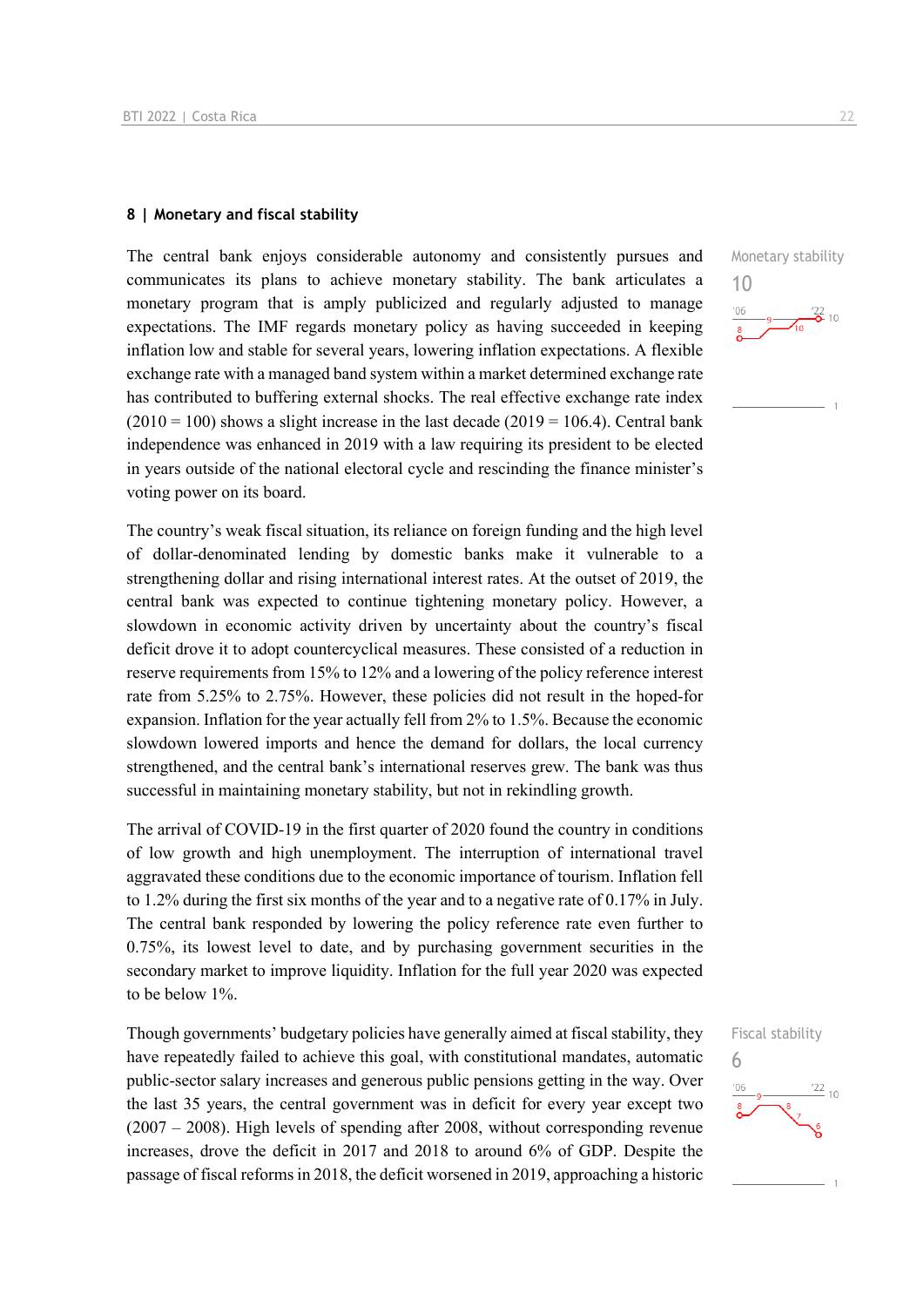7% of GDP, due to lackluster growth and sustained public spending. Public finances are on an unsustainable path. Current revenues are insufficient to cover primary expenditures, a majority of which are set by constitutional mandate. The OECD rates Costa Rica as having the second most inflexible public expenditure level in Latin America. Generous annuities and salary supplements for public employees increase remunerations inexorably. Borrowing to cover the deficit doubled the central government's debt between 2008 and 2019, from 26% to 58% of GDP.

The 2018 fiscal reform improved this situation by modifying the salary supplements paid to public employees so they will be subject to performance reviews and not grow automatically. It also created a fiscal rule that limits spending mandates and the growth of expenditures. On the revenue side, the reform changed the sales tax into a value-added tax, thus broadening its base, and introduced a 15% tax on capital gains. The law also created two new tranches of income tax for higher earners and increased the tax rate on earnings paid by cooperatives.

Although undoubtedly positive, the reform is insufficient to fully stabilize the country's fiscal situation. It is expected to yield 4% of GDP by 2023, with government debt peaking at 62% of GDP that year. Yet, in May 2020, Fitch downgraded Costa Rica's rating to B with a negative outlook, citing growing fiscal deficits, high lending needs and pandemic-induced contraction. Costa Rica's sovereign risk premiums are the highest in Latin America. Full compliance with the fiscal rule will be critical in order to set expenditures on a downward path, but the public sector has persistently resisted its implementation.

The pandemic seriously worsened the fiscal outlook. Measures to combat infection reduced economic activity and therefore revenues, while the response to the social and health impacts of COVID-19 raised spending. Estado de la Nación estimates that fiscal revenues fell by 5% of GDP, while expenses increased by 3% of GDP in the first half of 2020. The central bank says revenues for the year fell by 11.8%. The seasonally adjusted fiscal deficit for the first six months of 2020 rose to 8.2% of GDP, compared to 6.6% for the same period in 2019. The higher deficit has increased the government's financing needs by 15% of GDP. As of the time of writing, it had been able to rely on borrowing from the Development Bank of Latin America (CAF, \$500 million), the Inter-American Development Bank (\$230 million), the French Development Agency (AFD, \$150 million) and \$508 million from an IMF Rapid Financing Mechanism. It has also tapped its central bank deposits and issued bonds in the domestic market. As a result of these actions, government debt closed at 67.5% of GDP in 2020.

In January 2021, the government reached an agreement with the IMF for a \$1.75 billion, three-year Extended Fund Facility loan that would greatly contribute to stabilizing the country's fiscal situation, generating a primary surplus of 1% of GDP by 2023 and a debt level of 50% of GDP by 2035. However, the agreement, with its ambitious set of 11 regulatory and legal reforms, requires legislative approval.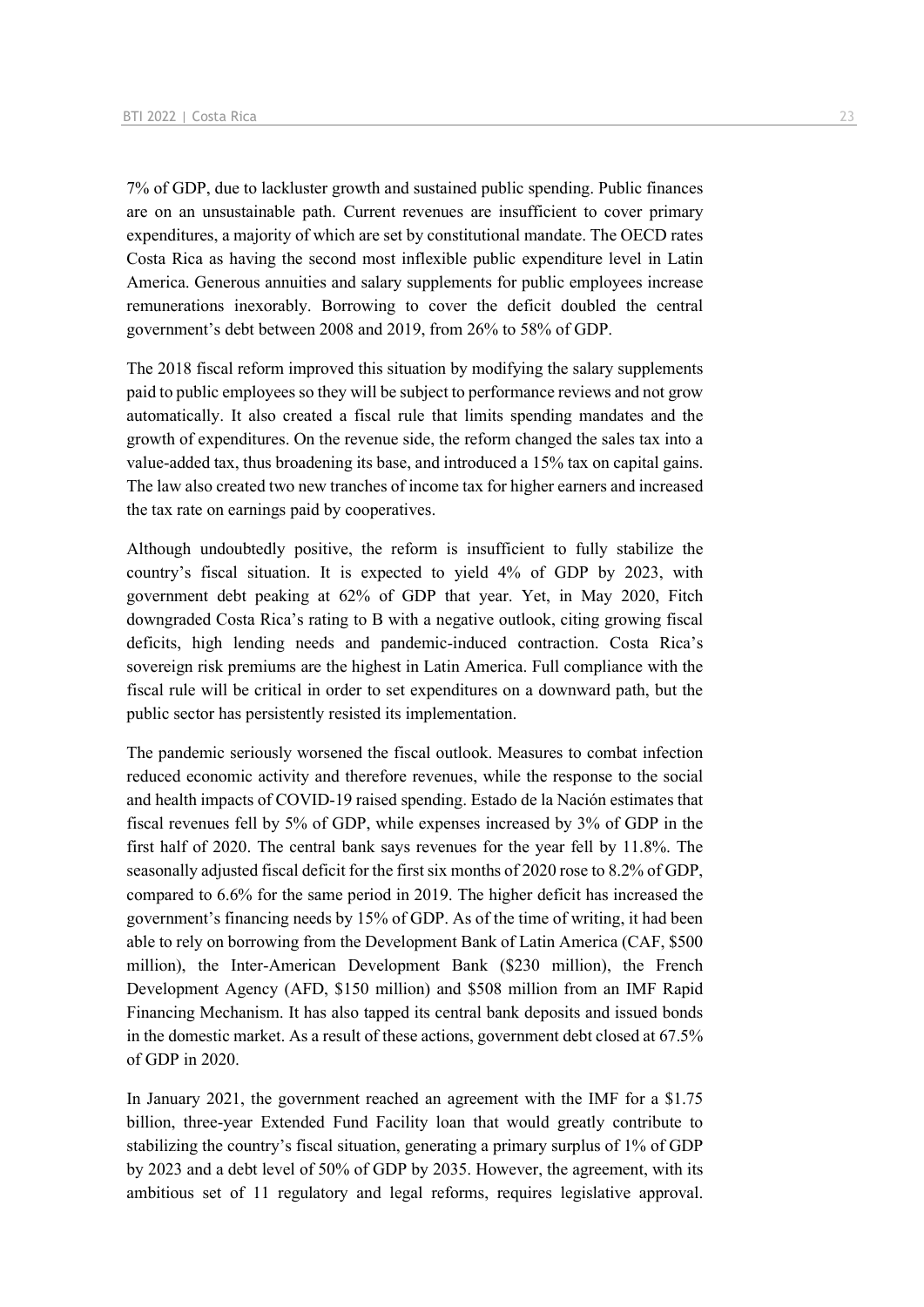Among the reforms, the most significant would be a new Public Employment Law rationalizing the compensation of public employees, which accounts for more than half of government revenues. It is uncertain whether the Alvarado government can muster the legislative support necessary to pass the agreement. Legislators already refused approving a \$245 million soft loan from the Inter-American Development Bank in 2020 despite warnings from experts and officials that it was critical. Considering that the 2018 fiscal reform took over a decade, these conditions are not auspicious. All three major rating agencies have expressed doubts that the necessary political support exists. However, the increasing possibility of a crisis could well coax legislators into alignment.

## **9 | Private Property**

Property rights are secure, and contracts are generally upheld. Rights and regulations associated with property acquisition, benefits, use and sale are well defined and enforced. Public interest exceptions may lead to an override of these rights, but always following due process and with adequate compensation. The government maintains appropriate registries and seeks to protect the individual property rights of its citizens and foreign investors. However, foreigners face specific property limitations in that they can only acquire a state concession property by entering a minority partnership with a Costa Rican citizen unless they have resided in Costa Rica for at least five years. While rights are guaranteed by rule of law, the judicial system can be slow in resolving legal disputes, limiting their effectiveness.

Private companies are viewed as primary engines of economic production and are given appropriate legal safeguards, starting with the constitution. However, there is a long history of state involvement in the economy, including public monopolies in several areas. The ratification of the Central American Free Trade Agreement in 2007 and the implementation of its complementary laws opened some of these areas to competition, but not through privatization. State enterprises continue to compete alongside new private companies in telecommunications, electricity generation, insurance and banking, among others. While the playing field is not entirely level and state enterprises enjoy advantages, the entrance of private competitors has contributed to market expansion, price reductions and quality improvements. The state has also turned to private enterprises to execute and manage large infrastructure projects as concessionaires. Given the state's budgetary limitations, this is likely to remain an area of continued growth for private investors. A recent legal reform strengthened the regulatory framework for competition and gave greater autonomy, independence and resources to the public entity charged with promoting and regulating competition.



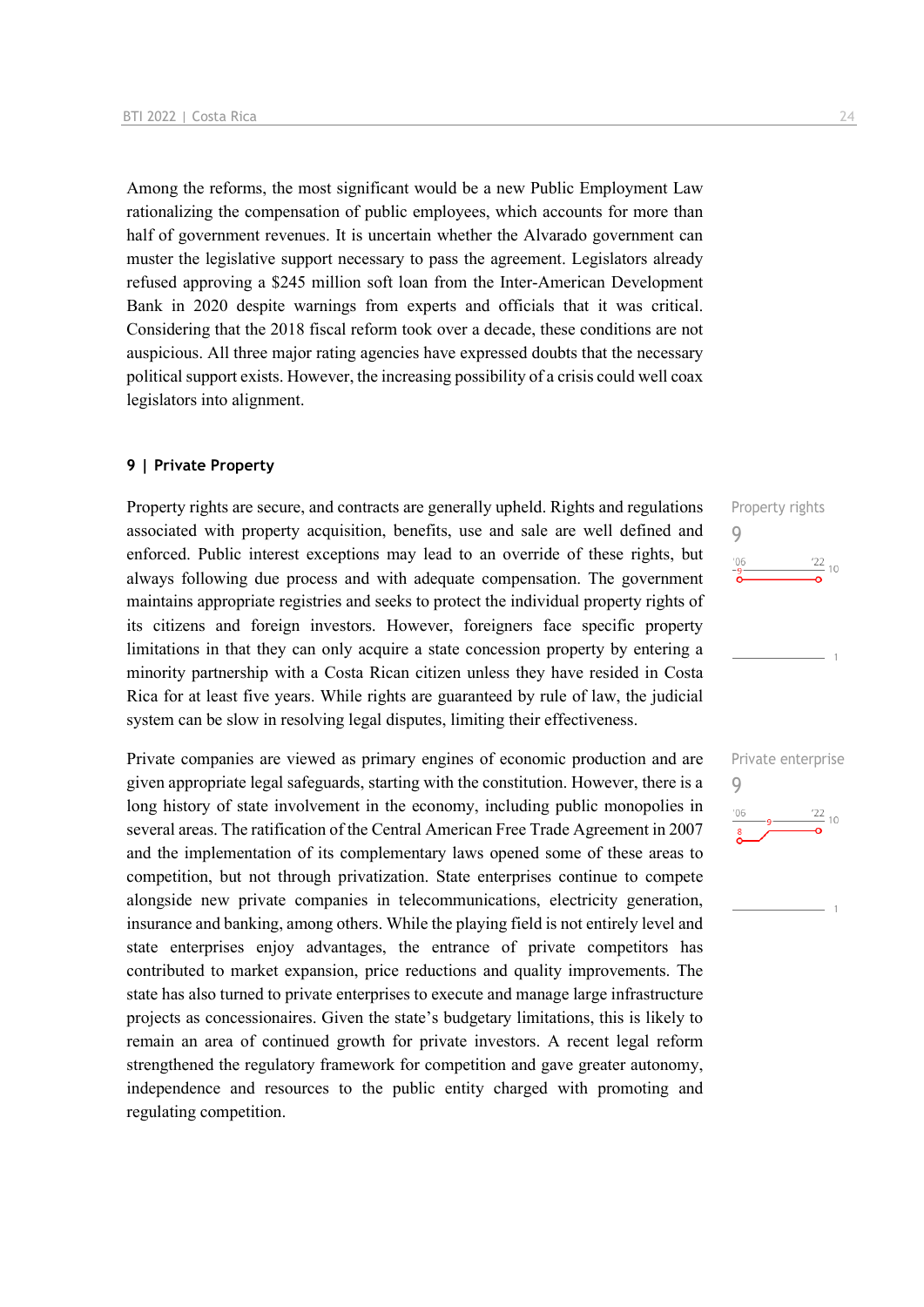## **10 | Welfare Regime**

There has been a broad and sustained effort to develop social safety nets capable of compensating social risks and preventing poverty. Social investment by the state encompasses universal programs (health and education), contributive programs (pensions) and selective programs targeted to vulnerable segments of the population (conditional cash transfers and non-contributory pensions). Universal programs represent the largest share of public spending, accounting for a combined 23.7% of GDP in 2018 (6.6% in health, 7.4% in education, 7.3% in social protection and 2.4% in housing). Health and pensions are managed by the social security organization (CCSS), funded mostly through tripartite payroll contributions complemented by government transfers. The coverage of universal services is high, about 70% of the economically active population in health, and 63% in pensions, with most of the remaining population covered as dependents and/or beneficiaries of selective programs. Health indicators for the population are good, with high life expectancy at birth (80.2 years), low under-five mortality rates (8.3 per 1,000 live births) and low maternal mortality rates (27 per 100,000 live births).

Despite this, social investment has been unable to reduce poverty below 20% or arrest an increase in income inequality. It is estimated that about 25% of the most vulnerable among the population are not covered by programs that target them. There is no unemployment insurance system, but payroll taxes contribute to the capitalization of individualized severance accounts that workers can tap if they lose their jobs. In recent years the CCSS has faced serious administrative and financial challenges. Its hospitals have struggled to keep pace with demand for specialized treatments as chronic diseases displace infectious ones. An aging population has increased the number of dependents relative to the working population, creating funding problems. Likely reforms will require an increase of payroll contributions, a reduction of pension benefits, an increase in the minimum retirement age, or a combination of these. Yet employer contributions are already high by OECD standards and may be contributing to the prevalence of informal employment. In 2017, the CCSS raised the payroll contribution of workers by one percentage point.

Non-citizens that hold residency status or working permits may access most social protection services, but undocumented migrants are excluded from them. However, they may receive medical attention in primary health clinics, health centers or emergency rooms. It is estimated that up to 10% of the workforce is of Nicaraguan origin and over a third of this population is not enrolled with the CCSS.

The pandemic will affect the poor and vulnerable, and significantly erode social equity and integration. Estado de la Nación estimates that close to a million people will require assistance, or one out of every two individuals in the labor force, while poverty could increase by up to 16 percentage points if, on average, one individual in Social safety nets

 $\frac{22}{10}$ 

8

 $'06$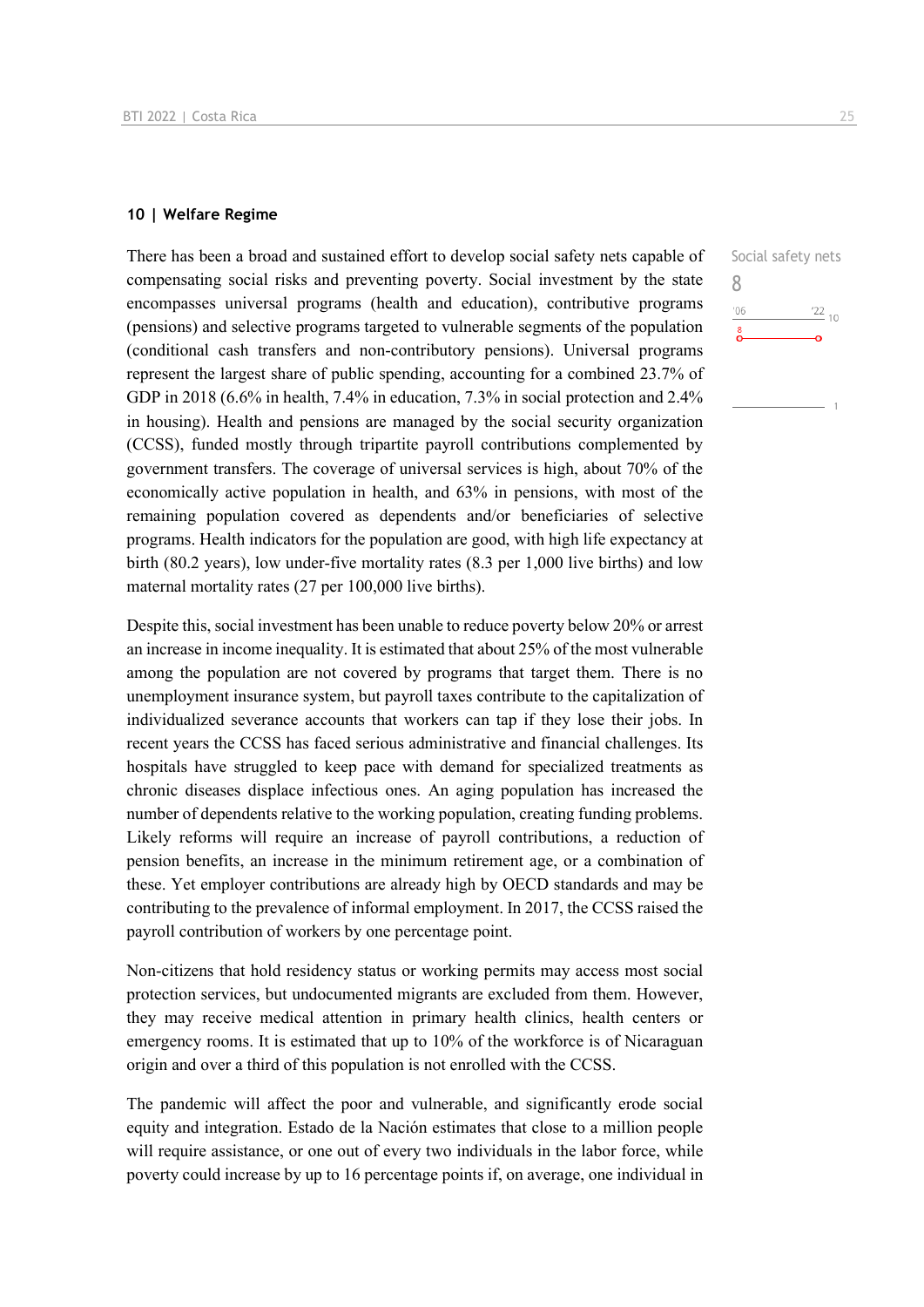each household loses employment. The government responded to this risk in April 2020 by creating a three-month direct cash transfer for individuals who had lost their job or faced reduced hours as a result of COVID (Bono Proteger). While an important relief measure, simulations suggest that it would at best return 26% of the new poor back into the ranks of the non-poor.

Costa Rican institutions strive to provide equality of opportunity, but with varying levels of success. Access to health is broad with constant quality of service across socioeconomic levels and, increasingly, over geographic areas. However, access to education, the principal source of opportunity, is still far from universal. Desertion from the educational system is considerable despite conditional transfers (Avancemos) aimed at neutralizing the opportunity cost of schooling for poor families. These results are not the product of insufficient investment, as Costa Rica spends more on education than OECD countries do on average. Gross enrollment ratios are 116.2% (primary education), 141.4% (secondary) and 57.7% (tertiary).

While women enroll at higher rates than men – at a ratio of 1.1 in secondary and 1.2 in tertiary education – and have higher educational attainment, they do not enjoy equal employment opportunities. Their workforce participation rate (44% in 2019) is 27 percentage points lower than men's. The driving factor behind this difference is the larger burden of unremunerated household work that women shoulder. Female unemployment is over three percentage points higher than male unemployment (2019), and because they face greater difficulty securing full-time employment, women tend to work fewer hours per week than men. Estado de la Nación estimates that 52.5% of the jobs lost to COVID in the second quarter of 2020 belonged to women and that their workforce participation rate may have fallen to an unprecedented 31%. Women also have higher informality rates and face an earnings gap relative to men ranging between  $10\%$  and  $16\%$  (2014 – 2018) that is not explained by differences in educational attainment.

Female representation in politics is significant. Over half of the ministries at the start of the Alvarado administration were led by women. In the legislature, 45.6% of the seats in the 2018 election went to women, an increase over the two previous elections (2010 and 2014) and higher than the legal mandate requiring 40% of available electoral positions to be open to women. In the judiciary, women constitute 52% of all judges, but only 38% of Supreme Court magistrates. At the municipal level, only 7% of mayors and 40% of councilmembers elected in 2020 were women.

The country's indigenous populations and Afro descendants also have more restricted access to opportunities. This is evidenced by lower levels of human development in the Brunca and Huetar Caribe regions, where many of them live. These regions also have poverty levels that are higher than those of the Central region.

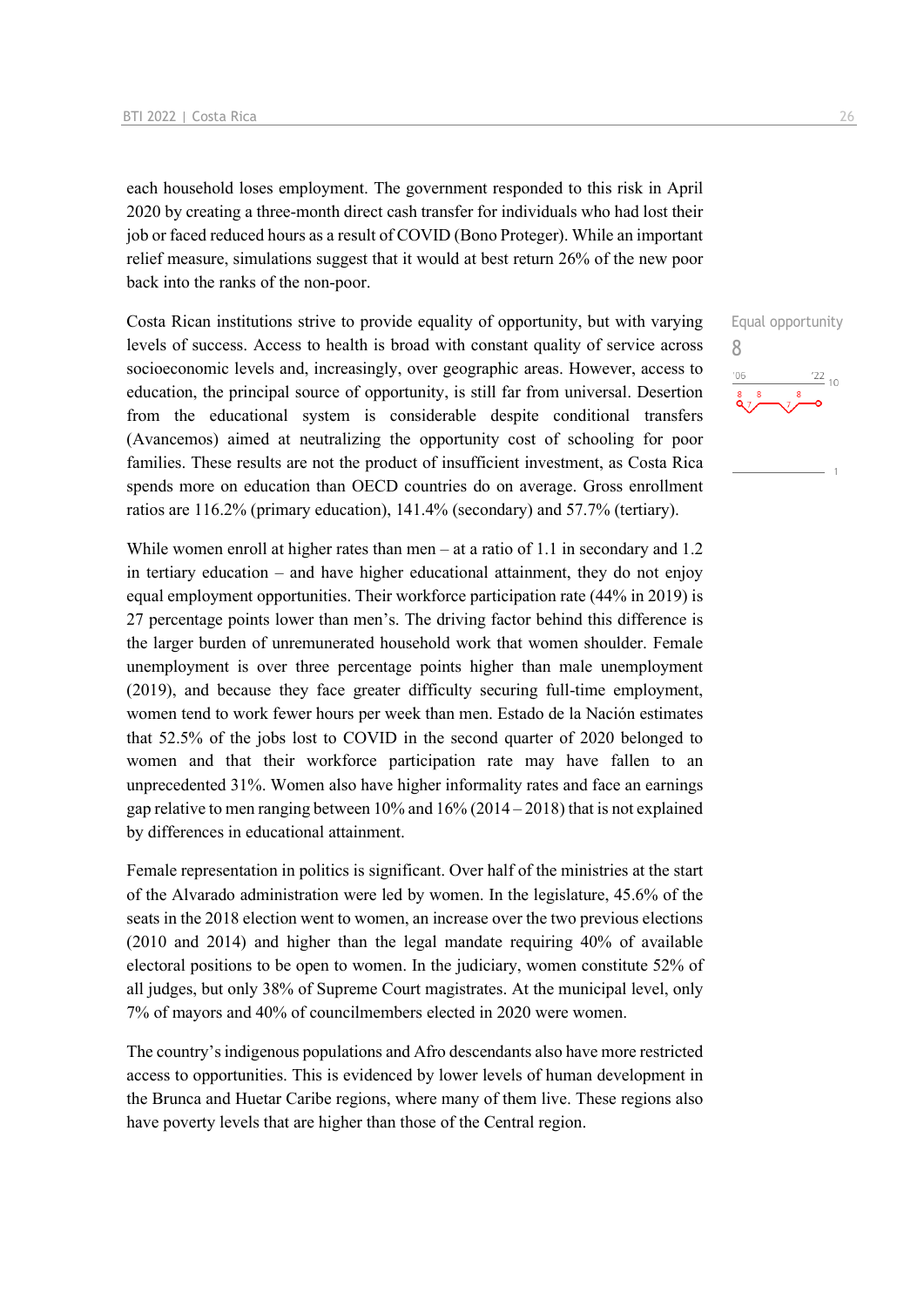## **11 | Economic Performance**

Costa Rica is an upper middle-income country with Latin America's fifth-highest GDP per capita (\$20,443 PPP in 2019). However, GDP growth has slowed since 2017. At 2.2%, the growth rate for 2019 was the lowest in 23 years, excepting the global downturn of 2008. The most dynamic sectors of the economy, tourism and exports, have both been on decelerating trends. Exports of goods grew at 2.4% in 2019, about half the annual average of the past decade, and services – which include tourism – at 4.5%, compared to a 6.8% average for the previous decade. Despite fiscal reforms (2018) that boosted sales tax revenues by 23% and lowered government salaries, higher public debt-service expenditures, transfers and capital investment drove the 2019 fiscal deficit to a record 6.96% of GDP. The unanticipated shocks from COVID-19 found the country in a highly fragile condition, with a greatly reduced fiscal space and growing debt.

The economic impact of the pandemic has been severe. GDP is estimated to have fallen by 4.5% in 2020, the greatest such drop since the early 1980s. The unemployment rate more than doubled over the first three-quarters of 2020, going from 9.2% to 22%. The deficit closed at 8.1% of GDP, due to lower revenues and higher social assistance spending. Public debt reached 67.5% of GDP, and consumer confidence registered a historic low at the end of the third quarter.

One of the greatest challenges has been generating dynamic job opportunities in the domestic sector. The emphasis placed on foreign direct investment has privileged skill-intensive jobs, which are well remunerated but not numerous, given the lack of backward linkages in the export sector. The result has been a dual labor market where most of the workforce remains in low-productivity, low-paying jobs in the informal or service sectors. According to the OECD, skill mismatches are high, with universities emphasizing the social science and humanities, at the expense of STEM. At the same time, educational achievement as measured through PISA scores is low and declining. By keeping skill premiums high, this contributes to wage inequalities, which are exacerbated by high public sector remuneration levels.

Inflation fell by about half a percentage point between 2018 and 2019 and has remained within the central bank's inflation target of 2% to 4%, with inflation expectations remaining stable. This suggests a high level of credibility for the bank's targeting policy. During 2019 the local currency strengthened slightly with regard to the dollar as a result of the 2018 fiscal reform, but also due to lower imports. The central bank became accommodative in 2020 to counter the impacts of COVID-19, reducing the monetary policy rate by 150 basis points to 0.75%, lowering reserve requirements to historically low levels and providing liquidity to the banking sector. The inflation rate for 2020 is expected to be below 1%.

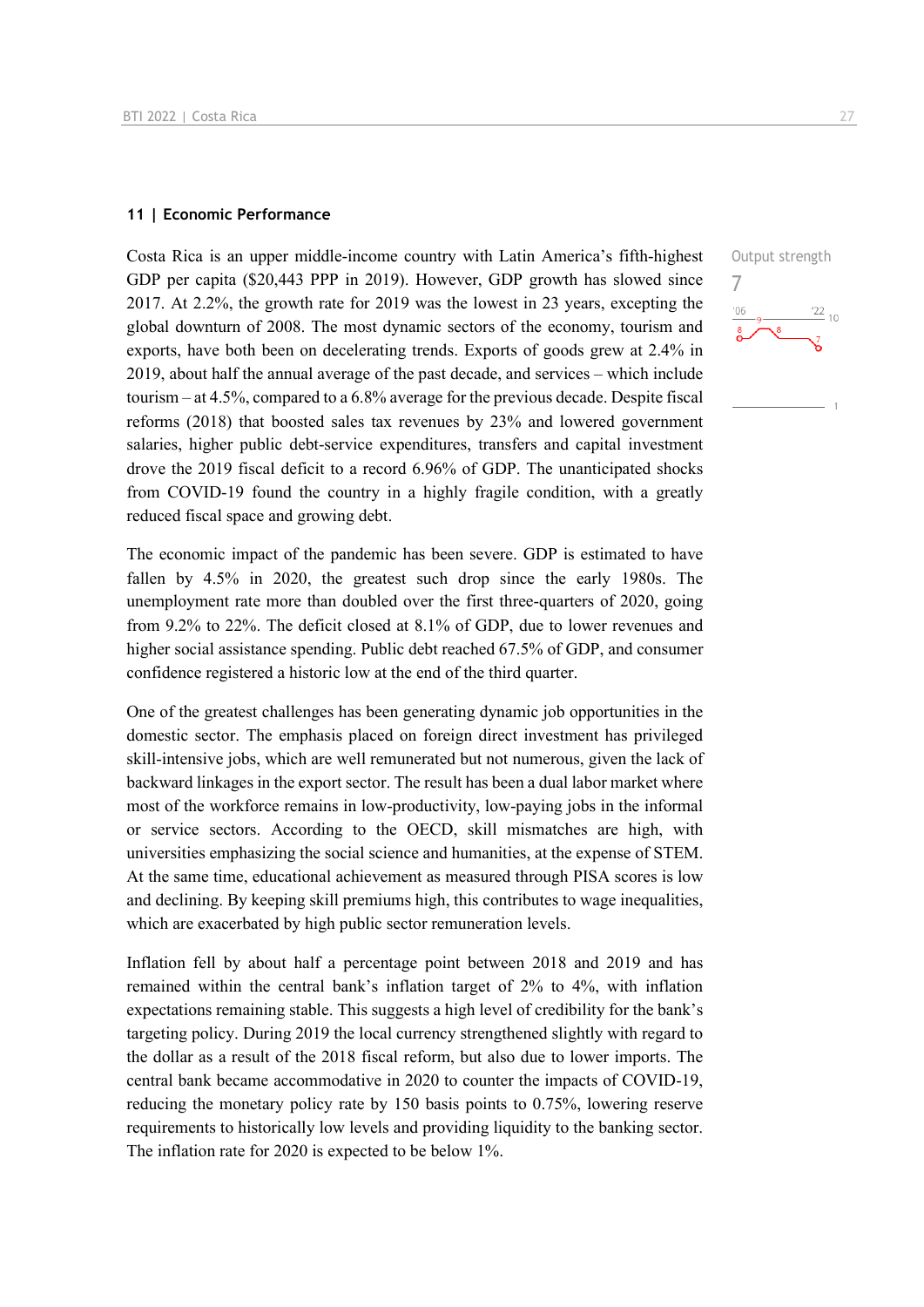## **12 | Sustainability**

Costa Rica is recognized as a leader in environmental protection and conservation. The right to a healthy and ecologically balanced environment is established in Article 50 of the constitution – reformed in 2020 to include the right of access to water – and subject to enforcement through special environmental tribunals and the Constitutional Court. More than 25% of the territory is protected, and a significant part of the forest cover has been recovered and maintained over the last three decades. Costa Rica has also won plaudits as a leader in renewable energy. However, the country's record is more nuanced with regard to the sustainability of its extractive and economic practices.

The country generated 99.2% of its electricity from renewable sources in 2019, but electricity only accounts for a quarter of the energy resources consumed. Of the remaining energy needs, 74% are filled mostly through hydrocarbons. Greenhouse gas emissions currently outpace the country's absorption capacity, despite its goal of becoming a zero-net-emissions economy by 2050. Emissions in the energy sector increased by 23% in 2019. The transportation sector accounts for 64% of hydrocarbon consumption and 54% of carbon emissions (2019). Estado de la Nación reports that the number of automotive vehicles in Costa Rica has increased by close to 10 times since 1980 and sets the costs of traffic congestion in the greater metropolitan area at 3.8% of GDP. About half the monitoring stations in key urban areas showed nitrogen oxide concentrations exceeding World Health Organization limits in 2019.

Most residual waters from homes and industries flow into rivers without treatment, contaminating the country's Pacific basin. There have been improvements in recent years as the percentage of residual waters captured in sewerage for treatment increased from 4.2% in 2014 to 14.4% in 2017. Yet that level is still distant from the world average (60%). Septic tanks, which create seepage risks to subterranean water sources, are used by 77% of the population. The reliance on agricultural exports that require intensive fertilizer and pesticide use has had broad environmental impacts. The overexploitation of coastal and marine fisheries has set them in frank decline with some already showing signs of collapse.

According to the Global Footprint Network, Costa Rica's ecological footprint exceeds its biocapacity by approximately 70% (2017) due to trade, the liquidation of regional ecological assets and the emission of waste into the global commons. Costa Rica ranked 52nd among 180 countries in the 2020 Environmental Performance Index, which measures the priority given by countries to environmental health and ecosystem vitality. Its score was middling (52.5 out of 100) and actually represented a decrease of 15.3 points with regard to 2018, a loss of 22 notches in the ranking. This was mostly due to low scores in the areas of water resources, fisheries and agriculture.

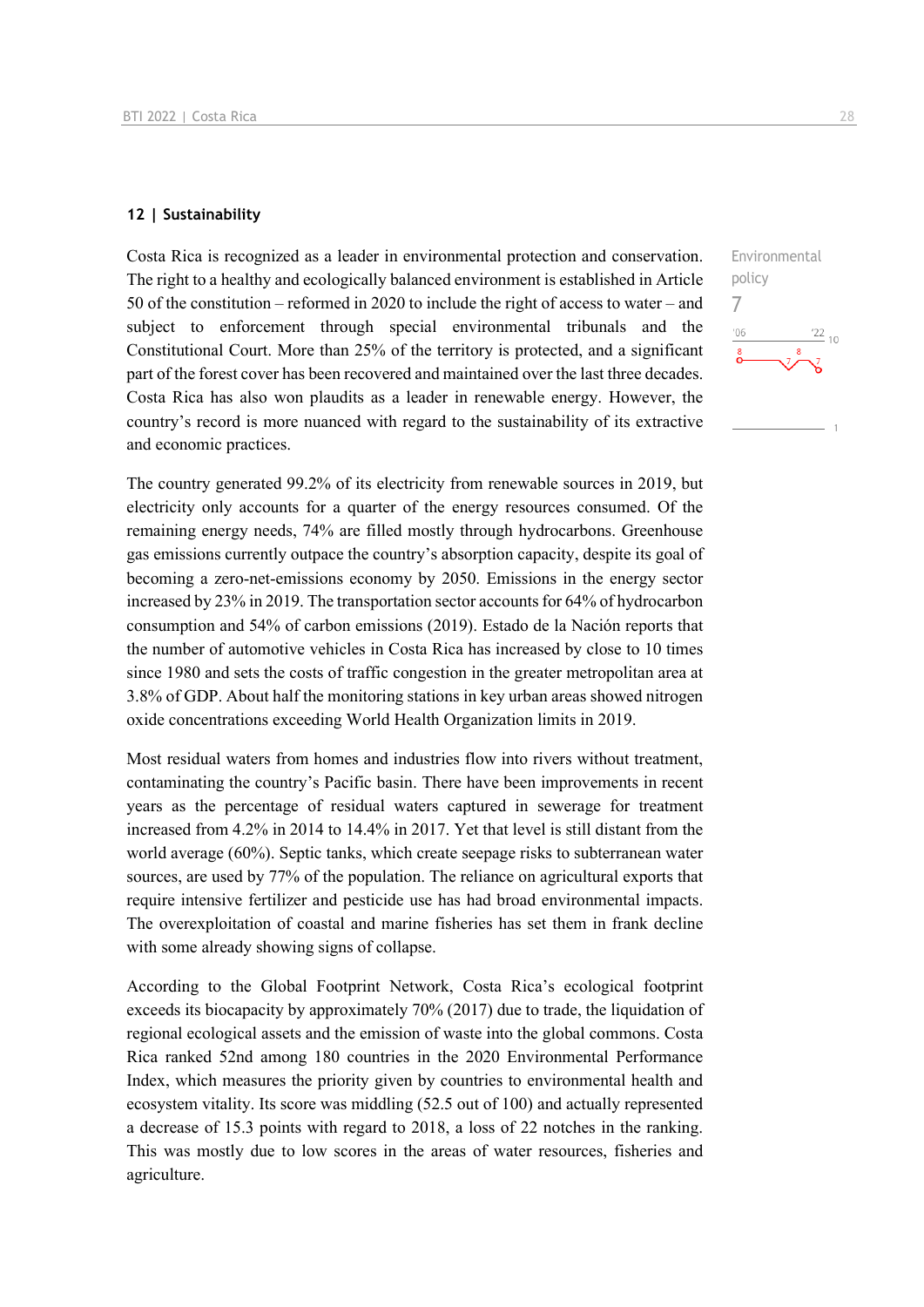Education is a key component of social policy, with preschool and general basic education (until ninth grade) obligatory, universal and free, and the public budget for education at all levels constitutionally mandated at a minimum of 8% of GDP (Article 78). Public education is available at all levels, including preschool and tertiary as well as technical and vocational. Adult literacy rates exceed 97% of the population and coverage at the primary level is high (93%) but short of universal. At the secondary level, only 80% of the eligible population is enrolled and dropout rates are high, with nearly a third of 15-year-olds leaving school. Enrollment in tertiary education is high, with 61% of high school graduates attending. Over 75% of state university enrollees come from public schools and most receive full financial support. However, the OECD argues that too many students enroll in the social sciences and humanities, and too few in science, technology, engineering and math. Average years of schooling for the population is at 9.3 (2019). In the U.N. Education Index (2019), Costa Rica ranks 39th (among 133 BTI countries considered) and seventh in the region with a score of 0.726.

Recent administrations have increased spending in education, and the OECD estimates this area will total 9% of GDP in 2020, including teachers' pensions. Despite such high spending levels, educational outcomes are comparatively weak. Only half the population between the ages of 25 and 34 has completed secondary education, compared to 85% for Chile, 72% for Argentina, 70% for Colombia and 66% for Brazil. The OECD average is 85%. Costa Rican students perform 76 points lower than OECD students in PISA evaluations, the equivalent of two years of schooling. Domestic testing results are also low. There have been improvements in enrollment rates at the preschool level, while the use of targeted cash transfers (Avancemos) and the creation of a special unit to support disadvantaged schools and students have helped improve retention. The number of young persons (15-24) that are neither working nor studying has also fallen.

Investment in R&D remains low, at around 0.4% of GDP (2017), under 25% of the target level for developed economies. The country is host to high-tech companies, many of which have invested considerably in research facilities, most notably Intel Corp. and Ad Astra Rocket Company, Microsoft and Baxter Medical. Universities also engage in considerable research activities and account for about 60% of the total amount invested. It is unclear whether this can be increased to produce greater linkages and spillovers for the economy, although this is the government's stated goal.

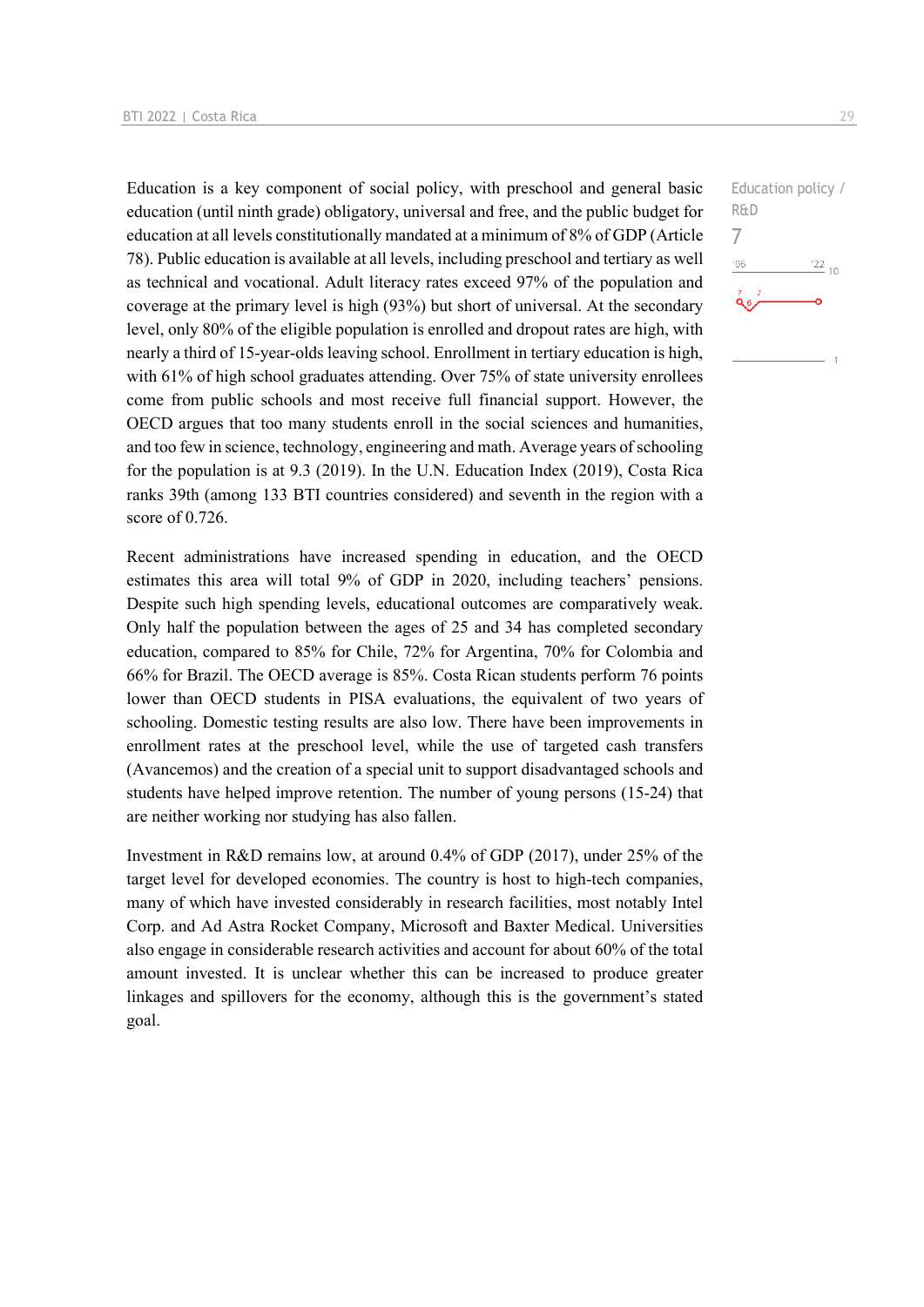# Governance

## I. Level of Difficulty

Stagnant poverty and inequality rates, fiscal rigidities, a fragmented and shifting party system, and a byzantine network of public institutions and regulations are the main structural constraints on governance capacity. Poverty has fluctuated around the 20% mark, while inequality seems to have settled around a Gini coefficient above 0.5. That this has occurred despite rising social spending and sustained social safety-net policies, suggests a high level of difficulty is constraining the governance capacity of political leaders in these areas.

A rigid spending structure beset by constitutional mandates, automatic public salary increases, generous public pensions with unfunded mandates and recalcitrant public unions limit the government's ability to contain expenses. The fiscal outlook improved with the passage of a fiscal reform in 2018. On the revenue side, the law broadened the tax base by instituting a value-added tax, created two new tranches of income tax for higher earners and increased the tax rate for cooperatives. On the expenditure side it changed public salary supplements to nominal terms and subjected them to performance reviews. It also established a fiscal rule that limits the extent by which current expenditures can increase. While these are positive developments, they are insufficient to guarantee fiscal stability. Further reform is needed to rationalize and contain public expenditures, particularly in the area of public employment. These are difficult reforms that challenge established interests. They are made more difficult by fragmentation in the legislature.

Executives have tended to arrive in power without legislative majorities and the system lacks incentives to foster coalitions. An intricate and overgrown network of state institutions with multiple veto points makes transformation challenging and slow. This seeps down into other critical areas of governance, especially the development and execution of key infrastructure projects necessary to sustain economic growth, which suffer chronic delays and cost overruns or even stoppage. Barriers to market entry are high, setting up firms is costly and the regulatory burden is heavy. Employer contributions to social security are high by international standards. These factors create an environment that disadvantages small and mediumsized enterprises and encourages informality.

The COVID-19 pandemic accentuated these structural challenges. Many of the economically vulnerable, such as single-parent households headed by women or those lacking social insurance, will be pulled into poverty. Existing inequalities will

**Structural** constraints

 $^{22}$  10

4 $106$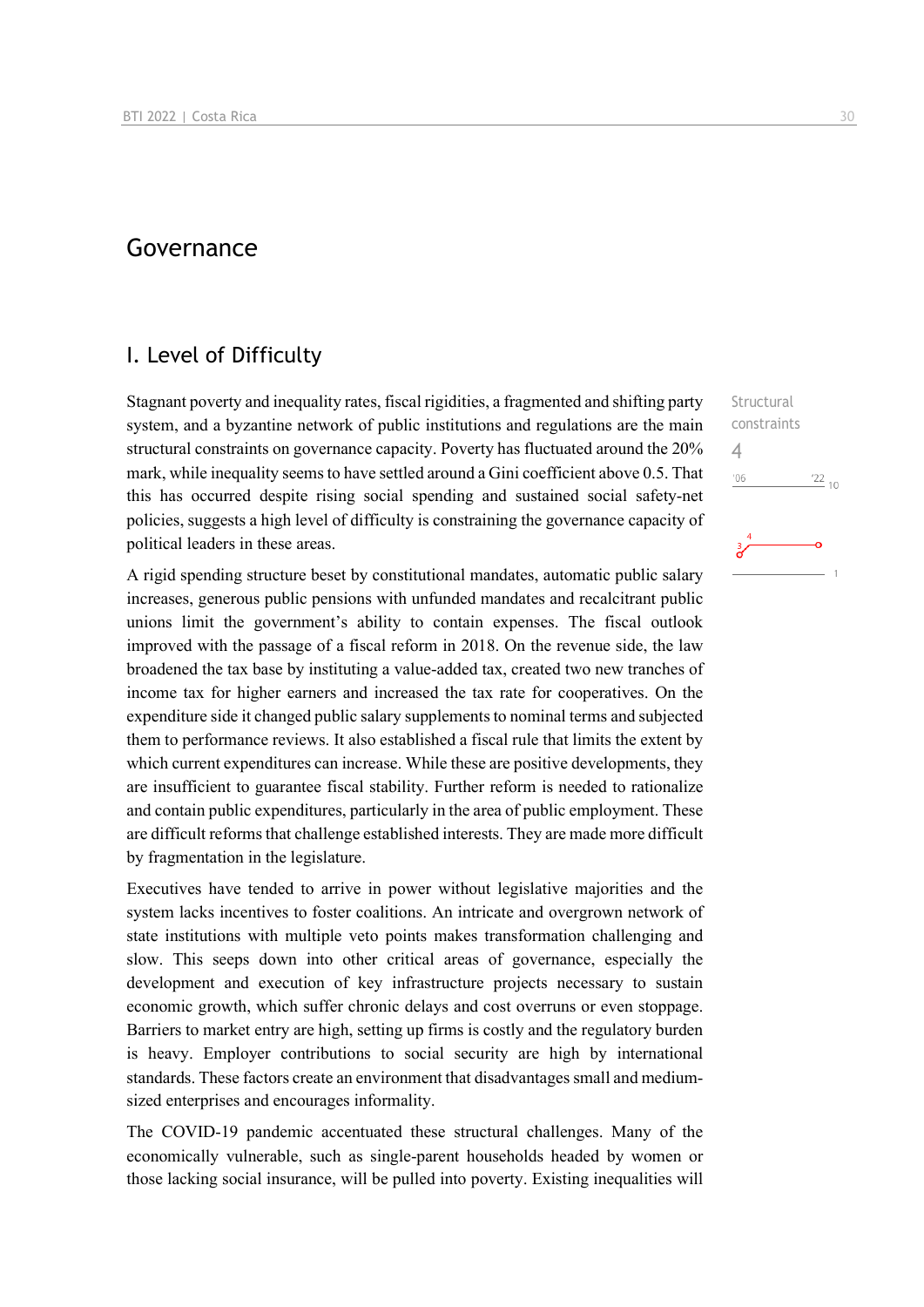also be exacerbated. The evidence already shows that women have taken the brunt of the labor impact, as their unemployment rates have soared and their participation rates have plummeted relative to those of men. The challenges of distance learning and unequal access to equipment and connectivity will worsen already poor educational outcomes in public education. This will limit the opportunities of young Costa Ricans, becoming a future structural constraint.

To avert a deeper crisis that could set the country back significantly in its social and economic transformation, the government must build a consensus in the legislature to pass a new slate of structural reforms agreed to in conjunction with the IMF.

Traditions of civil society are strong. According to Estado de la Nación there are currently several thousand registered civic associations, 3,704 community development associations and 594 cooperatives. Unions represent about 14% of the workforce with an additional 16.6% represented by 1,500 solidarist associations. However, opinion polls suggest that the degree to which individuals actually engage with those organizations is not great. The level of self-declared interpersonal trust among citizens, an indicator of social capital, is moderate and on a declining trend. There is a considerable level of citizen participation that occurs outside of formal organizations. About 25% of all public declarations, meetings and assemblies, and public manifestations were undertaken by unaffiliated citizen groups, including students of all levels and parents. Citizens also actively engage through institutions like the Ombudsman's office, where requests for intermediation number in the tens of thousands.

There are no violent incidents based on social, ethnic or religious differences. Some contentious social and economic policy issues have generated conflict, but these have typically been resolved through institutional channels, without greater incident. There are significant levels of popular mobilization to protest policies and exert pressure for political and socioeconomic goals, although they diminished considerably during the Solís Rivera administration  $(2014 - 2018)$ . They returned to above-average levels during the first year of the Alvarado administration  $(2018 - 2022)$  due to protests against a fiscal reform law, mainly from workers in the public sector, but fell again in 2019. Recent mobilizations include marches for post-material objectives, notably gender equality, animal rights and environmental rights. While most protests target the state and often involve street blockages, police violence or repression are rare. However, during 2020 there was a spate of violent confrontations with police, when law enforcement forces attempted to remove blockages that had been ruled illegal by the Constitutional Court. This led to the opening of criminal proceedings against movement leaders. COVID-19 did not affect the frequency of mobilizations, but did change their nature, as most actions during 2020 were to protest the restrictions imposed by the government to mitigate the pandemic.

Civil society traditions  $\overline{\phantom{0}}$  $06'$  $\frac{22}{10}$ 

۰Ó

|     | Conflict intensity |
|-----|--------------------|
|     |                    |
| '06 | $\frac{22}{10}$    |
|     |                    |
|     |                    |
|     |                    |
|     |                    |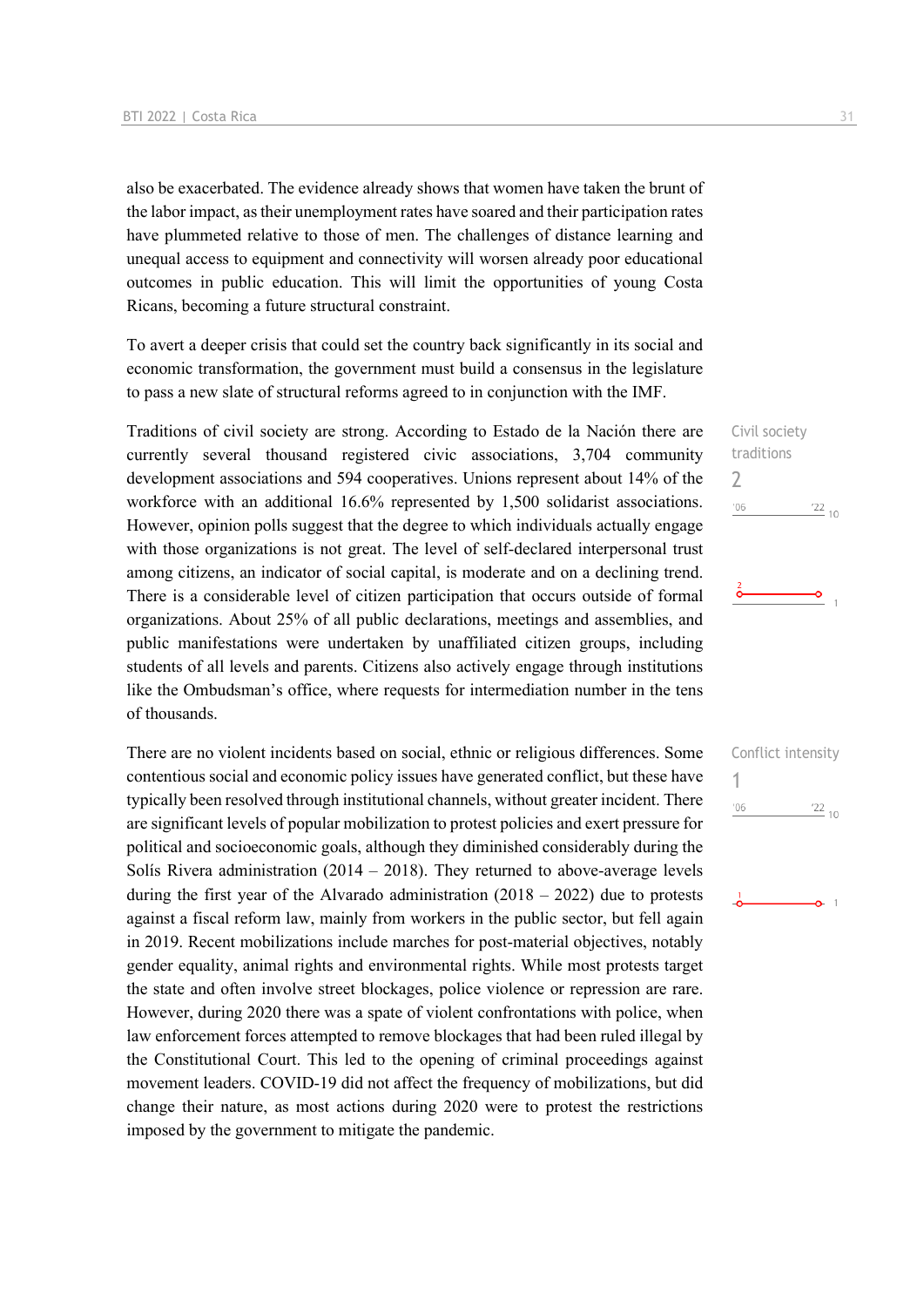## II. Governance Performance

## **14 | Steering Capability**

The executive is required by law to specify its strategic priorities in a national development plan (Plan Nacional de Desarrollo), with detailed goals and objectives for all government institutions, divided by sectors and regions. The Ministry of Economy and Planning (MIDEPLAN) is tasked with the development, execution and coordination of the plan, which articulates the executive's agenda for the four-year presidential period. There is a national evaluation system that follows the plan through its execution and the Comptroller General also evaluates it periodically. The 2019 – 2022 development plan defines the following national objective: generating inclusive economic growth that is in harmony with the environment, creates quality employment and reduces poverty and inequality. It then sets goals for five key variables: economic growth, unemployment, multidimensional poverty, decarbonization and inequality. The development and implementation of the plan centers around seven strategic areas in which the work of all state sectors and institutions is expected to converge around the executive's coordination. The plan prioritizes infrastructure projects to improve mobility and sustainability within urban environments; research and development to improve formal employment through innovation and competitiveness; social security to ensure the sustainability of the CCSS and its social insurance fund, while improving public health; and human security through lower poverty and personal safety.

The plan also reaffirms the importance of macroeconomic stability and vows to control inflation, stabilize fiscal balances and arrest the growth of public debt. These factors were pushed to center stage by the fiscal impacts of COVID-19. While the government had to reshuffle its priorities to deal with the public health emergency, it could not lose sight of the structural reforms needed to ensure fiscal stability, especially given the weakened economic situation in which the crisis found it. Hence, even as it mobilized to implement emergency actions to limit infections and mitigate the social and economic effects of the pandemic, it had to focus on strategic actions that would ensure fiscal sustainability, most notably, a reform of public employment.

These planning documents are apt diagnostics that identify the main strategic challenges the country faces. They set specific goals, instrumentalized through variables with predefined, measurable indicators and assign responsibilities for follow-up and reporting. They also describe coherent policies that, if adopted, have the potential to accomplish significant transformations that are congruent with democracy and a market economy. The country has sufficient organizational

**Ouestion** Score

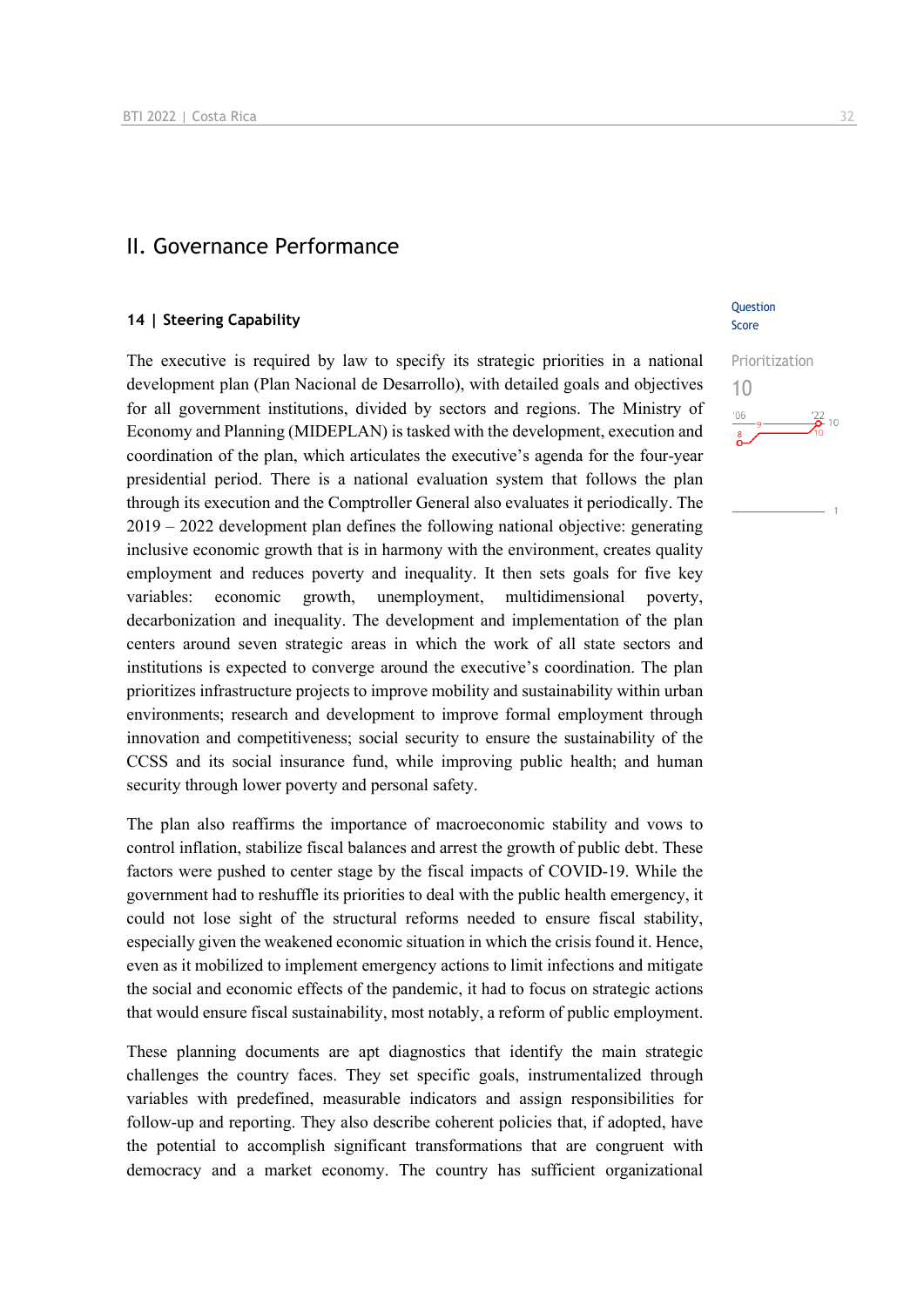resources and expertise to conduct evidence-based policymaking and regulatory impact assessments, as well as strategic planning. However, this does not translate de facto into implementation. Political, bureaucratic and financial barriers can derail the best-made plans. The pandemic may have temporarily displaced some of these plans, but it also created a sense of national unity that allowed a quick reaction and a restructuring of priorities. Whether that sense of unity will also allow the country to complete the structural reforms it needs to recover its strategic direction remains uncertain.

Barely a year into its administration, the Alvarado government's plans were upended by the shocks of the COVID-19 pandemic. However, even before this the administration was falling short of its goals of creating more and better employment through strong economic growth. GDP growth in 2019 was positive (2.1%) but short of the mark (3.5%), and the unemployment rate had increased by one percentage point. Poverty and inequality did not improve, but they were within the projected range. Preliminary results show that the pandemic exacerbated the difficulties faced by the administration due to slowing economic growth and a deteriorating fiscal outlook. During 2020, the economy contracted and unemployment reached historic levels, especially among women. Inequality is expected to increase. In terms of handling the COVID-19 emergency, the government has been relatively successful. According to the World Health Organization, the country's infection incidence rate, at about 37,000 cases per 1 million of population, and mortality rate, at about 507 per 1 million of population, are low compared to countries like the U.S. or Spain but are higher than in other Central American countries.

More generally, despite a weak electoral mandate, low popularity ratings and intense social protest, the government managed to have one of the most productive legislative periods in recent memory. Most prominently, it included the adoption of long needed reforms that set the foundations for fiscal sustainability (see "Fiscal Stability") and culminated a process leading to the country's accession to the Organization for Economic Cooperation and Development (OECD). Being an OECD member elevates the country's international standing and exposes it to best practices that are likely to positively influence its future transformation capacity. However, the coalition that led these reforms was already fraying upon the arrival of the pandemic, and the management of relations with the legislature quickly deteriorated. The administration could not convince the legislature to approve a much-needed loan from the Inter-American Development Bank and was forced to rely on more expensive domestic borrowing to meet its needs, further aggravating its fiscal situation. The government secured an agreement with the IMF in 2021 that includes reforms and financing capable of setting it on the path to fiscal stability, but it must now gain legislative approval for it and its related reforms. Should this fail, the country will face a loss of confidence from domestic and international investors that will hinder economic recovery and greatly restrain the country's ability to implement its development plans.

Implementation 7 $\frac{22}{10}$  $\sqrt{6\lambda^6}$ 

 $\overline{1}$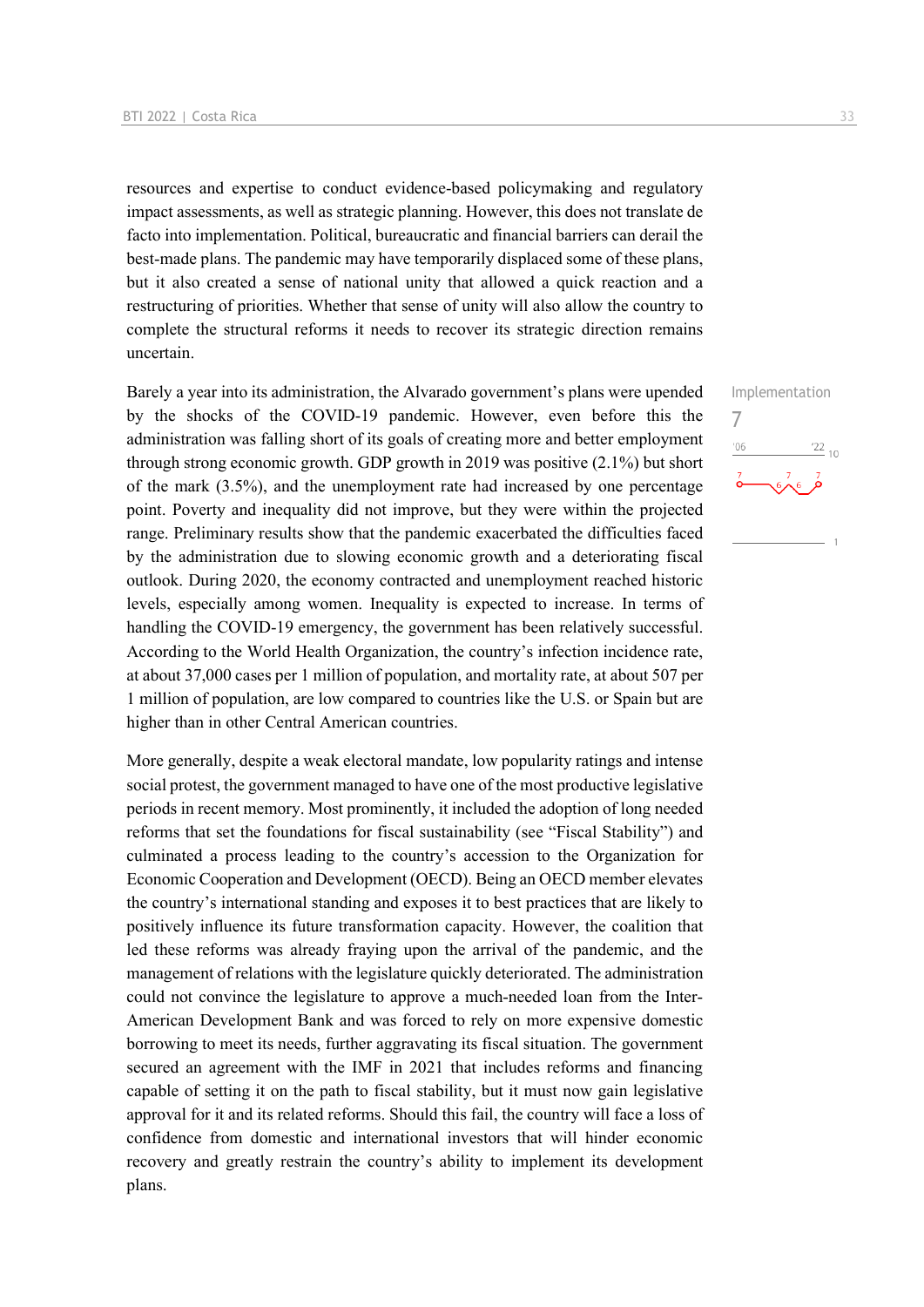In developing policy responses, the government usually relies on best practices, international cooperation, and expert advice. An example of policy learning is the relative shift away from unfunded mandates in the bills approved by the legislature. According to the Estado de la Nación, the frequency with which bills are enacted creating or extending individual rights but not specifying revenues to fulfill those mandates has fallen continuously since 2014. The intense discussion generated by the country's fiscal crisis seems to have heightened consciousness about the importance of controlling public spending. The fiscal reform law passed in late 2018 (Law 9635) reflects this. It establishes a fiscal rule and gives the government greater discretion in managing constitutionally mandated transfers under conditions of fiscal stringency.

There are sufficient institutional mechanisms in place to allow the government to replace failed policies with innovative ones. The Comptroller's office constantly monitors and evaluates policy implementation. Three reports it published in 2018 – on sales tax evasion, constitutionally mandated expenses and public sector salary incentives – were vital in shaping the discussion about fiscal constraints. The Comptroller has now become the enforcer of the fiscal rule contained in Law 9635.

The state has developed a highly sophisticated apparatus for generating and tracking statistical information through the National Institute for Statistics (INEC) and the Census, the central bank, the Planning Ministry and other bodies. Under the OECD's guidance, a legal reform recently converted INEC into a full-fledged national statistical system. The timely and highly reliable statistics generated by these entities provide the feedback necessary for policy learning and adjustment at all levels of the state. The government also relies on scientific output and academic expertise from labs and research centers at public universities.

## **15 | Resource Efficiency**

Though the Comptroller's office consistently provides for effective and independent auditing, highly complex administrative structures stand in the way of efficient government use of human and financial resources. The public sector is composed of over 300 entities of diverse juridical and functional nature. The 19 ministries of the executive are subdivided into 80 subunits with different degrees of financial and administrative autonomy. Constitutional and legal mandates make most public spending inflexible. These factors make coordination, management and control very challenging. While the country has a long-established civil service (1951), it does not encompass all public sector employees and its relative effectiveness varies across areas. In some cases, it guarantees merit-based professionalism while in others, it is a source of rigidity and constraint. Given the practical impossibility of firing a civil service employee, entities devise ways to hire around the restraint, creating enclaves of variant dynamism within the state. Most posts are subject to competitive recruiting procedures and protected from political dismissal. Strong public sector unions have



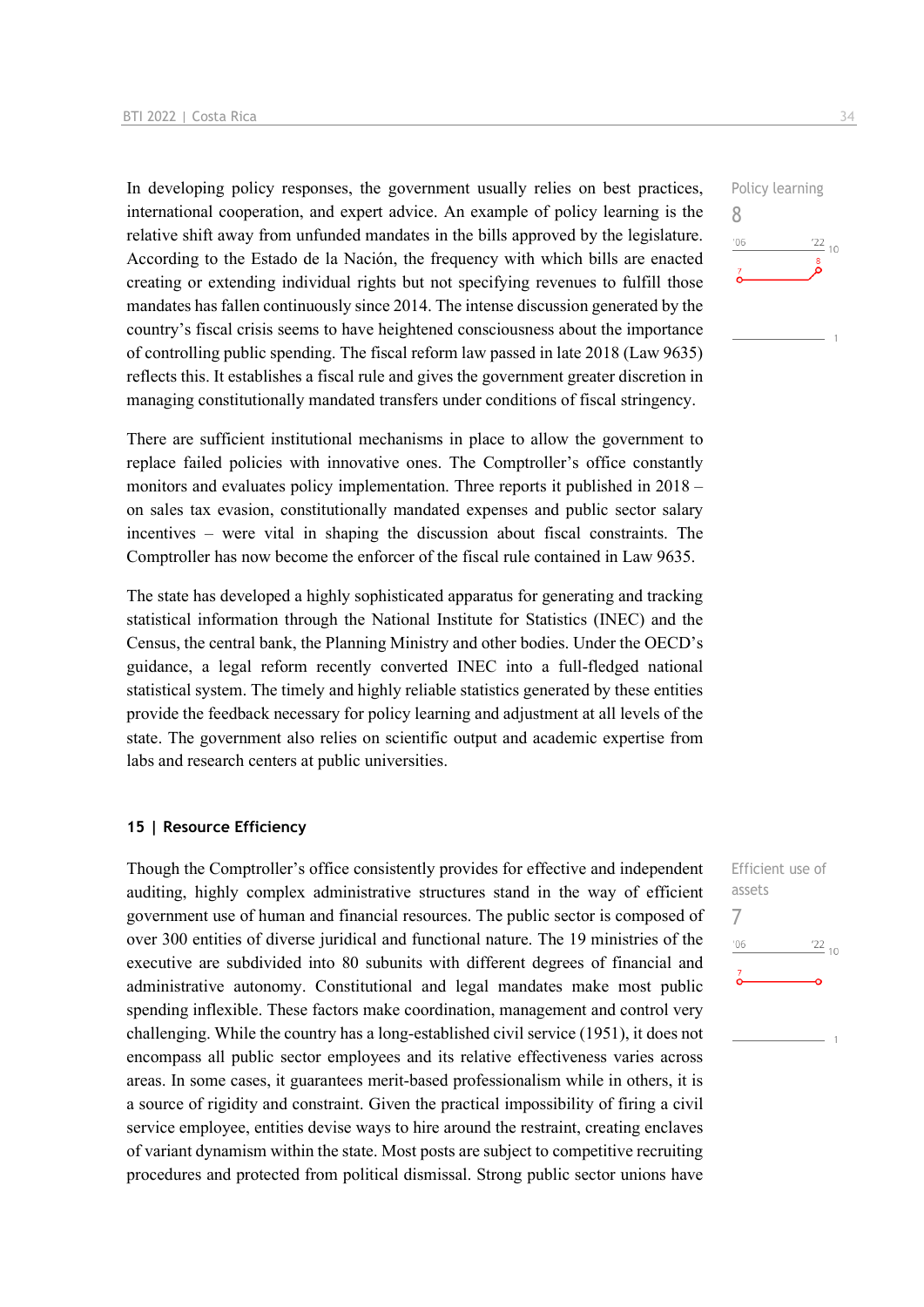obtained concessions over the years that have raised average levels of compensation in the public sector well above those in the private sector. Benefits include seniority clauses and other statutory recognitions, as well as special incentive and severance packages. They are compounded by a variety of defined-benefit pension regimes in which costs far exceed individual contributions and must be paid out of the state budget. This has had a snowball effect on public spending and seriously limited its resource efficiency. In 2019, the public deficit closed at 8.1% of GDP, and public debt reached 67.5% of GDP.

At the level of the executive, the government has the necessary tools to coordinate conflicting objectives into a coherent scheme, but the state apparatus is too unwieldy to allow for policy implementation across all issue areas. Since the Legislative Assembly does not ratify a president's ministers, he commands the loyalty of his cabinet and is at liberty to organize and coordinate it as he deems necessary. Among the mechanisms employed to ensure coordination are regular cabinet meetings, the designation of special ministers to coordinate policy across sectors and the appointment of interministerial councils. But the fragmentation of the public sector into multiple organizations and its complexity pose coordination challenges that sometimes threaten the coherence of policies.

A salient example is the environmental sector. Despite an increase in regulatory statutes, enforcement of environmental laws often lags due to institutional weakness and confusion among multiple organizations with overlapping jurisdictions and redundant functions. Institutional coordination has also been lacking in the areas of foreign policy, territorial planning and rural development. While there are institutional mechanisms, like the Ministry of the Presidency, designed to facilitate coordination with the legislature, loose party discipline and competing factions within parties, including that of the executive, have made harmonization of objectives challenging.

The executive's main tool to advance its policy priorities is the prerogative to set the legislative agenda twice yearly during extraordinary sessions. But only one-third of laws approved since 2002 have been initiated by the executive. In confronting the COVID-19 pandemic, however, the government was able to coordinate effectively across different sectors of the administration through inter-institutional alliances. In conjunction with the very active and visible coordination role played by the minister of health, this resulted in a cohesive response to the pandemic.

Policy coordination 7 $^{\prime}06$  $\frac{22}{10}$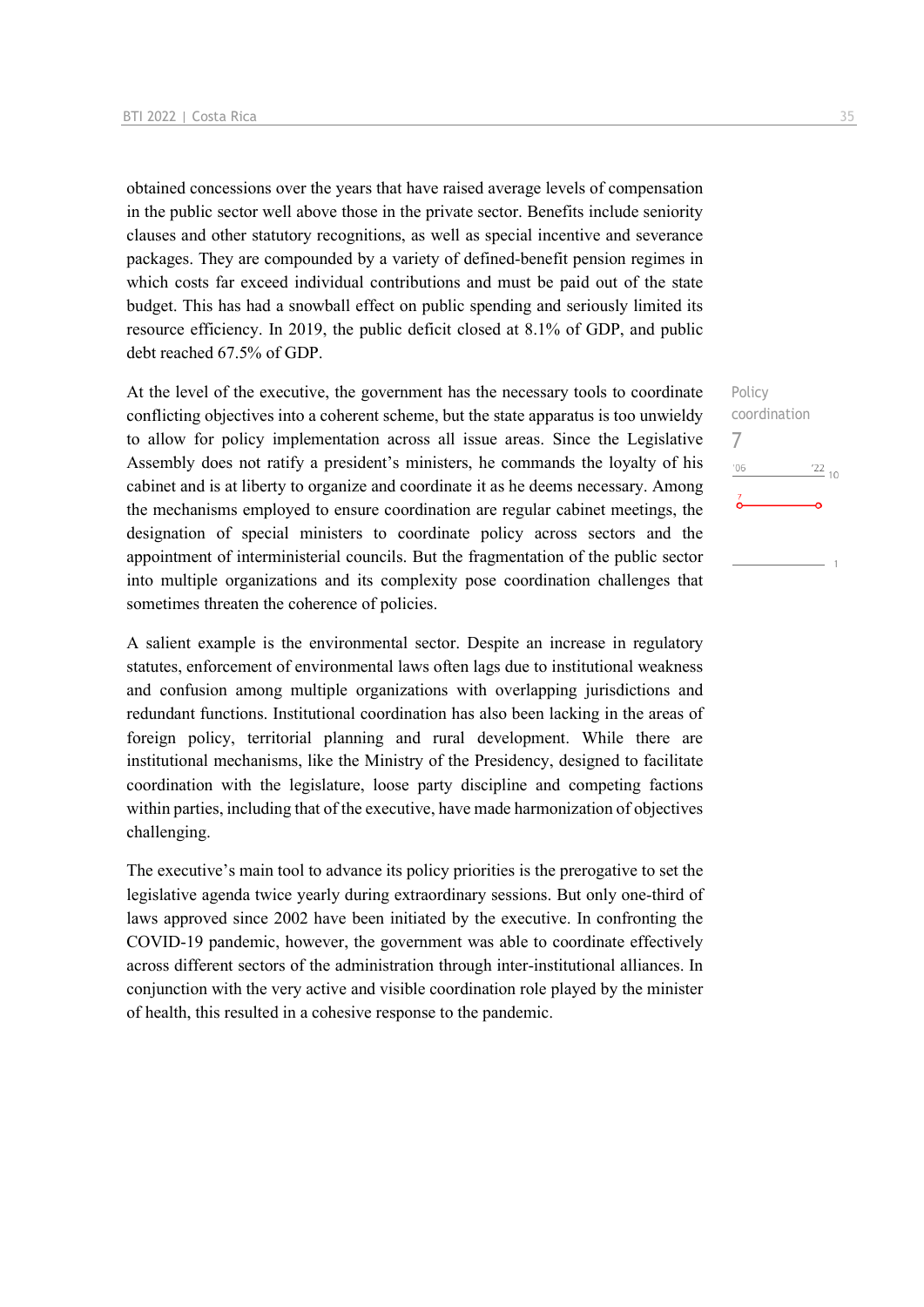Costa Rica has laws and regulations against corruption and has ratified international treaties like the Inter-American Convention Against Corruption and the U.N. Convention Against Corruption, that commit the country to combat it. Criminal prosecution of corruption is spearheaded by the Attorney General and a special criminal investigative police force (OIJ). A special state office (Procuraduría de la Ética) functions as an anti-corruption watchdog for the public sector, and the Comptroller General exercises strict financial and administrative oversight over all public entities, approving or rejecting contracts and public bids, performing audits and detecting instances of corruption. A legal reform adopted in 2020, recommended by the OECD, strengthened the rules against international bribery. Most public entities also have internal auditors who closely monitor their spending. These regulators ensure the transparency of the procurement process, although they also make it cumbersome and slow, one of the factors that has encumbered the public sector's managerial capacity in areas like infrastructure.

The constitution (Article 30) guarantees public access to all information pertaining to the state and its entities, and most public entities provide the media and citizenry access to their information. However, state entities have invoked state secrecy, an exception allowed by law, to deny public access to sensitive information. Stateowned enterprises have also withheld information claiming the need to secrecy in order to remain competitive. The final arbiter on the matter is the Constitutional Court. In 1993 it ruled that the salaries of public officials could not be treated secretly and upheld that criterion in several challenges to the ruling. In 2016 it ruled that the state Electricity and Telecommunications company (ICE) could treat some of its financial information with secrecy, but only where expressly permitted by law and for a limited and reasonable period.

The Criminal Code establishes prison sentences of up to 10 years for public officials convicted of receiving bribes. A strict anti-corruption law was passed in 2004 in response to corruption scandals involving high-ranking officials, including three expresidents. It established stricter reporting requirements for public officials, including the disclosure of personal assets and conflicts of interest. These laws, together with a vigilant and assertive media, drive officials to investigate and pursue cases of corruption. However, prosecutions are lengthy and often result in failed convictions or suspended sentences. A 2018 study by the Estado de la Nación also finds that there are substantial differences in the levels of probity required across the various sectors of the public administration. There are also differences regarding sanctions and the level of discretion allowed in their application. Such deficiencies can diminish the effectiveness of corruption prevention at the administrative level.

Anti-corruption policy 8 $-06$  $\frac{22}{10}$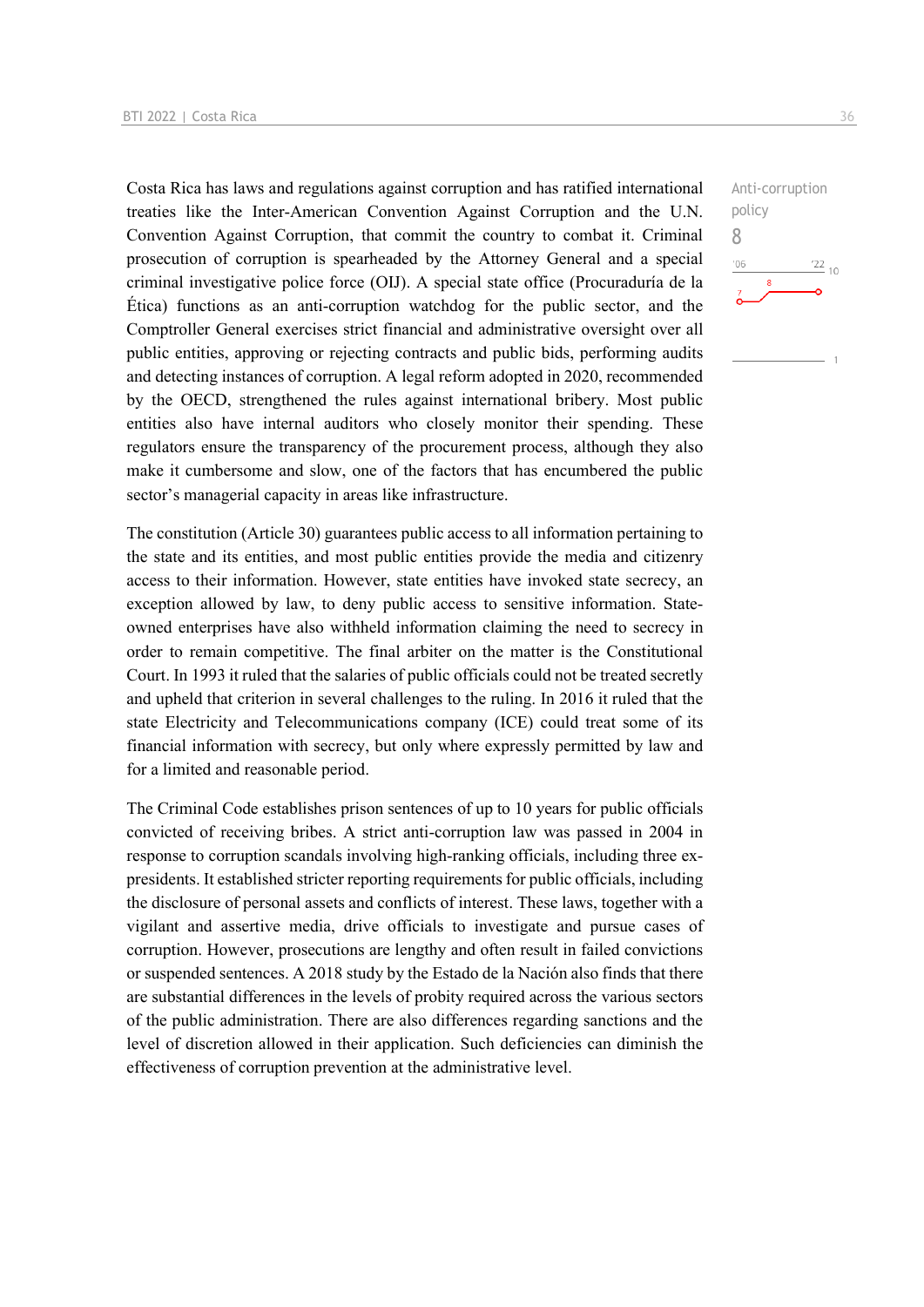## **16 | Consensus-Building**

All major actors agree on the goal of consolidating democracy. The country has a long-standing democratic tradition that is a source of national pride. Parties, politicians, civic and interest groups, and economic actors are engaged and seek to channel action through the political process. There is a well-established political culture of Costa Rican exceptionalism, characterized by its long-standing democracy in a convulsive region, and its tradition of dialogue, consensus-building and democratic participation. Some citizens question the degree to which the country lives up to its exceptionalism, but do not challenge it as a set of normative ideals. Disenchantment has increased because the political class is seen as incapable of resolving key problems. This may be viewed as a healthy questioning of specific policies and administrative failures, rather than a broader questioning of democracy, and may serve as a catalyst for transformation in a mature democratic context.

All major actors agree on the goal of consolidating a market economy, although there is some disagreement regarding the extent of state involvement in economic activity. Public sector unions have traditionally contested market-based competition in certain sectors, and continue to support state monopolies where they exist, as in the energy sector. Together with political parties on the left and some sectors of public universities, they question the motives of multinational capital and the value of global insertion. However, the political consensus has resulted in a general transformation trend toward an increase in market-based competition, though with state companies remaining as relevant, and sometimes privileged, competitors. All major actors do share a consensus that extended social protection should exist as an integral component of the market economy. Major actors agree on democracy and the market economy, but cannot agree on a sequence of reforms to increase economic growth and to distribute its proceeds in a more equitable fashion

There are no anti-democratic veto actors with anti-democratic interests, such as the military or influential economic actors. Contentious tactics used by social movements to oppose policy, such as street blockades, have resulted in violent confrontations with the police, but these are better understood as a form of civic resistance without anti-democratic intent.

Consensus on goals 10  $\frac{106}{10}$   $\frac{122}{0}$  10

Anti-democratic actors 10 $^{206}$  $\frac{22}{6}$  10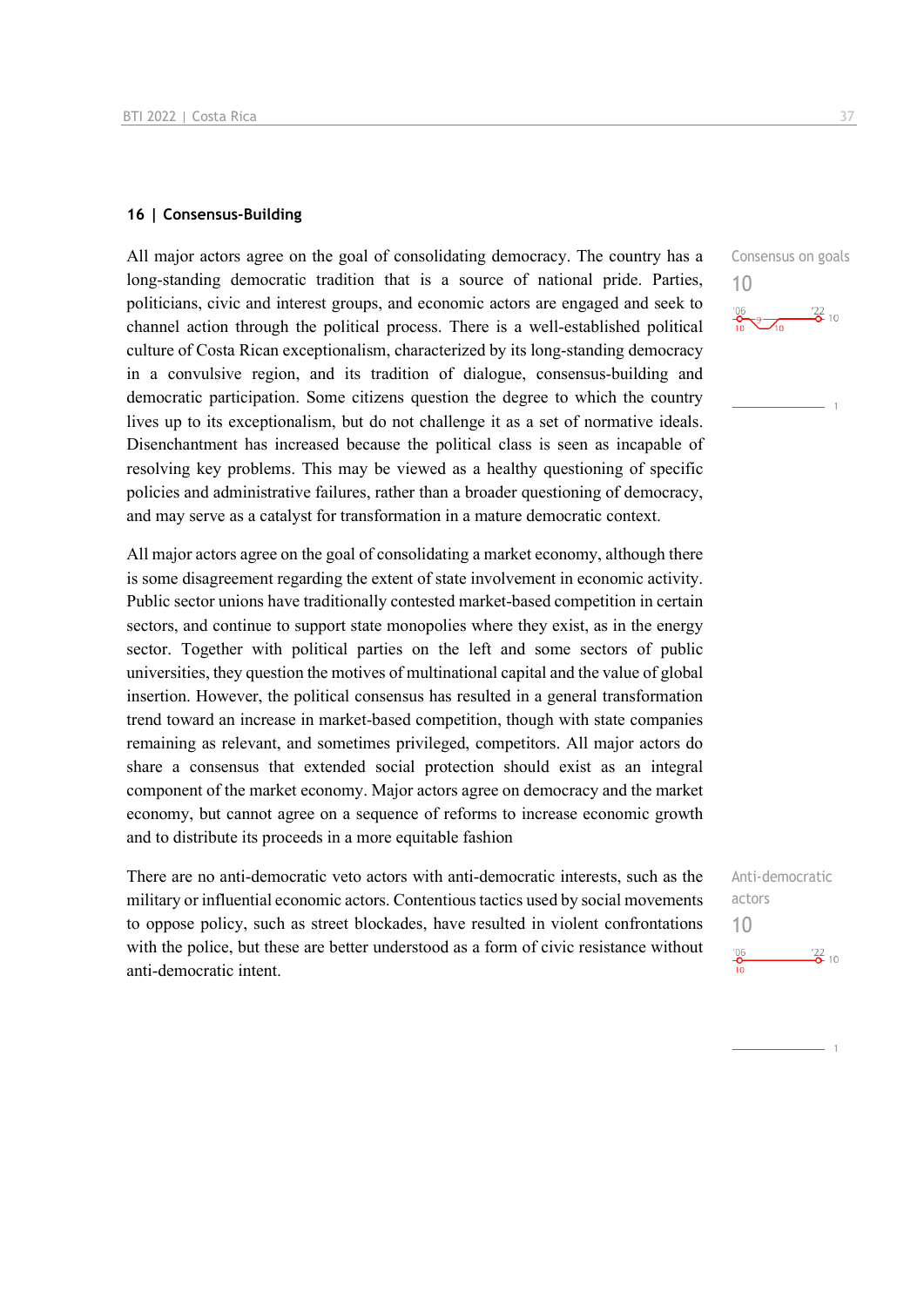The political leadership has prevented cleavage-based conflict from escalating by promoting dialogue and respect for the country's democratic traditions. Appeals to long-standing practices of consensus-building and incremental change have contributed to depolarization. The dominant emergent cleavage is between those who benefit from the socioeconomic order and those who feel excluded, as well as those who do not consider themselves adequately represented by, and are disillusioned with, the existent political institutions. Socio-cultural cleavages around issues of religion, environment, sexual preference and reproductive health have also become more salient. Political parties are no longer the sole channel for interest aggregation and political representation. They have been joined by social movements as citizens mobilize and engage in various forms of political expression to pursue specific causes and protest injustices. While contestation may in certain instances have become more conflictual, it has always remained within institutional boundaries. The state, often the object of protest itself, has been respectful of democratic rights and has generally refrained from repression. However, street blockages by protesters have become increasingly contentious given the disruption they impose on other citizens, who see this as an infringement on their rights and put pressure on the authorities to remove them. This has sometimes led to violence.

The political leadership enables civil society participation in many areas and assigns an important role to civic leaders in policy discussions, but also shows a tendency to engage in top-down agenda setting and policy formulation. Different spaces have been created to enable the participation of civil society. When new laws are enacted or existing laws are reformed, it is typical for the organized representatives of sectors affected by the laws to be heard by legislative committees. Some government policies, like those governing minimum wages and salary increases, are defined in consultation with the organized representatives of workers and employers. There are also examples of participatory policymaking at the local level, such as the formulation of county plans for local human development, the constitution of citizen audits, and some level of participatory budgeting.

Social movements are another form of civil society participation and take part in hundreds of marches and protests each year. Yet, low levels of citizen engagement with formal organizations, at least according to opinion polls and regional comparisons, seem to suggest that more could be done to enable civil society participation. For example, civic groups could be engaged in the assessment of the social and environmental impacts of projects in the planning and development of zoning regulations, as well as other activities at the local level. The voice of indigenous communities was for a time largely ignored by the state in its pursuit of large hydroelectric projects that impacted their territories. An intervention from the United Nations Special Rapporteur for Indigenous Rights reminded the state of its obligation under international treaties to engage those communities in a prior consultation process, and a statute regulating and establishing the procedures for such a mechanism was finally published in 2018 after a seven-year delay.

Cleavage / conflict management 9



Civil society participation 8 $06'$  $\frac{22}{10}$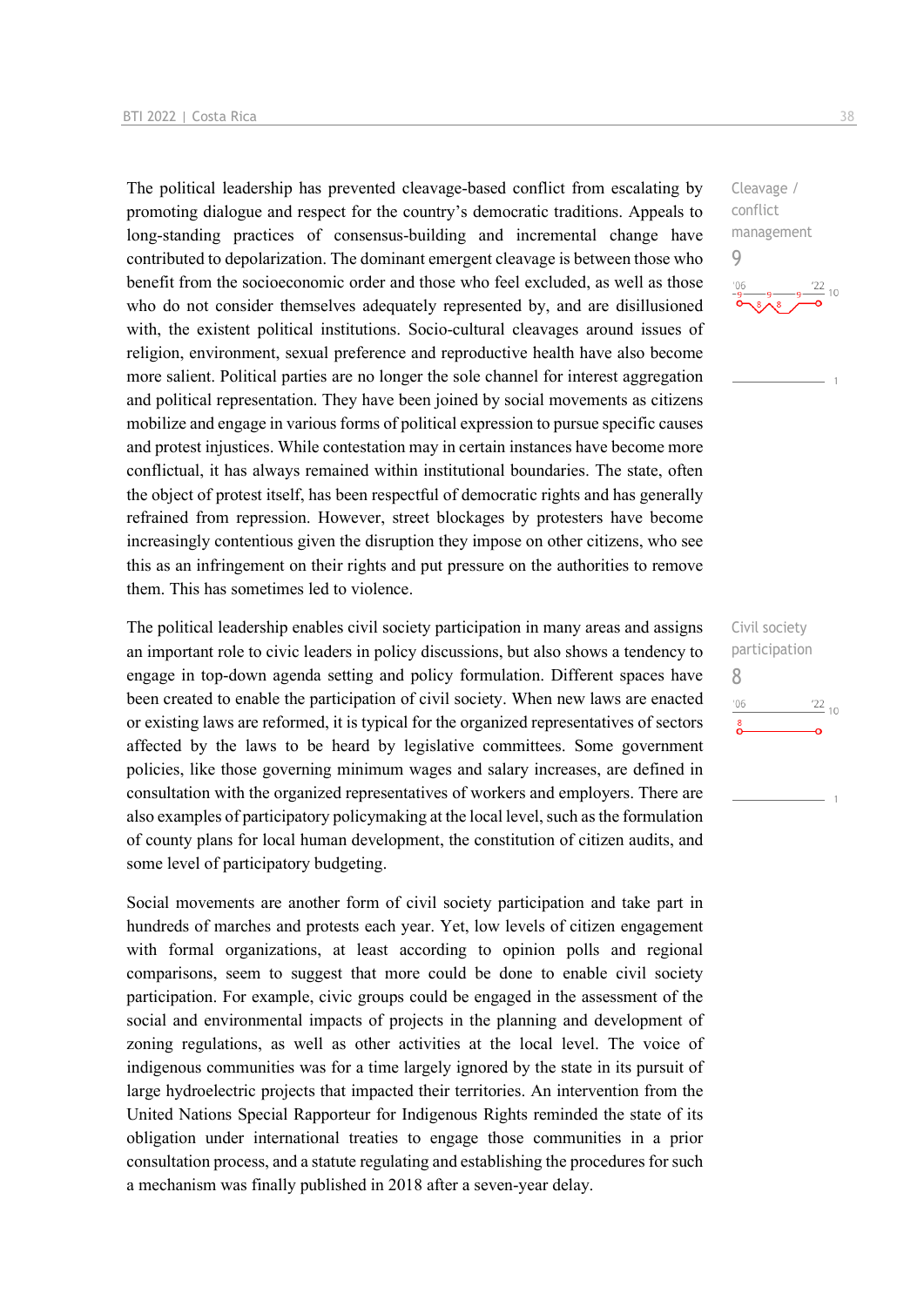The country has not experienced major historical injustices of the type covered by this question since 1948.

| Reconciliation |  |
|----------------|--|
| n/a            |  |
| '06            |  |

 $\overline{n/a}$ 

**17 | International Cooperation**

The political leadership makes well-focused use of international assistance to implement its long-term development strategy, which is to generate inclusive economic growth that is in harmony with the environment. It recognizes the importance of international cooperation to achieve this, and it has actively sought to join international forums such as the OECD (to which it was recently admitted) in order to increase its international projection and improve its governance structures. Costa Rica has established cooperative agreements with Mexico, Argentina, Chile, Uruguay, Perú and Colombia. As a middle-income country, the Costa Rica has seen a considerable reduction in direct international-assistance flows, with the emphasis shifting away from concessionary aid to international loans. Traditionally, most cooperation has come from multilateral organizations, primarily the Inter-American Development Bank, the Central American Bank for Economic Integration and the World Bank. More recent flows have seen an increase in bilateral cooperation, mainly from China, but also Japan, Italy, Germany, South Korea, the United States, the Netherlands, France and Spain. Most of the funding from these sources has been directed to areas including energy and environment, public works and transportation, economic and financial development, and health and social development. The country recently negotiated an Extended Fund Facility with the IMF that will enable it to regain fiscal stability in the short term, but which also commits it to structural reforms that will have long-term impacts. As of the time of writing, its approval was still pending in the legislature.

Costa Rica has traditionally exerted an outsized international influence relative to its physical and economic power. It has represented Latin America as a temporary member of the United Nations Security Council on three occasions. It has also promoted international treaties and conventions in the areas of arms control, disarmament, international cooperation and environmental protection. Most recently, it was instrumental in the negotiation and approval of the 2017 Treaty for the Prohibition of Nuclear Arms. The government pursues the promotion of human rights, peace and democracy as a matter of foreign policy. Together with trade and sustainable development, these issues dominate the agendas of its diplomatic missions abroad and in international forums. The country is in compliance with its international agreements and in good standing with international financial

Effective use of support 10  $\frac{122}{6}$  10



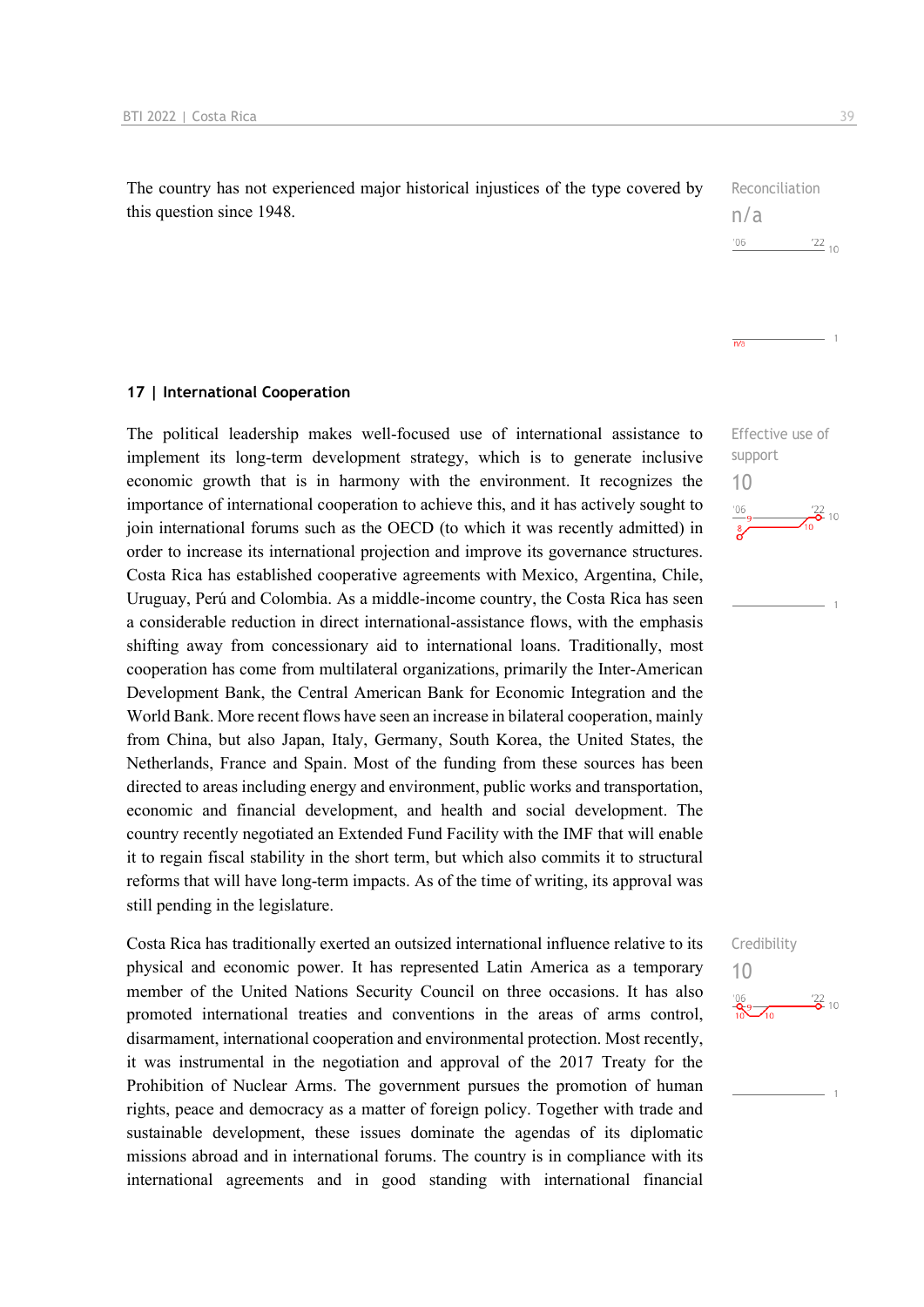institutions. The country has acceded to rulings from the Inter-American Court on Human Rights ordering the restoration of in-vitro fertilization and the legalization of same-sex marriages. Costa Rica is the only Central American country that has received refugees from conflicts in Venezuela, the Northern Triangle of Central America, Colombia and Nicaragua.

The political leadership actively and successfully builds and expands cooperative neighborly and international relations. The country is part of the Central American Integration System (SICA), the Central American Free Trade Agreement and the Community of Latin American and Caribbean States. It has subscribed to a Cross-Border Cooperation Agreement with Panama to facilitate binational cooperation in multiple fields and engages with Nicaragua in a series of bilateral commissions to promote cross-border development and coordination. Costa Rica does not participate in the Central American parliament or the Central American Court.

Costa Rica has denounced the increasing levels of authoritarianism exhibited by the Ortega regime and has exerted leadership at the Organization of American States to apply the Democratic Charter to Nicaragua, which could lead to its suspension from the multilateral body. It also worked at the United Nations to pass a resolution for the promotion and protection of human rights in Nicaragua.

Costa Rica is part of the Lima Group, which seeks a peaceful solution to the current political, economic and humanitarian crises in Venezuela, but dissented from the group's declaration to leave open "all options on the table," since it went against Costa Rica's commitment to pacific solutions. In 2019, it joined the International Contact Group formed by the European Union and Uruguay to help mediate a peaceful solution to the Venezuelan crisis.

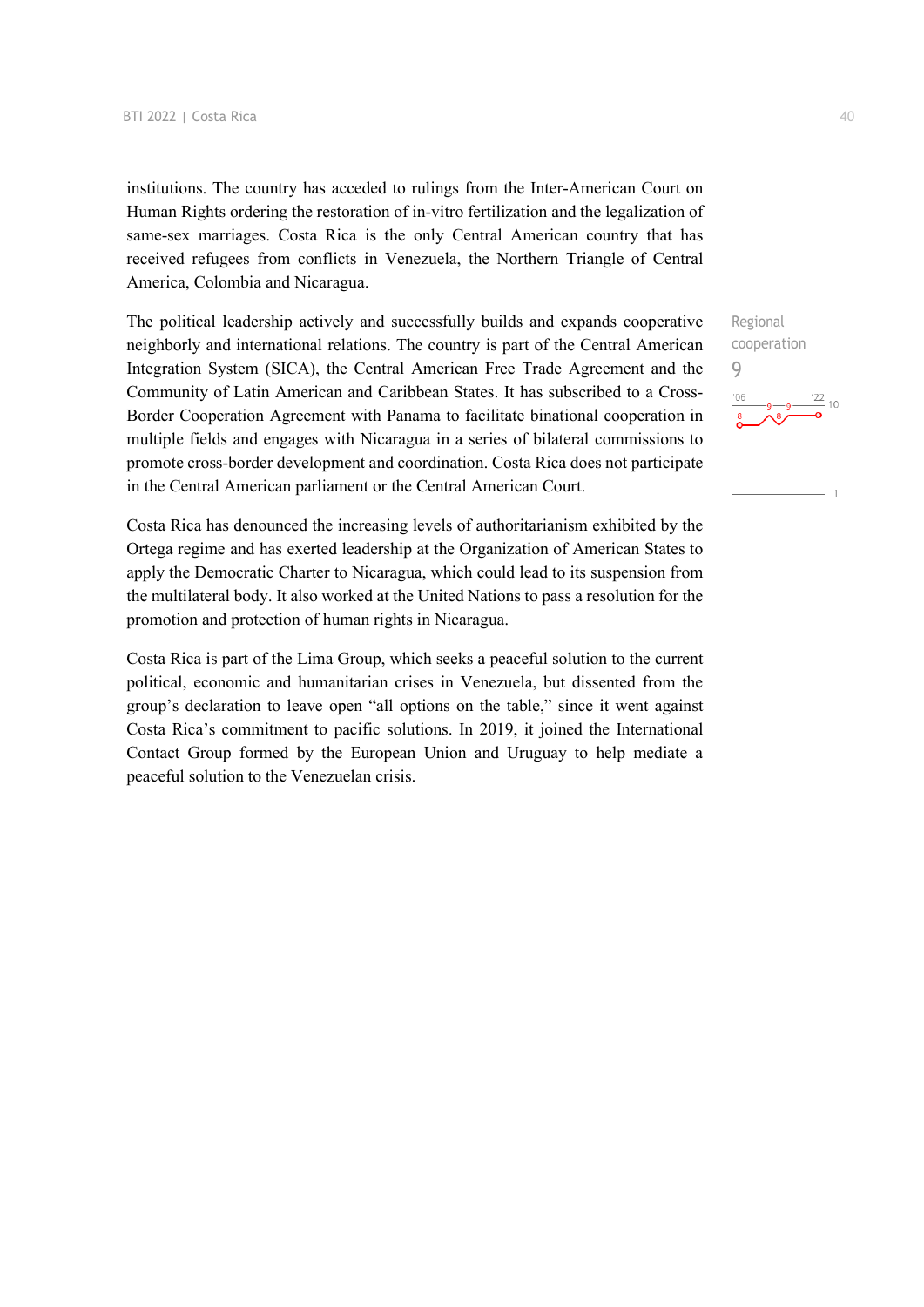# Strategic Outlook

For Costa Rica to maintain its significant accomplishments in the socioeconomic, environmental and political realms, and further deepen them in the future, it must tackle the structural limitations that increasingly threaten progress. This will require a set of administrative reforms to enhance the state's execution and implementation capabilities and a set of political reforms to improve representation, strengthen the accountability of legislators and encourage better coordination between the executive and the legislative branches.

The uncontrolled expansion of the Costa Rican state has produced a vast institutional structure that is difficult to coordinate and control. Its capabilities need to be strengthened in order to better accomplish key functions, especially in areas that have the potential to boost productivity and inclusion. Notable examples are education, infrastructure development and public finance. Effectiveness and efficiency in these areas are more of a challenge than funding. Strengthening the state while balancing fiscal revenues and expenditures is the greatest challenge the country faces going forward. An important first step was the 2018 fiscal reform law, and the agreement signed with the IMF in 2021, if approved, can complement it in important ways, particularly through the much-needed reform of public employment.

Political reforms are also necessary to improve the quality and responsiveness of representation. Costa Rican society has become more plural, urban and educated. This richer social context must find representation in the country's political institutions if trust in the political system is to be restored. While there are many options in terms of institutional design, there are some general objectives that should be targeted. For one, representation should be proportional to the size of the population. In Costa Rica, the number of deputies has not changed since 1961, despite a trebling of the population. For another, representatives should have incentives to build political careers in the legislature, developing a record and being accountable to the electorate. This is currently inhibited by a ban on continuous re-election. Finally, institutional mechanisms should foster the strengthening of political parties and facilitate the creation of legislative majorities, something the current political system does not do well. A more coherent legislature with improved mechanisms for coordination with the executive would likely foster a rebalancing of power among the branches, lessening the need for judicial adjudication by the Constitutional Court.

COVID-19 severely dampened the country's growth prospects and compounded its fiscal constraints. Recovery will be gradual and, given the country's reliance on tourism and trade, subject to progress in the global fight against the pandemic. After a 4.5% contraction of GDP in 2020, the central bank expects growth of 2.6% in 2021 and 3.6% in 2022. Over the course of the next two years, the fiscal deficit and the public debt will remain high, respectively averaging 6.5% and 74% of GDP, and starting to fall only in 2024. These projections assume that the legislature approves an agreement with the IMF and its accompanying reforms, and that, together with the 2018 fiscal rule, they are fully implemented. In the event they are not, the central bank expects severe adverse consequences. Risk premiums for the country would increase, limiting access to